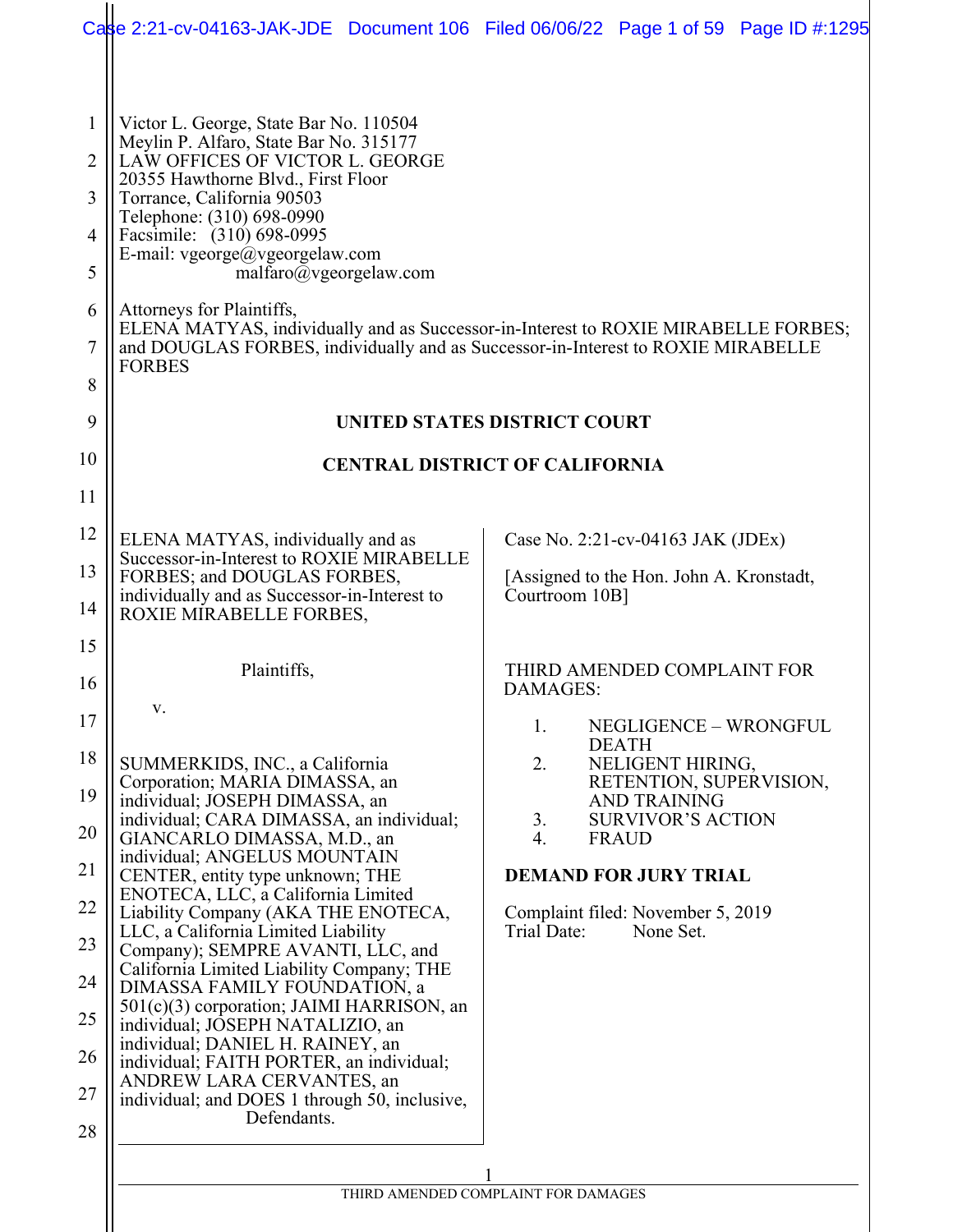1 2 3 4 5 6 7 8 9 10 11 12 13 14 15 16 17 18 19 20 21 22 23 24 25 COMES NOW PLAINTIFFS ELENA MATYAS, individually and as Successor-in-Interest to ROXIE MIRABELLE FORBES; and DOUGLAS FORBES, individually and as Successor-in-Interest to ROXIE MIRABELLE FORBES ("PLAINTIFFS"), to complain and allege against Defendants SUMMERKIDS, INC., a California Corporation ("SUMMERKIDS"); MARIA DIMASSA, an individual; JOSEPH DIMASSA, an individual, CARA DIMASSA, an individual; GIANCARLO DIMASSA, M.D., an individual; GIANCARLO DIMASSA, M.D., P.C., a professional medical corporation; (MARIA DIMASSA, JOSEPH DIMASSA, CARA DIMASSA and GIANCARLO DIMASSA are collectively referred to herein as "THE DIMASSAS"); DOSSET DIMASSA M.D., INC., JOSEPH DIMASSA AND MARIA DIMASSA AS TRUSTEES OF THE DIMASSA FAMILY TRUST, ANGELUS MOUNTAIN CENTER, entity type unknown; THE ENOTECA, LLC, a California Limited Liability Company (AKA ENOTECA DIMASSA, LLC, a California Limited Liability Company); SEMPRE AVANTI, a California Limited Liability Company; THE DIMASSA FAMILY FOUNDATION, a 501(c)(3) corporation (SUMMERKIDS, INC., ANGELUS MOUNTAIN CENTER, THE ENOTECA, LLC, SEMPRE AVANTI, LLC, DOSSET DIMASSA M.D., INC., JOSEPH DIMASSA AND MARIA DIMASSA AS TRUSTEES OF THE DIMASSA FAMILY TRUST, and THE DIMASSA FAMILY FOUNDATION are collectively referred to herein as the "DIMASSA ENTITIES"); JAIMI HARRISON, an individual; JOSEPH NATALIZIO, an individual; DANIEL H. RAINEY, an individual; FAITH PORTER, an individual; NATALIE DEL CASTILLO. an individual; ANDREW LARA CERVANTES, an individual; TREVOR BOREHAM, an individual, hereinafter BOREHAM; LIFE SAVING CERTIFIED, business form unknown(hereinafter LSC); THE AMERICAN NATIONAL RED CROSS also known as the AMERICAN RED CROSS, a non-profit, tax -exempt, charitable corporation (hereinafter referred to as "ARC"), and DOES 1 through 50, inclusive, and each of them, ("DEFENDANTS") as follows: ///

- 26 ///
- 27 ///
- 28 ///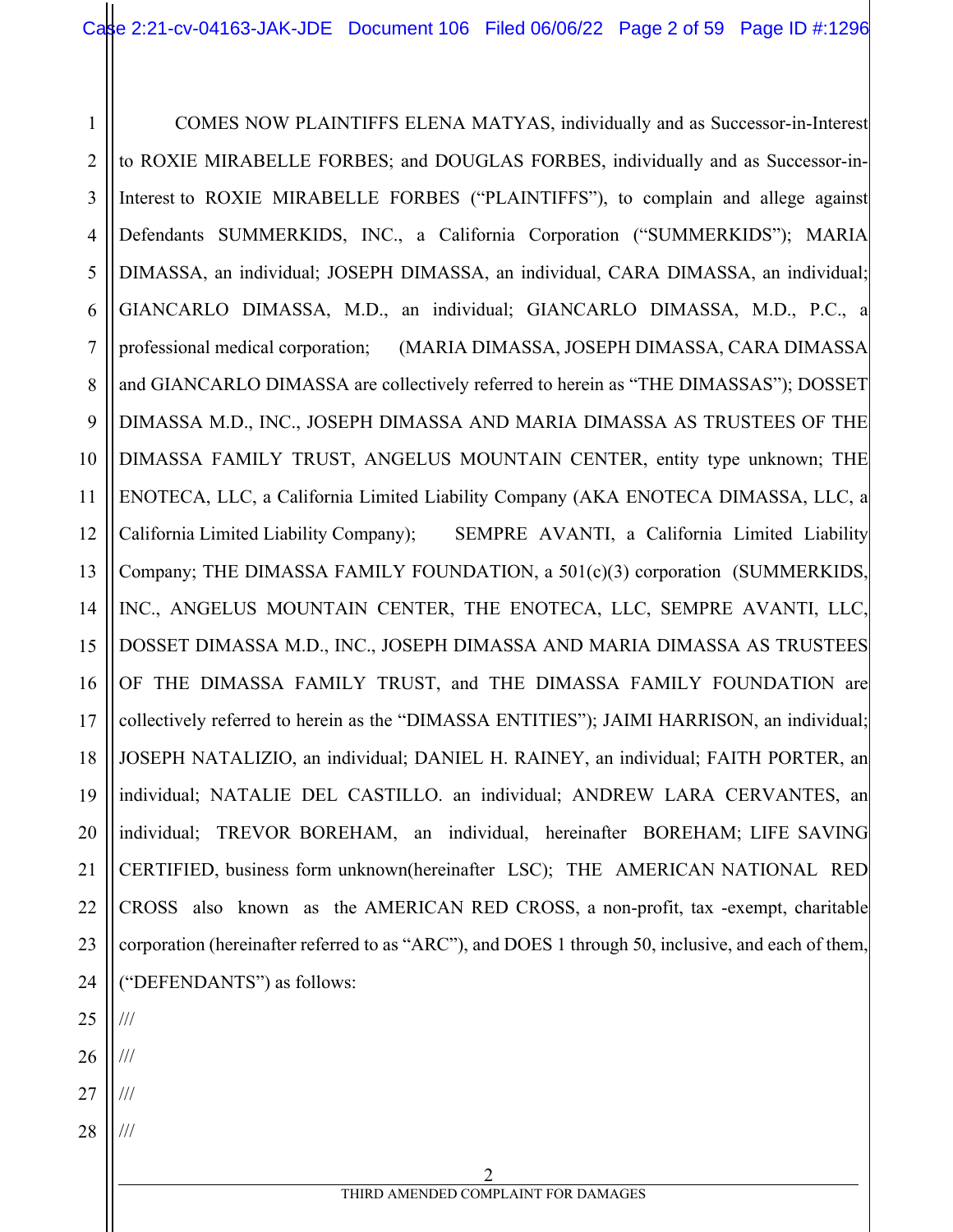#### **INTRODUCTION**

1. On or about June 28, 2019 six-year old ROXIE MIRABELLE FORBES ("ROXIE") tragically perished, not as a result some unforeseen or unstoppable cause, but as a direct result of the grossly negligent, willful and fraudulent misconduct of DEFENDANTS and DOES 1- 50.



2. On or about June 28, 2019, while attending

9 Summerkids Camp under the direct care and supervision of DEFENDANTS, ROXIE drowned in a swimming pool at ANGELUS MOUNTAIN CENTER, the 57-acre home of Summerkids Camp located at 3697 N. Fair Oaks Ave., Altadena, CA 91001, which was at all operative times, controlled, owned, supervised and managed by the DEFENDANTS. Consequently, PLAINTIFFS ELENA MATYAS ("MATYAS") and DOUGLAS FORBES ("FORBES") bring this complaint for (1) Wrongful Death, (2) Negligent Hiring, Retention, Supervision and Training, (3) Survivor's Action, and (4) Fraud against DEFENDANTS and DOES 1-50 arising out of the tragic events that form the basis of this lawsuit.

3. In February 2019, PLAINTIFFS MATYAS and FORBES applied for ROXIE to attend the Summerkids Camp. On March 1, 2019, Plaintiff MATYAS received an email from SUMMERKIDS, INC. advising her that ROXIE was accepted to attend the Summerkids Camp. ROXIE's parents signed up their six-year-old daughter to attend camp for eight (8) weeks in the summer of 2019.

21 22 23 24 25 26 27 28 4. THE DIMASSAS and the DIMASSA ENTITIES advertised that Summerkids Camp was a safe place to send young children with allegedly American Red Cross trained lifeguards and competent camp personnel. Specifically, THE DIMASSAS and the DIMASSA ENTITIES represented that non-swimmers would be carefully and specifically monitored, and that the allegedly American Red Cross trained lifeguards and counselors would assist the children by introducing swim techniques with a goal of making the children "water safe." As such, PLAINTIFFS were assured that the allegedly American Red Cross trained lifeguards and counselors with American Red Cross water safety training were always present while children participated in swimming activities, and that

1

2

3

4

5

6

7

8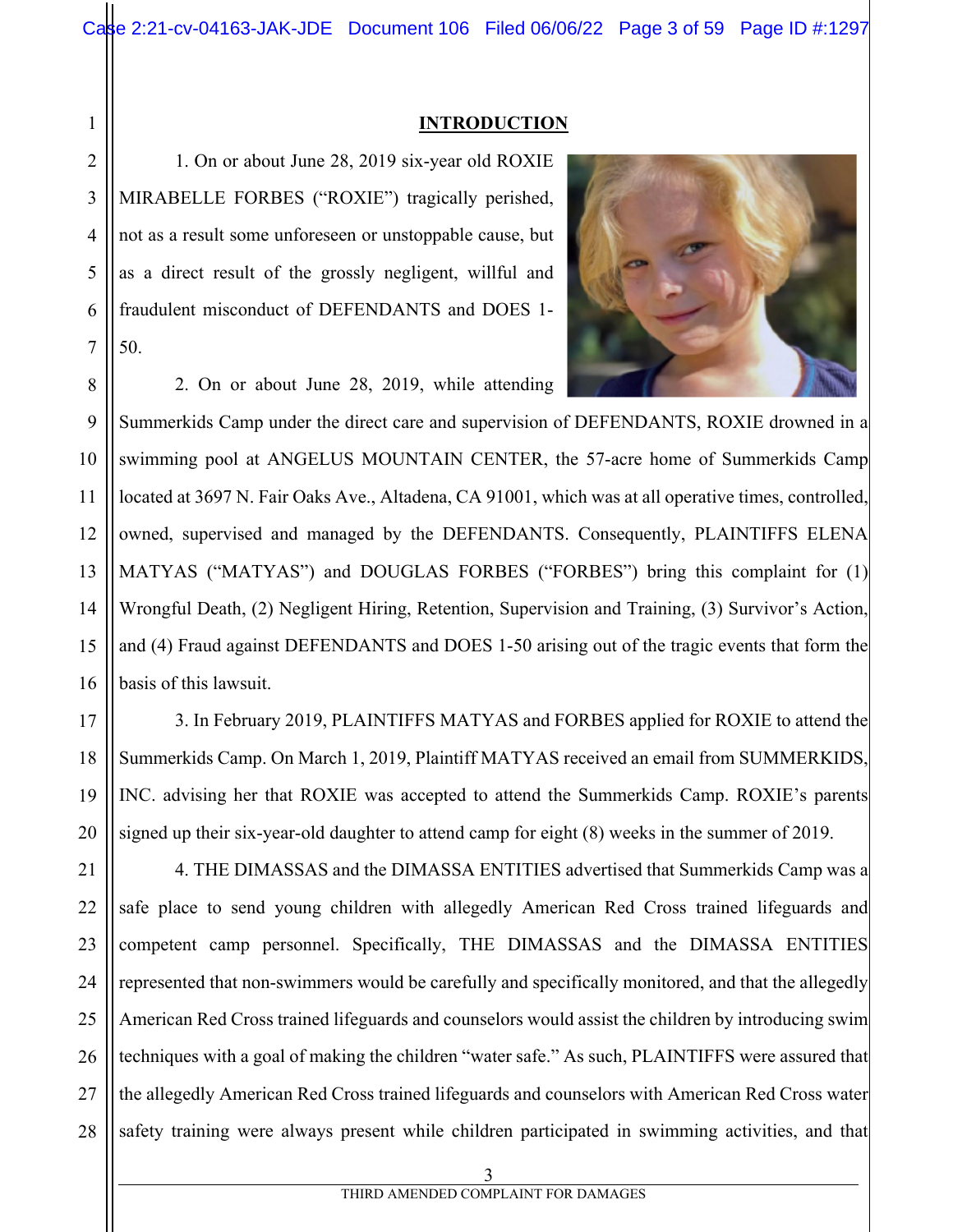counselors and lifeguards worked with children who were not water safe to make them water safe.

5. Additionally, THE DIMASSAS and the DIMASSA ENTITIES represented that Defendants GIANCARLO DIMASSA, M.D., dba GIANCARLO DIMASSA, M.D., P.C., and dba DOSSET DIMASSA M.D., INC.. an emergency medicine physician, was a staff member of Summerkids Camp.

6. PLAINTIFFS employed and trusted the specialized services of DEFENDANTS, and each of them, including DOES 1-50 to supervise and care for their six-year-old daughter ROXIE, who was attending summer camp for the first time. On the first day of Summerkids Camp, Defendants' and their staff assessed ROXIE'S ability to swim, concluded that she was a "nonswimmer," and restricted her to the steps in the shallow end of the swimming pool. Defendants communicated these restrictions to PLAINTIFFS, and PLAINTIFFS relied on those restrictions in permitting ROXIE to attend Summerkids Camp and participate in the water activities. DEFENDANTS, and each of them, including DOES 1-50, were aware that ROXIE was a "nonswimmer" and not "water safe." Defendants were also informed and aware that ROXIE was diagnosed with gross motor delay. JAIMI HARRISON, the Assistant Director of Summerkids Camp, represented to PLAINTIFFS that she would personally speak with the lifeguards and counselors to ensure they were aware of ROXIE'S medical condition and status as a "non-swimmer." On or about June 26, 2019, CARA DIMASSA personally acknowledged to ROXIE'S mom, MATYAS, that ROXIE needed special attention, and assured her that Defendants were qualified and able to provide this special attention.

7. On June 28, 2019 PLAINTIFFS dropped ROXIE off at Summerkids Camp, which is a local day camp and not a sleepover camp. Her first activity of the morning was swimming.

According to witness accounts ROXIE entered the pool between 9:20 and 9:25 a.m. ROXIE was placed on the swimming pool steps by her "buddy counselor" DANIEL H. RAINEY also known as "Hank" ("RAINEY") who was an allegedly ARC trained lifeguard with additional water safety training, CPR, and AED.

28 8. DEFENDANTS, and each of them, including DOES 1-50, knew it was unsafe for ROXIE to have full access to the pool, but the Summerkids Camp staff including counselors and lifeguards did nothing to actually restrict ROXIE to the steps or shallow end. Rather than safeguard ROXIE,

1

2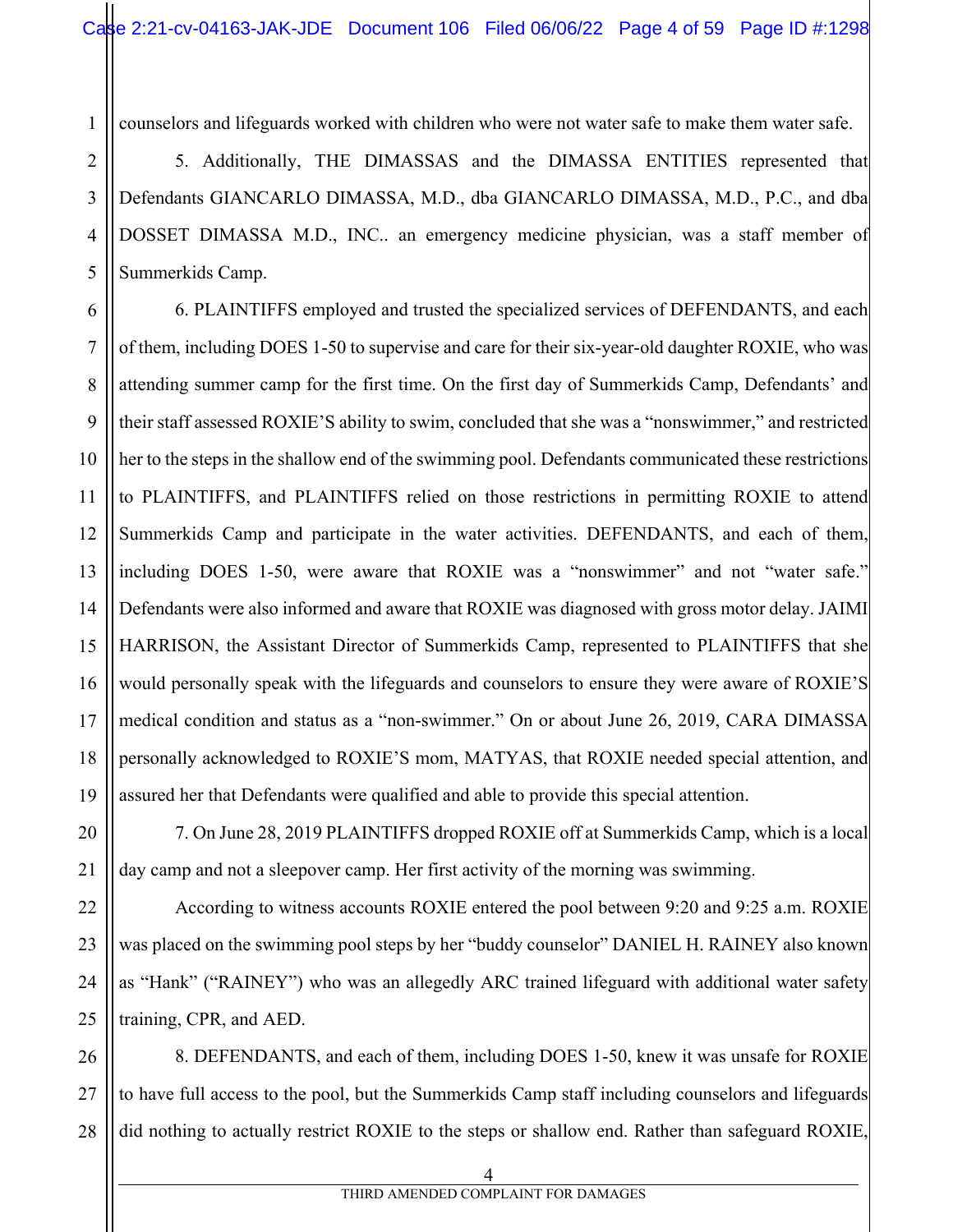1 2 3 RAINEY, and JOSEPH NATALIZIO ("NATALIZIO"), who was an allegedly ARC trained lifeguard with additional water safety training, CPR, and AED, were distracted and preoccupied with other campers at the time of the tragic drowning.

4 6 9. At approximately 9:35 a.m., about ten (10) to fifteen (15) minutes after ROXIE entered the swimming pool, Robert Antonucci, a counselor who was working with other campers about thirty (30) to forty-five (45) feet outside the gate of the swimming pool was the first person to finally notice ROXIE floating face down in the pool. When Robert Antonucci saw ROXIE, she was floating approximately twenty (20) feet away from the steps in four (4) to four-and-a-half (4.5) feet of water.

10. On June 28, 2019, one or more of THE DIMASSAS, and employees, agents, and other personnel of the DIMASSA ENTITIES were present at the scene of ROXIE'S tragic death. However, GIANCARLO DIMASSA, M.D. and dba DOSSET DIMASSA M.D., INC. was not present at the Summerkids Camp this day and did not provide any care whatsoever to ROXIE, instead Defendant GIANCARLO DIMASSA, M.D. dba DOSSET DIMASSA M.D., INC. was actually in Hawaii at the time of ROXIE'S drowning and no doctor or other medical personnel was scheduled by the Defendants at Summerkids camp to take his place.

11. The Summerkids Campers, including ROXIE, were under the immediate and direct care and supervision of DEFENDANTS, and each of them, including DOES 1-50 who lacked the requisite experience to safely supervise the pool area and to render aid to young swimmers and particularly non swimmers in emergency situations.

20 22 23 24 25 26 28 12. The allegedly ARC trained lifeguards and/or counselors, who were employees of Defendant SUMMERKIDS, INC., present in and around the swimming pool were completely oblivious to ROXIE's safety. DEFENDANTS and each of them, and DOES  $1 - 50$ , demonstrated a conscious disregard for ROXIE, constituting a lack of any care and/or an extreme departure from what a reasonably careful person would do in the same situation to prevent harm to ROXIE and/or other campers, constituting gross negligence. Due to the inattentiveness, negligence, and gross negligence of DEFENDANTS, and each of them, including DOES 1-50 and in the absence of competent, trained, and attentive staff (i.e. counselors and lifeguards), ROXIE died from a preventable drowning. This tragedy occurred as a direct and proximate result of SUMMERKIDS,

5

 $\sim$  5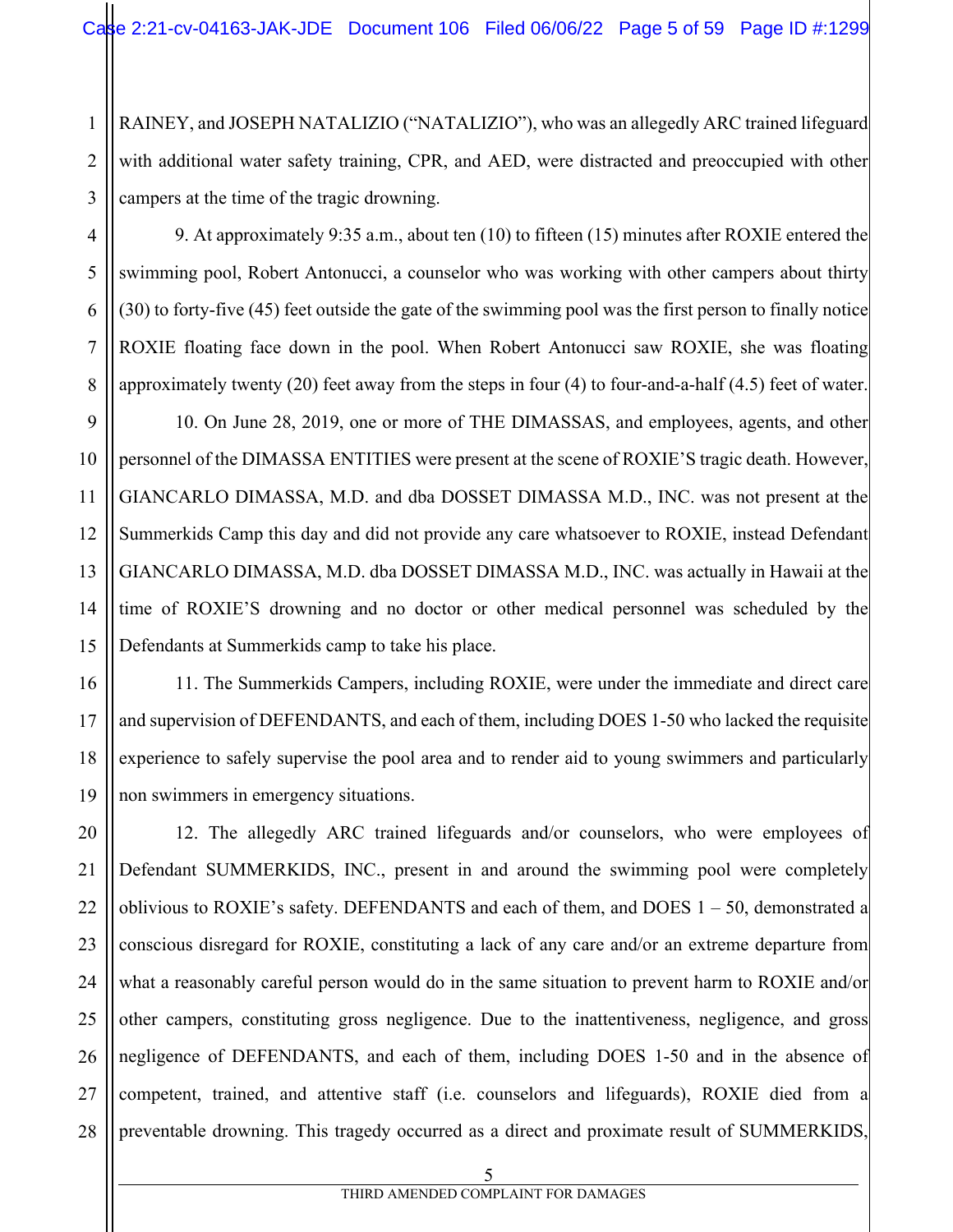1 2 INC.'S, THE DIMASSAS' and DIMASSA ENTITIES' negligent hiring of inadequately trained and incompetent personnel, and failure to adequately provide a safe environment for campers.

3 4 13. PLAINTIFFS are informed and believe and allege, that the deficiencies of Defendants, and DOES 1-50 and each of them, included, but were not limited to:

• Improper hiring and training of lifeguards, resulting in incompetent lifeguard

personnel being "on duty" when young children were in the pool;

• Inadequate number of personnel staffing Summerkids Camp;

• Inadequate emergency action plan, or absence of such protocols;

• Lack of training of counselors and lifeguards regarding the assignment of specific children to specific counselors, including non-swimmers such as ROXIE, which would have required the counselors to observe, monitor and protect the children in their care;

12

5

6

7

8

9

10

11

20

21

• Failure to adequately observe, monitor, supervise, and/or protect children

13 14 campers during "recreational swim time," resulting in increased and potentially lifethreatening danger to the children;

15 16 17 • Administering insufficient swim tests to ascertain swimming skill levels of campers; failure to monitor the campers and ensure they swam only in the section of the pool for which their ability allowed, resulting in increased and potentially life-threatening danger to the children; and

18 19 • Improper pool activities; inadequate water safety and CPR training, procedures and equipment;

• Providing childcare without a license and without meeting the criteria to be license exempt in violation of California Health and Safety Code Sections 1596.80 and 1596.805.

22 23 24 25 14. Accordingly, despite DEFENDANTS and each of them, including DOES 1-50, having a responsibility for ROXIE's safety and/or being on actual duty to watch over ROXIE, and the campers as required, ROXIE was found floating face down in the pool for an extended period of time with absolutely no intervention by Defendants and each of them.

26 27 28 15. PLAINTIFFS are informed and believe, and on that basis allege, that after learning 911 had been called, Defendant CARA DIMASSA never left her office to assist counselors and staff in the aftermath of ROXIE'S drowning. PLAINTIFFS are further informed and believe, and on that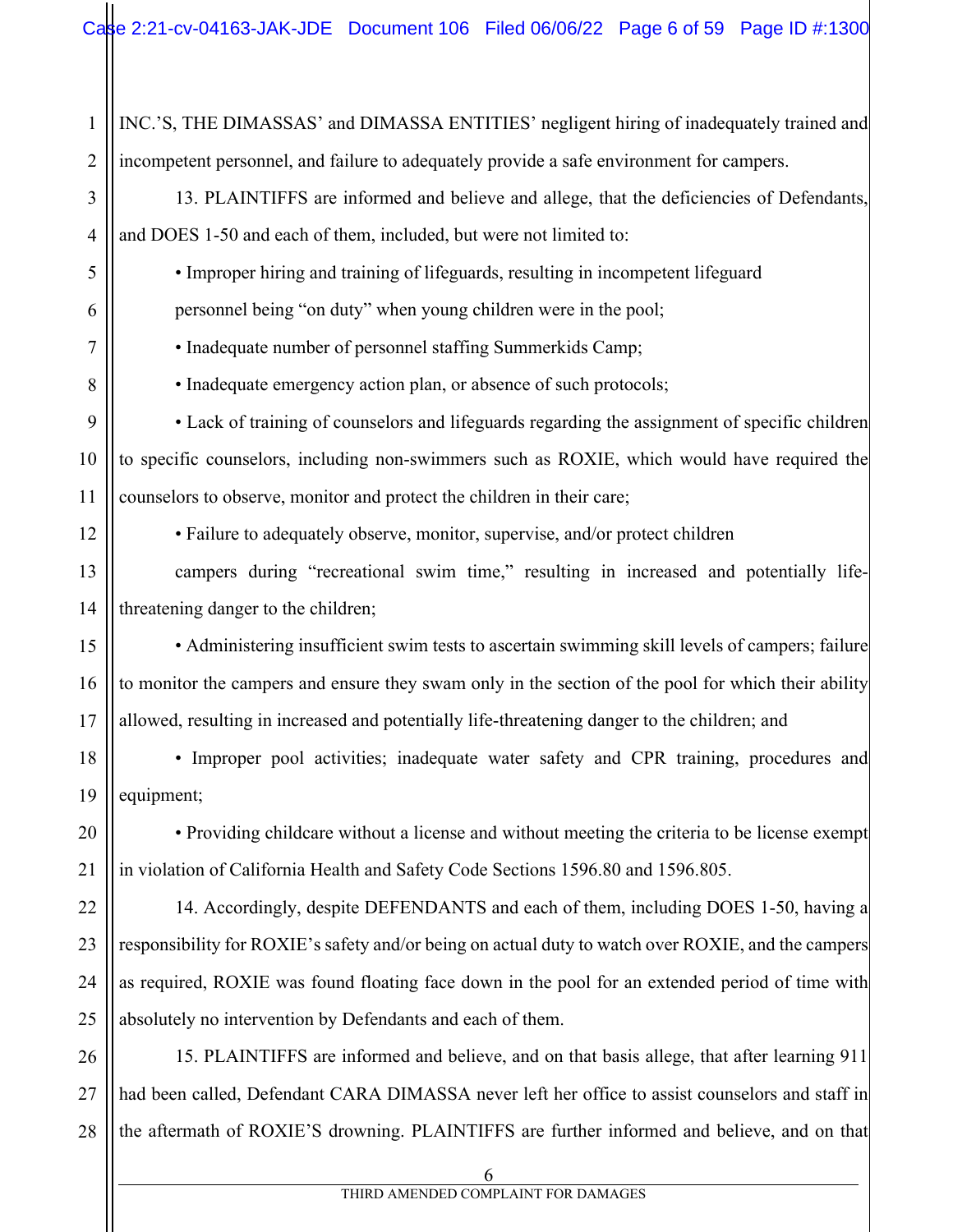1 2 basis allege, that Defendant GIANCARLO DIMASSA, M.D. dba DOSSET DIMASSA M.D., INC. was either not present at the camp at the time of ROXIE'S death, or chose not to perform CPR.

3

4

5

6

7

16. When paramedics arrived on the scene, they found ROXIE lifeless, without a pulse, in full cardiac arrest. After approximately forty (40) minutes of extensive treatment, emergency room doctors resuscitated her, and ROXIE was put on life support, she remained in the hospital on life support until June 29, 2019 when she was removed from life support and died as a result of a preventable drowning.

8 9 10 11 12 13 17. Seemingly unfazed by the circumstances surrounding the death of ROXIE, the Summerkids Camp remained open throughout the day of her drowning and did not modify its operations except to close the pool area at the direction of the County of Los Angeles until nine (9) violations were resolved. THE DIMASSAS went to Huntington Hospital. CARA DIMASSA entered the trauma room without permission and told PLAINTIFFS that ROXIE was at fault for her own drowning. This willful, inappropriate conduct caused great emotional harm to PLAINTIFFS.

14 15 16 17 18 19 20 21 22 23 24 25 26 27 28 18. At all times herein Defendants and each of them and DOES 1 -50, represented to the Plaintiffs that the lifeguards at SUMMERKIDS, INC. were fully trained in water safety and were certified ARC lifeguards. Defendants and each of them intentionally misrepresented to Plaintiffs that each and every lifeguard at SUMMERKIDS, INC. had fully completed all of the training that ARC had required in its written manual materials. In fact, Defendants, including ARC and CERVANTES, were not requiring in actual practice that ARC authorized instructors, including but not limited to CERVANTES, to follow ARC written protocols, such that none of the alleged ARC lifeguards at Summerkids Camp had received even one third of the required training in water safety and lifeguarding as indicated by ARC's written materials and fraudulently verified by ARC's certification of said Defendant lifeguards, as well as the fraudulent certification by Cervantes and ARC of Defendant JOE DIMASSA as a certified an ARC Water Safety Instructor. Defendants and each of them misrepresented to the public, including the Plaintiffs, that said lifeguards at Summerkids, Inc. had received the full ARC water safety and lifeguard training. In truth, said Defendants concealed from the public, including the Plaintiffs, that the lifeguards at SUMMERKIDS, INC. camp had not received the complete ARC water safety and lifeguard training, but had only received a third of such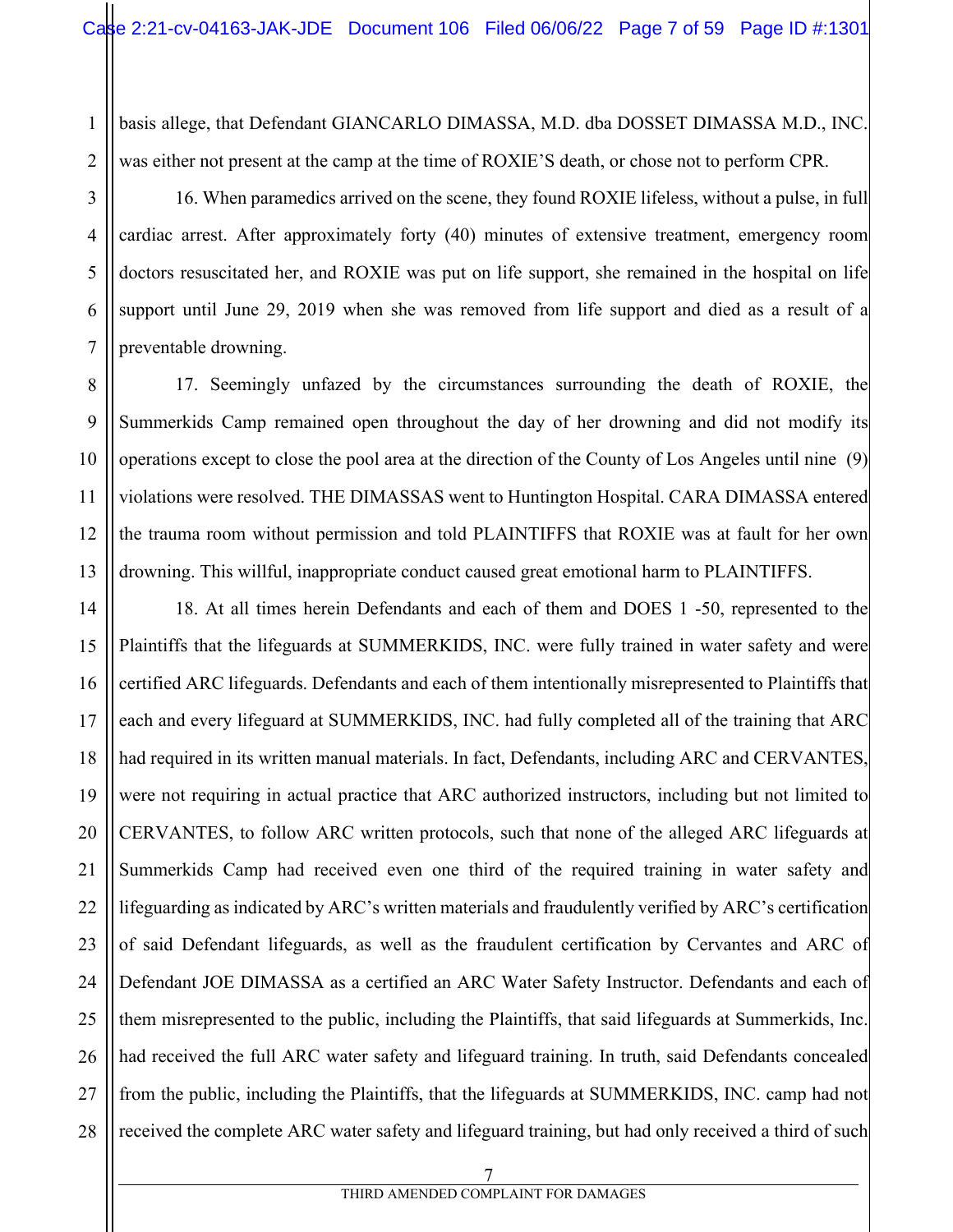1 2 3 4 training, creating an extremely dangerous condition for all swimmers, and especially non swimmers such as ROXIE, at SUMMERKIDS, INC. camp. As a result of these fraudulent misrepresentations and concealment of the fact that the Summerkids, Inc. lifeguards had not received the full ARC training, as ARC written materials required and said lifeguards ARC certifications falsely indicated, the Plaintiffs enrolled ROXIE at Summerkids, Inc. and entrusted ROXIE into SUMMERKIDS, INC.'S care, particularly in and around the swimming pool, and as a result Roxie drowned.

19. The DEFENDANTS', and each of them, including DOES 1-50, conduct as alleged herein establishes that the DEFENDANTS' actions constituted oppression, fraud, and/or malice as defined in Civil Code Section 3294. DEFENDANTS, and each of them, including DOES 1-50, took on the obligation of operating a child day care summer camp, which included swimming activities for young children. In its knowingly unsafe operation of the child day care summer camp, including the fraudulent ARC certification of DEFENDANTS' employees regarding water safety, lifeguarding, CPR, AED, and First Aid in a blatant attempt to mislead the public that this was a very safe place for parents, such as the Plaintiffs, to enroll their child, including non-swimmers like ROXIE in DEFENDANTS' day camp. The DEFENDANTS exhibited a willful and conscious disregard for the safety of the children and their parents, constituting gross negligence. PLAINTIFFS are therefore entitled to recover, in addition to actual damages, exemplary and punitive damages to make an example of and to punish DEFENDANTS, and each of them, including DOES 1-50, in an amount according to proof.

#### **THE PARTIES**

20. Plaintiff, ELENA MATYAS ("MATYAS") is and was at all times pertinent, an individual domiciled in the State of California, County of Los Angeles and was within the jurisdiction of the County of Los Angeles. Plaintiff MATYAS is the surviving mother of ROXIE, who died as a result of a preventable drowning at Summerkids Camp.

28 21. Plaintiff, DOUGLAS FORBES ("FORBES") is and was at all times pertinent, an individual domiciled in the State of California, County of Los Angeles and was within the jurisdiction of the County of Los Angeles. Plaintiff FORBES is the surviving father of ROXIE, who died as a result of a preventable drowning at Summerkids Camp.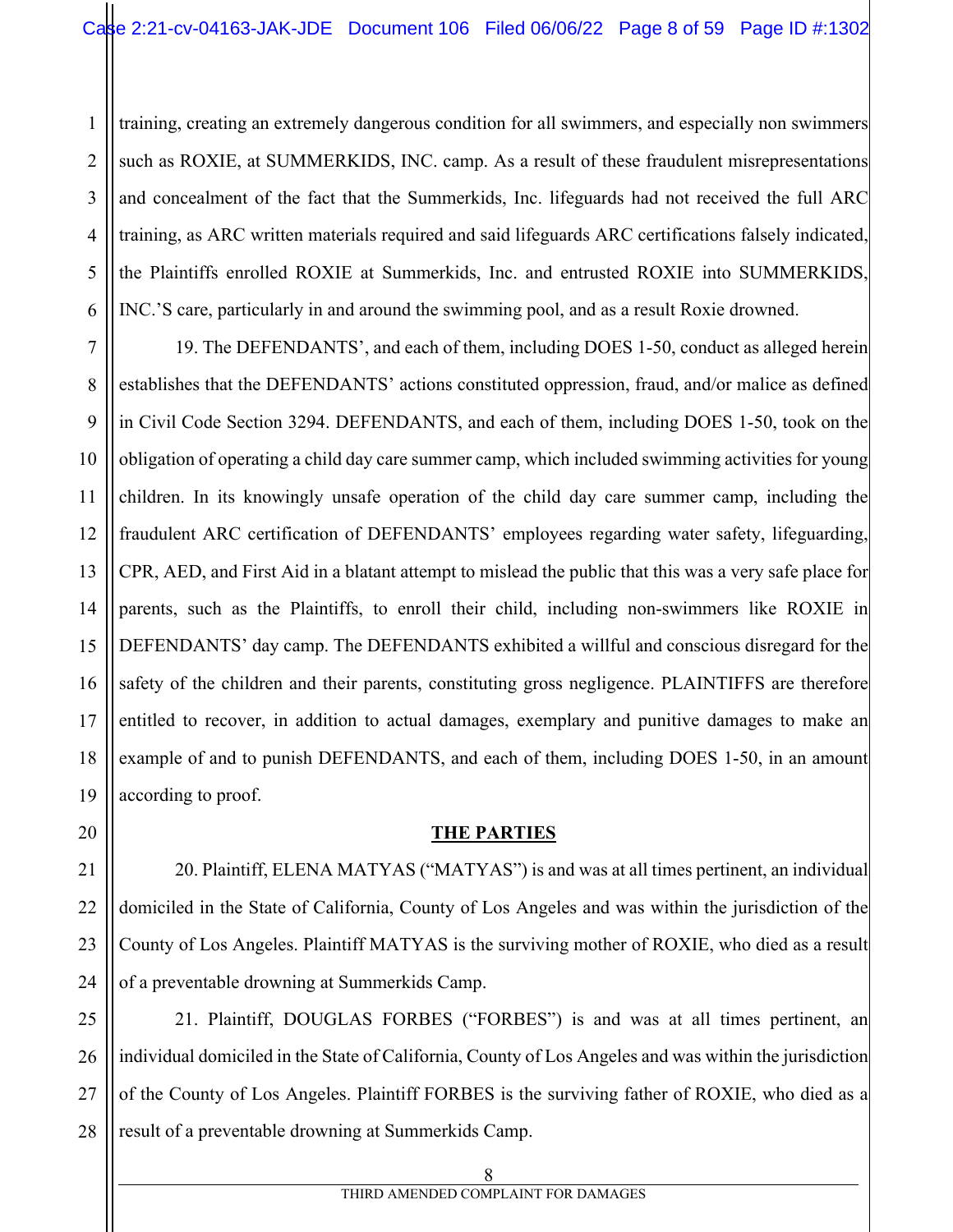1 2 3 22. PLAINTIFFS are authorized to bring this Complaint as a survival action, as the successors in interest of ROXIE, pursuant to Code of Civil Procedure Section 377.30, and as a wrongful death action, pursuant to Code of Civil Procedure Section 377.60.

4

5

6

7

8

9

10

11

12

13

14

23. PLAINTIFFS are informed and believe, and on that basis allege Defendant SUMMERKIDS, INC. is and was at all times pertinent, a California Corporation within the jurisdiction of County of Los Angeles. Defendant SUMMERKIDS, INC.'s principal place of business is located at 1640 Knollwood Dr., Pasadena, CA 91103, operating a 57-acre camp facility located at 3697 N. Fair Oaks Ave, Altadena, CA 91001 also known as "Summerkids Camp." Both locations are in the State of California, County of Los Angeles.

24. PLAINTIFFS are informed and believe, and on that basis allege Defendant ANGELUS MOUNTAIN CENTER is and was at all times pertinent, an entity type unknown operating as a 57 acre camp and swimming pool facility located at 3697 N. Fair Oaks Ave, Altadena, CA 91001. PLAINTIFFS are informed and believe, and on that basis allege, that ANGELUS MOUNTAIN CENTER was at all times relevant herein, owned and operated by Defendant JOSEPH DIMASSA.

15 16 17 18 19 20 21 22 23 24 25 25. PLAINTIFFS are informed and believe, and on that basis allege Defendant THE ENOTECA, LLC is and was at all times pertinent a California Limited Liability Company with a principal place of business located at 1640 Knollwood Dr., Pasadena, CA 91103. PLAINTIFFS are informed and believe that THE ENOTECA, LLC, is, and at all times relevant herein was, also known as ENOTECA DIMASSA,  $LLC<sup>1</sup>$ , which is the entity in which THE DIMASSAS hold title to the 57 acre camp facility located at 3697 N. Fair Oaks Ave, Altadena, CA 91001. PLAINTIFFS are informed and believe, and on that basis allege, that this is the same piece of real property where THE DIMASSAS operate the ANGELUS MOUNTAIN CENTER and Summerkids Camp. PLAINTIFFS are informed and believe, and on that basis allege, that THE DIMASSAS use the names THE ENOTECA, LLC and ENOTECA DIMASSA, LLC interchangeably and that they are one and the

26 <sup>1</sup> PLAINTIFFS are informed and believe, and on that basis allege, that ENOTECA DIMASSA, LLC's Articles of Organization were amended in 2002 to rename it THE ENOTECA, LLC. The real

27 28 property records for their properties continue to be in the name of ENOTECA DIMASSA, LLC, which is no longer a registered entity per the California Secretary of State website. Plaintiff will use the current registered name of the entity THE ENOTECA, LLC, in this Complaint.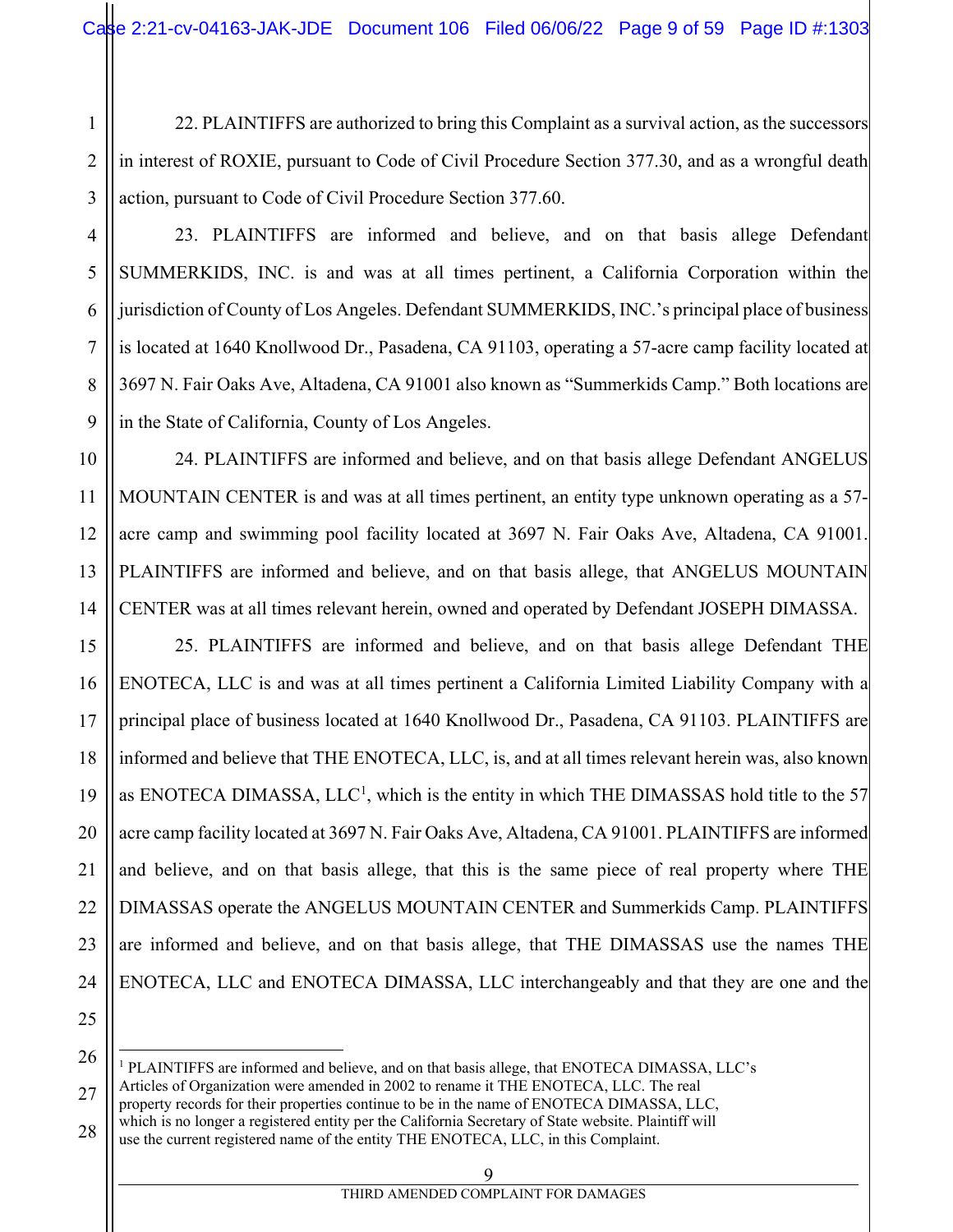#### Case 2:21-cv-04163-JAK-JDE Document 106 Filed 06/06/22 Page 10 of 59 Page ID #:1304

same entity.

1

26. PLAINTIFFS are informed and believe, and on that basis allege Defendant SEMPRE AVANTI, LLC, is and was at all times pertinent a California Limited Liability Company with a principal place of business located at 1640 Knollwood Dr., Pasadena, CA 91103. PLAINTIFFS are informed and believe SEMPRE AVANTI, LLC is the entity in which THE DIMASSAS held title to their homes located at 1630 and 1640 Knollwood Drive in Pasadena, which is the same location out of which THE DIMASSAS operated Summerkids Camp and THE ENOTECA, LLC.

27. PLAINTIFFS are informed and believe, and on that basis allege, Defendant THE DIMASSA FAMILY FOUNDATION, is a non-profit private foundation organized under Internal Revenue Code Section  $501(c)(3)$ . Per the 2018 990 tax return filed for THE DIMASSA FAMILY FOUNDATION, the only contributors to the foundation are Defendants JOSEPH AND MARIA DIMASSA. The principal place of business for THE DIMASSA FAMILY FOUNDATION is now 840 E. Green Street, #215, Pasadena, CA 91101. For calendar years 2014-17, PLAINTIFFS are informed and believe, and on that basis allege, that the principal place of business of the Foundation was 1640 Knollwood Drive, in Pasadena, the same location out of which THE DIMASSAS operated SUMMERKIDS INC., THE ENOTECA LLC, and SEMPRE AVANTI, LLC. PLAINTIFFS are further informed and believe, and on that basis allege, that THE DIMASSA FAMILY FOUNDATION was originally funded by Allegra Center Inc., another California Corporation with a principal place of business now located at 840 E. Green Street, #215, Pasadena, CA 91101; that was previously at 1640 Knollwood Drive, in Pasadena.

21 22 23 24 25 26 27 28 28. PLAINTIFFS are informed and believe, and on that basis allege Defendants THE DIMASSAS and Does 1-50 are now and were at all times mentioned herein adult residents of the State of California, County of Los Angeles. PLAINTIFFS are informed and believe that (1) MARIA DIMASSA, JOSEPH DIMASSA, CARA DIMASSA and GIANCARLO DIMASSA, M.D. and Does 1-50 are alter egos of SUMMERKIDS, INC., ANGELUS MOUNTAIN CENTER, THE ENOTECA, LLC, SEMPRE AVANTI, LLC, DOSSET DIMASSA M.D., INC., JOSEPH DIMASSA AND MARIA DIMASSA AS TRUSTEES OF THE DIMASSA FAMILY TRUST and THE DIMASSA FAMILY FOUNDATION and Does 1-50, (2) that they are co-owners of SUMMERKIDS, INC.,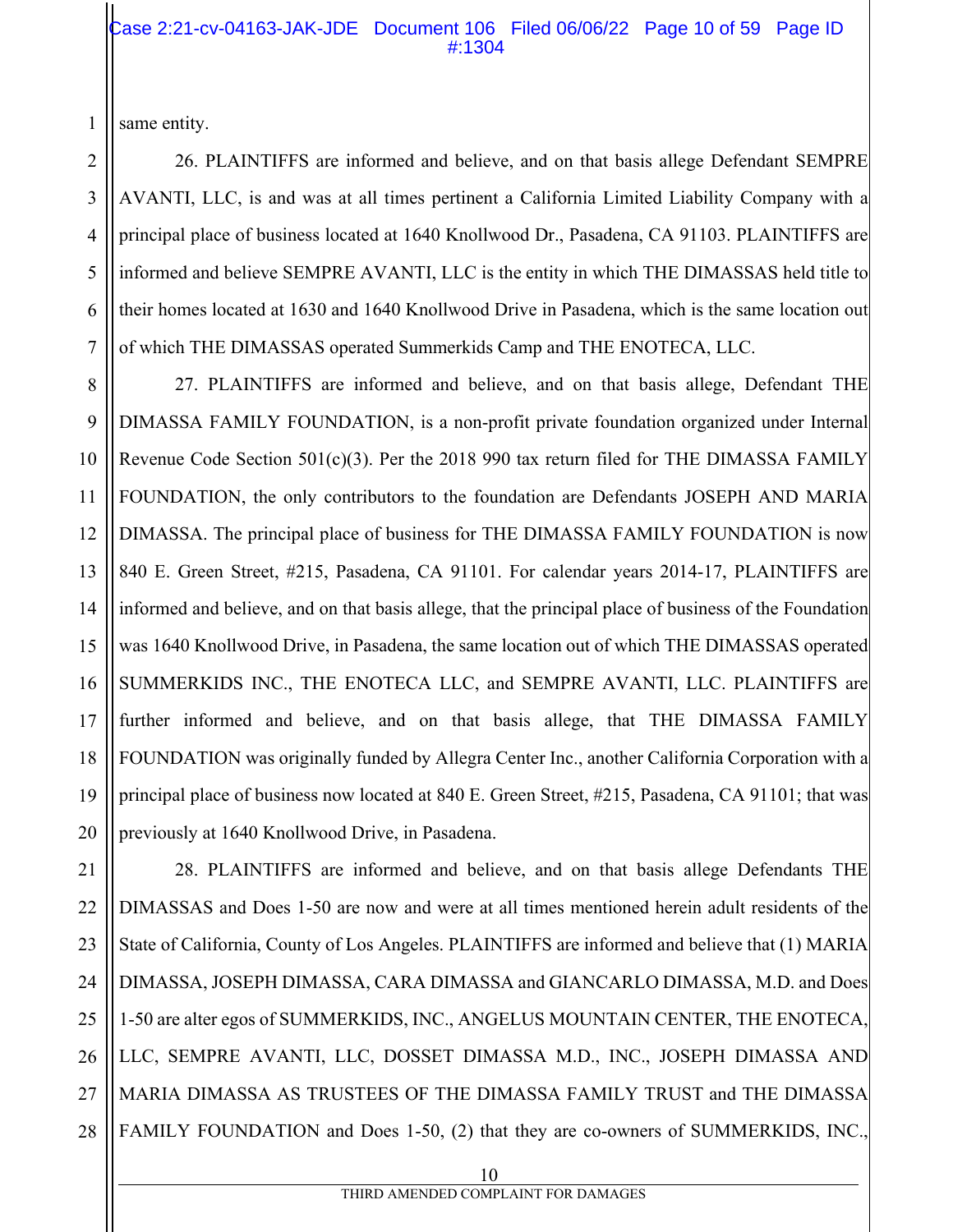#### Case 2:21-cv-04163-JAK-JDE Document 106 Filed 06/06/22 Page 11 of 59 Page ID #:1305

ANGELUS MOUNTAIN CENTER, THE ENOTECA, LLC, SEMPRE AVANTI, LLC, DOSSET DIMASSA M.D., INC., JOSEPH DIMASSA AND MARIA DIMASSA AS TRUSTEES OF THE DIMASSA FAMILY TRUST and THE DIMASSA FAMILY FOUNDATION, and Does1-50, and (3) that they serve as officers, directors, managers and principals of SUMMERKIDS, INC., ANGELUS MOUNTAIN CENTER, THE ENOTECA, LLC, SEMPRE AVANTI, LLC, DOSSET DIMASSA M.D., INC., JOSEPH DIMASSA AND MARIA DIMASSA AS TRUSTEES OF THE DIMASSA FAMILY TRUST and THE DIMASSA FAMILY FOUNDATION and Does1-50.

8 9 28 29. At all times herein defendants JOSEPH DIMASSA and MARIA DIMASSA were both owners of defendant SUMMERKIDS, INC. and were the TRUSTEES OF THE DIMASSA FAMILY TRUST. At all times herein, the property used by SUMMERKIDS for their Camp where Roxie was killed was owned and controlled in part or in whole by JOSEPH DIMASSA AND MARIA DIMASSA as trustees of THE DIMASSA FAMILY TRUST. At the very same time defendants JOSEPH DIMASSA and MARIA DIMASSA were the trustees who controlled the Property, both JOSEPH DIMASSA and MARIA DIMASSA were owners and in charge of the defendant SUMMERKIDS Camp and were directly responsible for grossly negligent drowning of Roxie due to the intentionally inadequate safety training of the camp counselors which defendants MARIA DIMASSA and JOSEPH DIMASSA ordered from defendants CERVANTES and BOREHAM. At all times there was virtually no distinction between JOSEPH DIMASSA and MARIA DIMASSA as owners of defendant SUMMERKIDS, INC. and as the TRUSTEES OF THE DIMASSA FAMILY TRUST who owned and controlled the Camp and the property where the Camp was located, including the swimming pool where Roxie drowned. Defendants husband-and-wife JOSEPH DIMASSA AND MARIA DIMASSA, along with their two children, defendants CARA DIMASSA and GIANCARLO DIMASSA, M.D, have engaged in substantial commingling of corporate and personal affairs, including the co-mingling of funds and other assets of the DIMASSA FAMILY TRUST with those of the SUMMERKIDS, INC. Camp. The reason for this co-mingling of funds and assets and in particular the use of the DIMASSA FAMILY TRUST is for the DIMASSAS to unjustly hide and protect those DIMASSA FAMILY TRUST assets utilized by the Camp from being reached by injured children and their parents to pay for the injuries and medical expenses suffered by those children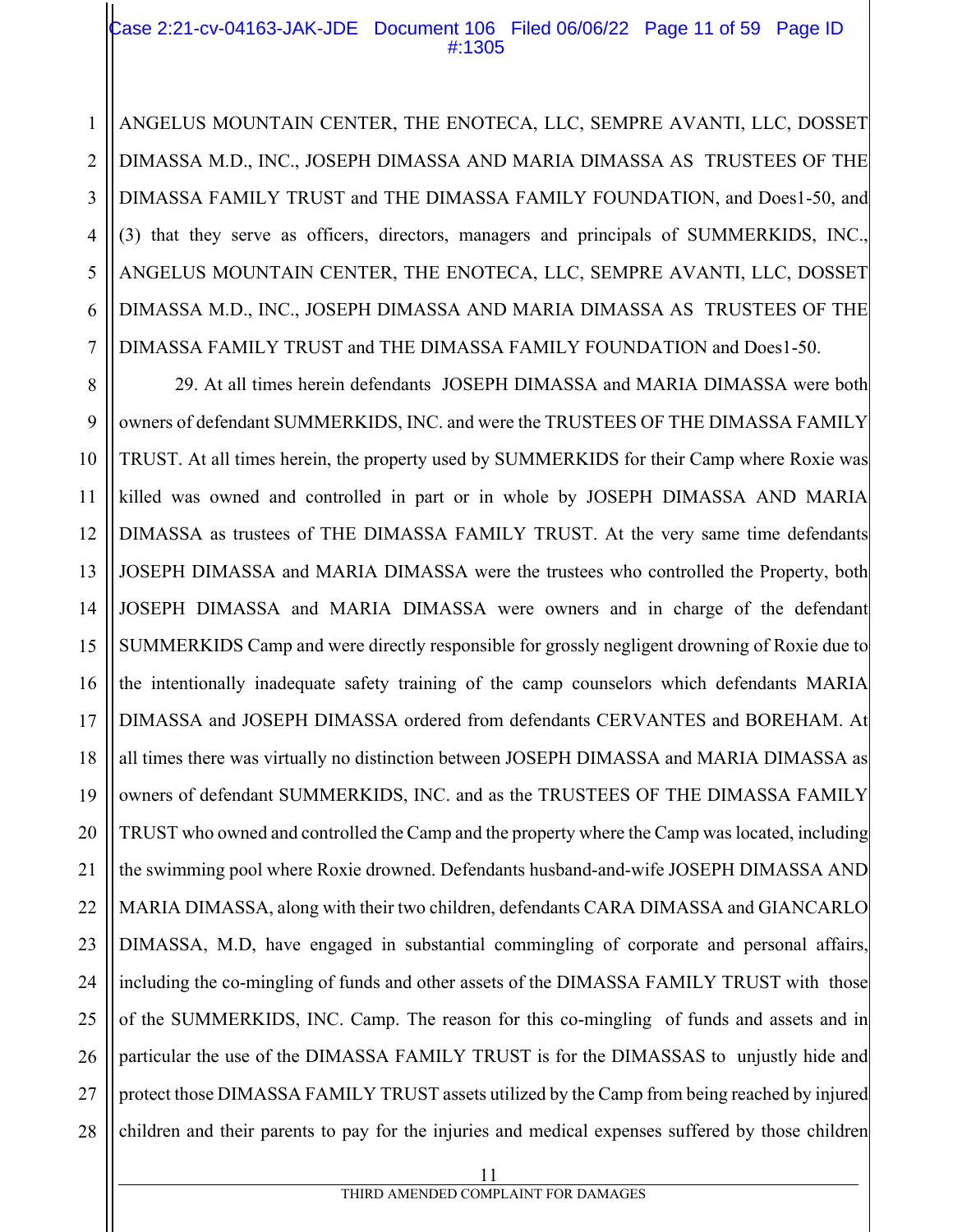#### Case 2:21-cv-04163-JAK-JDE Document 106 Filed 06/06/22 Page 12 of 59 Page ID #:1306

1 2 3 4 5 6 7 8 9 10 11 12 13 which were caused by Defendant SUMMERKIDS' negligence. At all times, Defendant SUMMERKIDS, Inc. was undercapitalized and underinsured for the types of risks that a camp with a swimming pool such as theirs reasonably and regularly would encounter, including serious injury, permanent brain injury and death from drowning. As a consequence of this undercapitalization for the significant potential risks to young children in SUMMERKIDS' care, defendants the DIMASSAS co-mingle their assets in particularly utilizing the DIMASSA FAMILY TRUST which were controlled by defendants JOSEPH DIMASSA and MARIA DIMASSA as trustees to wrongfully and unjustly hide, shuffle and shield Defendant DIMASSAS' assets from a judgment for their negligence. The exact same owners of the Trust and the Camp, namely the DIMASSAS, were involved in this scheme between Defendant SUMMERKIDS, INC. and the DIMASSA FAMILY TRUST, wrongfully moving assets from one entity to the other in order to avoid liability, thereby allowing the Trust to be a conduit for improperly shielding the Defendants' property from any judgment due to Defendants' negligence at the Camp and any serious injury to a camper such as Roxie.

14 15 16 17 18 19 20 21 22 23 24 30. PLAINTIFFS are informed and believe, and on that basis allege, Defendant DANIEL H. RAINEY also known as "Hank" ("RAINEY"), is and was at all pertinent times, an individual adult residing in the County of Los Angeles, State of California. PLAINTIFFS are informed and believe, and on that basis allege, RAINEY was at all times herein mentioned employed by either SUMMERKIDS, INC., THE DIMASSAS or one of the other DIMASSA ENTITIES as a lifeguard and camp counselor for the Summerkids Camp. PLAINTIFFS are informed and believe, and on that basis allege, RAINEY was on duty at the time of the tragic incident described herein, and he was ROXIE'S "buddy counselor" assigned to watch over ROXIE at the time of her death. PLAINTIFFS are informed and believe, and on that basis allege, RAINEY is and was at all pertinent times represented to be a certified lifeguard, water safety instructor and certified to perform Cardiopulmonary resuscitation ("CPR") and Automated External Defibrillator ("AED").

25 26 27 28 31. PLAINTIFFS are informed and believe, and on that basis allege, Defendant ANDREW LARA CERVANTES ("CERVANTES") is and was at all time pertinent, an individual adult residing in the City and County of Los Angeles, State of California. PLAINTIFFS are informed and believe, and on that basis allege, that CERVANTES was at all times mentioned contracted with Defendant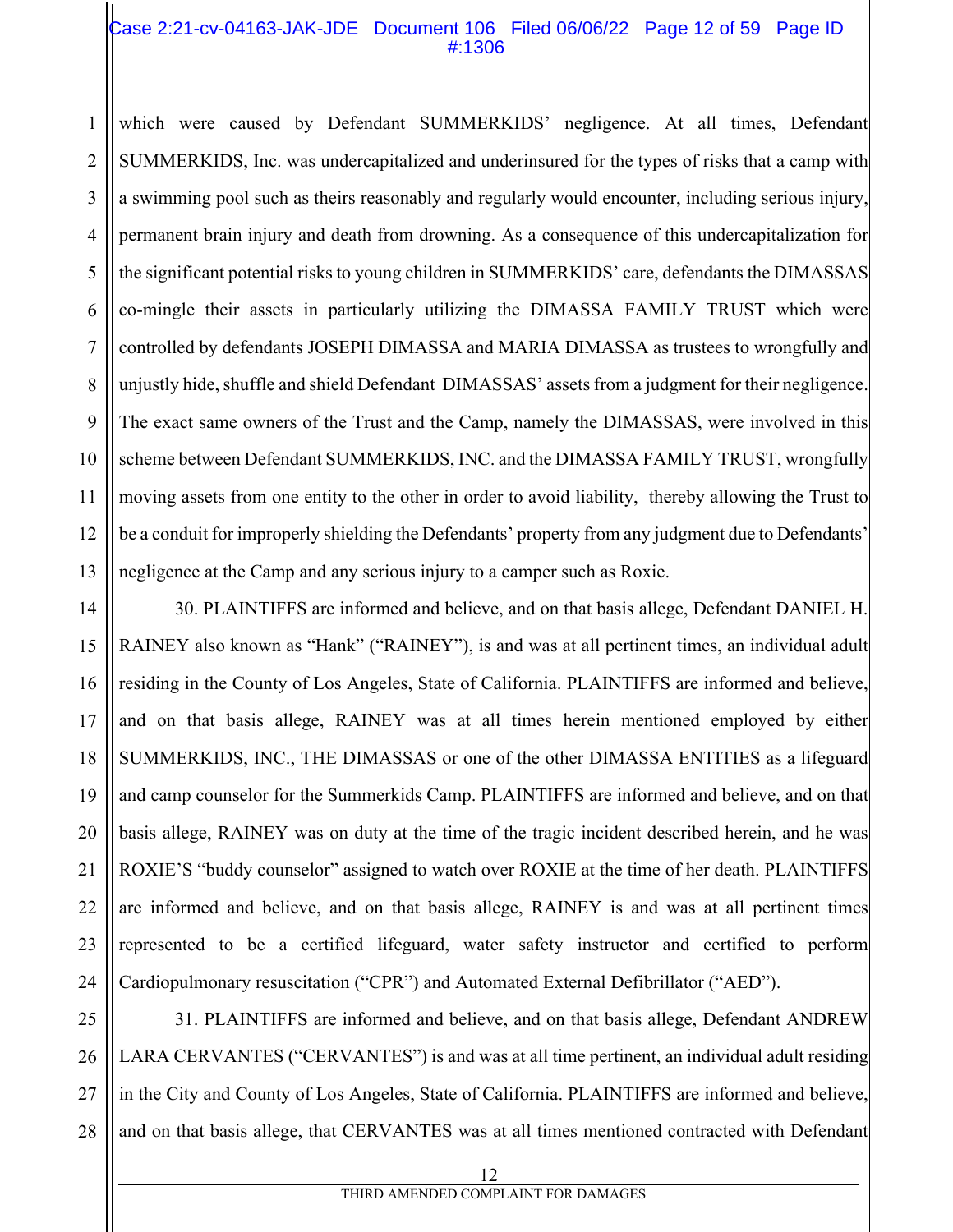#### Case 2:21-cv-04163-JAK-JDE Document 106 Filed 06/06/22 Page 13 of 59 Page ID #:1307

1 ARC as an ARC water safety and lifesaving instructor. PLAINTIFFS are informed and believe, and on that basis allege, that CERVANTES was at all times herein mentioned contracted and/or employed by SUMMERKIDS, INC., THE DIMASSAS or one of the other DIMASSA ENTITIES and was responsible for testing and certifying lifeguards at the Summerkids Camp to receive ARC certification to be used in Summerkids Camp's advertising regarding safety. Under ARC's authorization and consent, CERVANTES wrongfully certified Summerkids Camp employees, including JOSEPH NATALIZIO, RAINEY, NATALIE DEL CASTILLO, JOSEPH DIMASSA and FAITH PORTER whereby each said lifeguard took no written examination and received less than half the water safety and lifeguard training prescribed in ARC's writings and manuals. CERVANTES also wrongfully certified HANK RAINEY as an ARC water safety instructor, without RAINEY taking a written examination and receiving far less hours of training as required by ARC written materials and manuals. PLAINTIFFS are informed and believe, and on that basis allege, CERVANTES is and was at all pertinent times represented to be an ARC certified lifeguard, water safety instructor and certified to train individuals in CPR and AED and at all times was acting with the permission of ARC and in the course and scope of his agency with ARC.

26 32. PLAINTIFFS are informed and believe, and on that basis allege, Defendant TREVOR BOREHAM (hereinafter "BOREHAM") is and was at all time pertinent, an individual adult and owner of Defendant Life Saving Certified (hereinafter "LSC"), business form unknown and doing business in the County of Los Angeles PLAINTIFFS are informed and believe, and on that basis allege, that Defendant BOREHAM and Defendant LSC were at all times herein mentioned contracted and/or employed by SUMMERKIDS, INC., THE DIMASSAS or one of the other DIMASSA ENTITIES and were responsible for training, testing and certifying SUMMERKIDS, INC. employees in the American Heart Association (AHA) Heartsaver Pediatric First Aid CPR AED (automated external defibrillator) Course to SUMMERKIDS camp counselors who were not lifeguards including defendants JAIMI HARRISON and CARA DIMASSA, Summerkids Camp administrators, in order to protect the children at Summerkids Camp.

27 28 33. PLAINTIFFS are informed and believe, and on that basis allege, Defendant JOSEPH NATALIZIO is and was at all times pertinent, an individual adult residing in the County of Los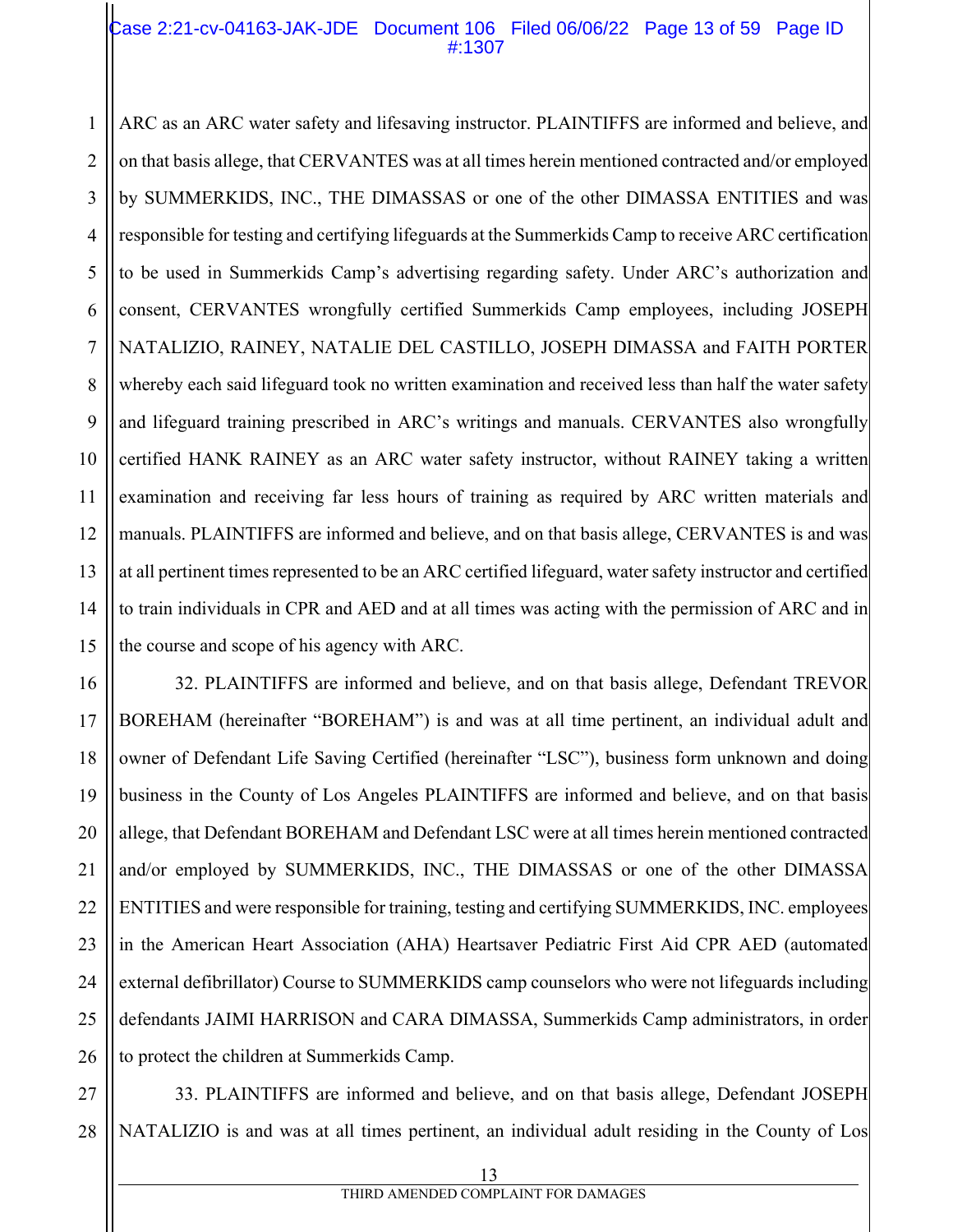#### Case 2:21-cv-04163-JAK-JDE Document 106 Filed 06/06/22 Page 14 of 59 Page ID #:1308

Angeles, State of California. PLAINTIFFS are informed and believe, and on that basis allege NATALIZIO was at all times herein mentioned employed by SUMMERKIDS, INC., THE DIMASSAS or one of the other DIMASSA ENTITIES and was represented to be a senior counselor and certified lifeguard assigned to the lifeguard chair at the Summerkids Camp when Roxie died due to a preventable drowning.

34. PLAINTIFFS are informed and believe, and on that basis allege, Defendant JAIMI HARRISON ("HARRISON") is and was at all pertinent times, an individual adult residing in County of Los Angeles, State of California. PLAINTIFFS are informed and believe, and on that basis allege, HARRISON was at all times herein mentioned employed by SUMMERKIDS, INC., THE DIMASSAS or one of the other DIMASSA ENTITIES as the Assistant Director of the Summerkids Camp.

35. PLAINTIFFS are informed and believe, and on that basis allege, Defendant FAITH PORTER ("PORTER"), is and was at all pertinent times, an individual residing in County of Los Angeles, State of California. PLAINTIFFS are informed and believe, and on that basis allege, PORTER was at all times herein mentioned employed by SUMMERKIDS, INC., THE DIMASSAS or one of the other DIMASSA ENTITIES as a counselor and lifeguard to oversee the shallow end of the pool at the Summerkids Camp.

36. PLAINTIFFS are informed and believe, and on that basis allege, Defendant NATALIE DEL CASTILLO ("CASTILLO"), is and was at all pertinent times, an individual residing in County of Los Angeles, State of California. PLAINTIFFS are informed and believe, and on that basis allege, CASTILLO was at all times herein mentioned employed by SUMMERKIDS, INC., THE DIMASSAS or one of the other DIMASSA ENTITIES as a counselor and lifeguard to oversee the shallow end of the pool at the Summerkids Camp.

37. PLAINTIFFS are informed and believe, and on that basis allege, Defendant THE AMERICAN NATIONAL RED CROSS also known as The American Red Cross ("ARC"), is and was at all pertinent times, a non-profit, tax -exempt, charitable corporation, doing business in the County of Los Angeles, State of California with its headquarters located at 1450 S. Central Ave., Los Angeles, CA 90021.

1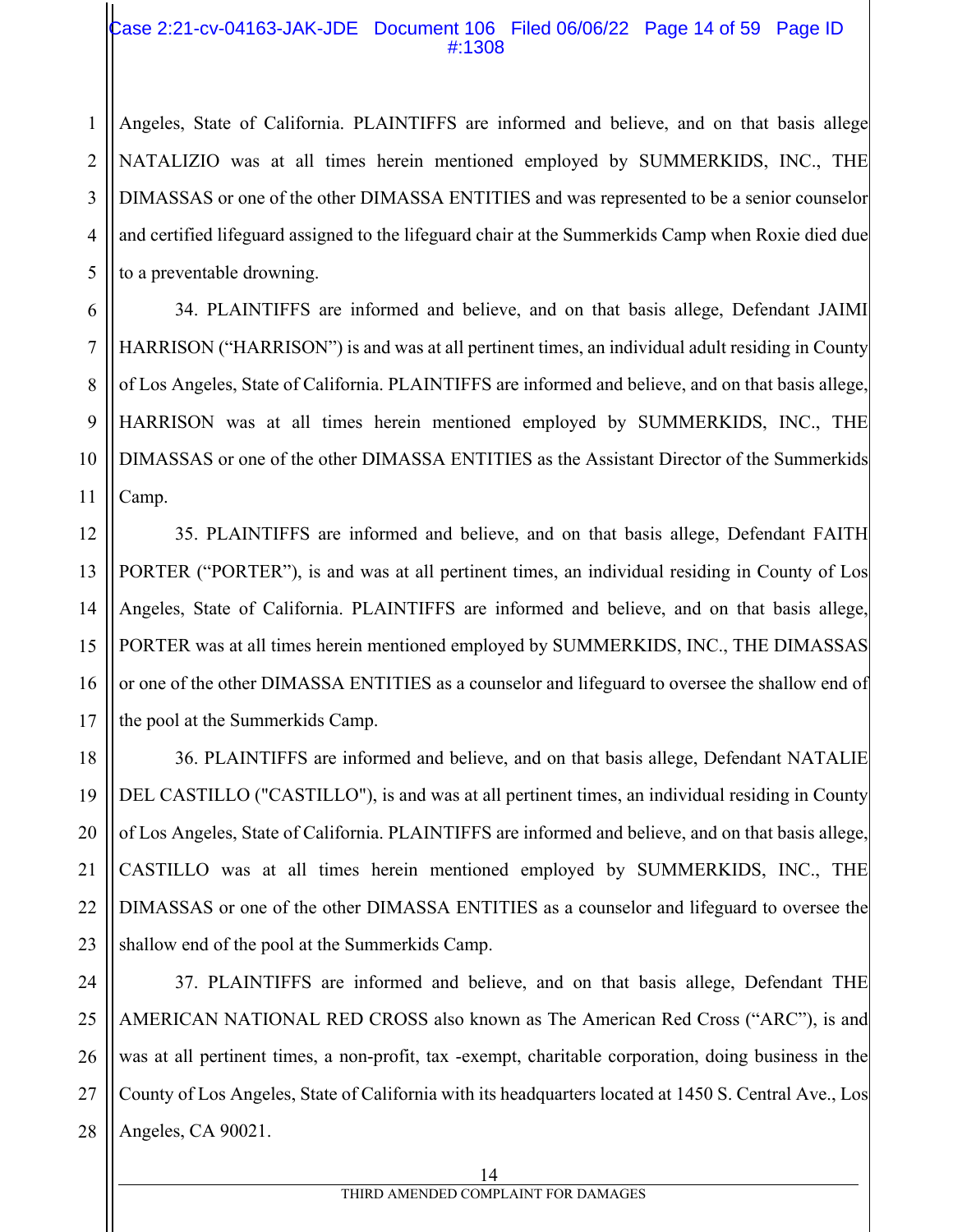#### Case 2:21-cv-04163-JAK-JDE Document 106 Filed 06/06/22 Page 15 of 59 Page ID #:1309

38. The true names of, capacities, whether individual, corporate, associate, governmental or otherwise, of DEFENDANTS, and each of them, including DOES 1-50 are unknown to PLAINTIFFS at this time, who therefore sue such Defendants by such fictitious names. When the true names and capacities of such Doe Defendants are ascertained, PLAINTIFFS will amend this Complaint accordingly.

39. PLAINTIFFS are informed and believe, and on that basis allege that each of the Defendants designated herein as a Doe was negligent and guilty of the same conduct as the other Defendants, and is responsible in some manner for the events and happenings herein referred to, and that their negligence proximately caused the injuries and damages sustained by PLAINTIFFS as herein alleged, either through such Defendants' own negligent conduct or through the conduct of their agents, servants, partners, joint venturers, representatives, servants, employees, managing agents, managing supervisors, and/or co-conspirators, or due to their ownership, control, rental, use, and/or lease of the property or instrumentality by which PLAINTIFFS' wrongful death injuries were caused, or in some other manner by Defendants actions.

40. PLAINTIFFS are informed and believe, and on that basis allege that at all times herein mentioned, each of the Defendants named herein, including each Doe Defendant, was the agent, servant, partner, joint venturer, representative, servant, employee, managing agent, managing supervisor, and/or co-conspirator of the remaining Defendants, and was at all such times acting within the purpose and scope of said such agency, service, partnership and/or employment, unless otherwise stated.

41. All allegations made in this Complaint are based upon information and belief, except those allegations which pertain to the named PLAINTIFFS, which are based on personal knowledge. The allegations of this complaint stated on information and belief are likely to have evidentiary support after a reasonable opportunity for further investigation or discovery.

25

#### **JURISDICTION AND VENUE**

42. Venue is proper and this court has jurisdiction in this matter pursuant to California Code of Civil Procedure § 410.10 and § 395(a) because the incident, death, injury, and/or harm giving rise to this action occurred the County of Los Angeles, State of California.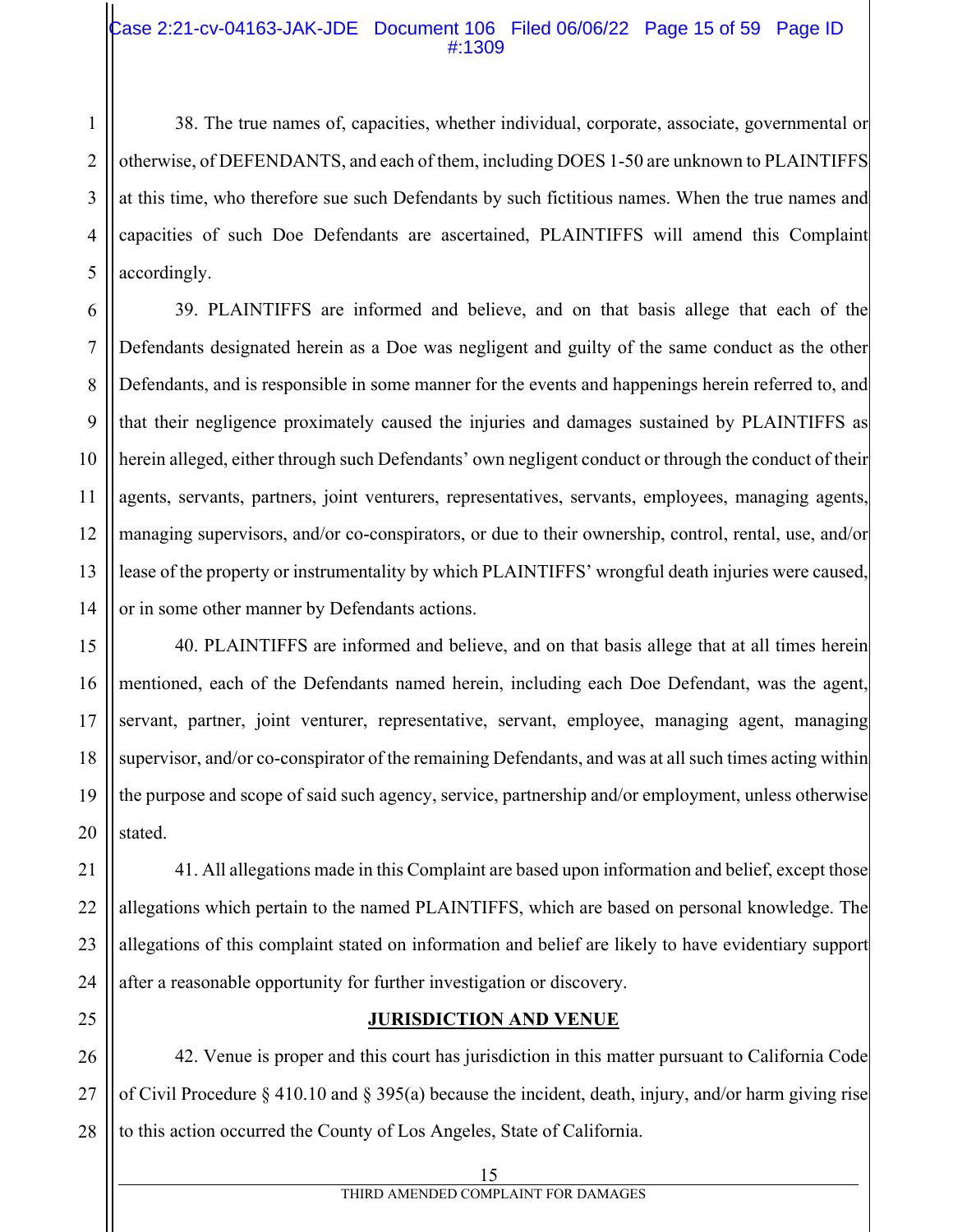#### Case 2:21-cv-04163-JAK-JDE Document 106 Filed 06/06/22 Page 16 of 59 Page ID #:1310

43. At all times mentioned in this Complaint, the DIMASSA FAMILY Defendants owned and operated a camp with their principal place of business at 1640 Knollwood Drive, Pasadena, CA 91103, and the camp facility located at 3697 N. Fair Oaks Ave, Altadena, CA 91001.

#### **GENERAL ALLEGATIONS**

44. The Summerkids Campers, including ROXIE, were under the immediate and direct supervision of an inadequate number of representatives, agents, and employees of DEFENDANTS, and each of them, including DOES 1-50 who lacked the requisite experience and training to supervise the pool area and to render aid to young campers in emergency situations.

45. PLAINTIFFS are the parents of ROXIE and hereby bring this claim against DEFENDANTS, and each of them, including DOES 1-50 for the wrongful death of their daughter, ROXIE MIRABELLE FORBES, they have standing to bring a wrongful death action pursuant to California Code of Civil Procedure, Section 377.60. PLAINTIFFS are individuals who are, and at all relevant times mentioned herein, were adult residents of Los Angeles County, California.

46. ROXIE was a minor (DOB 12/4/12) who was under the care of DEFENDANTS, and each of them, including DOES 1-50 at Summerkids Camp, which is jointly owned by THE DIMASSAS and the DIMASSA ENTITIES with their principal place of business at 1640 Knollwood Drive, Pasadena, CA 91103, and the camp facility located at 3697 N. Fair Oaks Ave, Altadena, CA 91001. ROXIE died as a result of the incident described herein.

47. PLAINTIFFS are informed and believe, and thereupon allege, that THE DIMASSAS and the DIMASSA ENTITIES are liable for any breach of duty by their employees, agents, servants and/or joint venturers under the legal theory of respondeat superior.

48. PLAINTIFFS are further informed and believe, and thereon allege, that DEFENDANTS' careless, negligent, grossly negligent, reckless and unlawful conduct in regard to the events surrounding the subject incident was the direct, legal and proximate cause of the fatal injuries sustained by ROXIE.

49. PLAINTIFFS are further informed and believe, and thereupon allege, that at all times mentioned herein, DEFENDANTS, and each of them, including DOES 1-50 and their employees, agents, servants and/or joint venturers had a special relationship existing with ROXIE, as a paid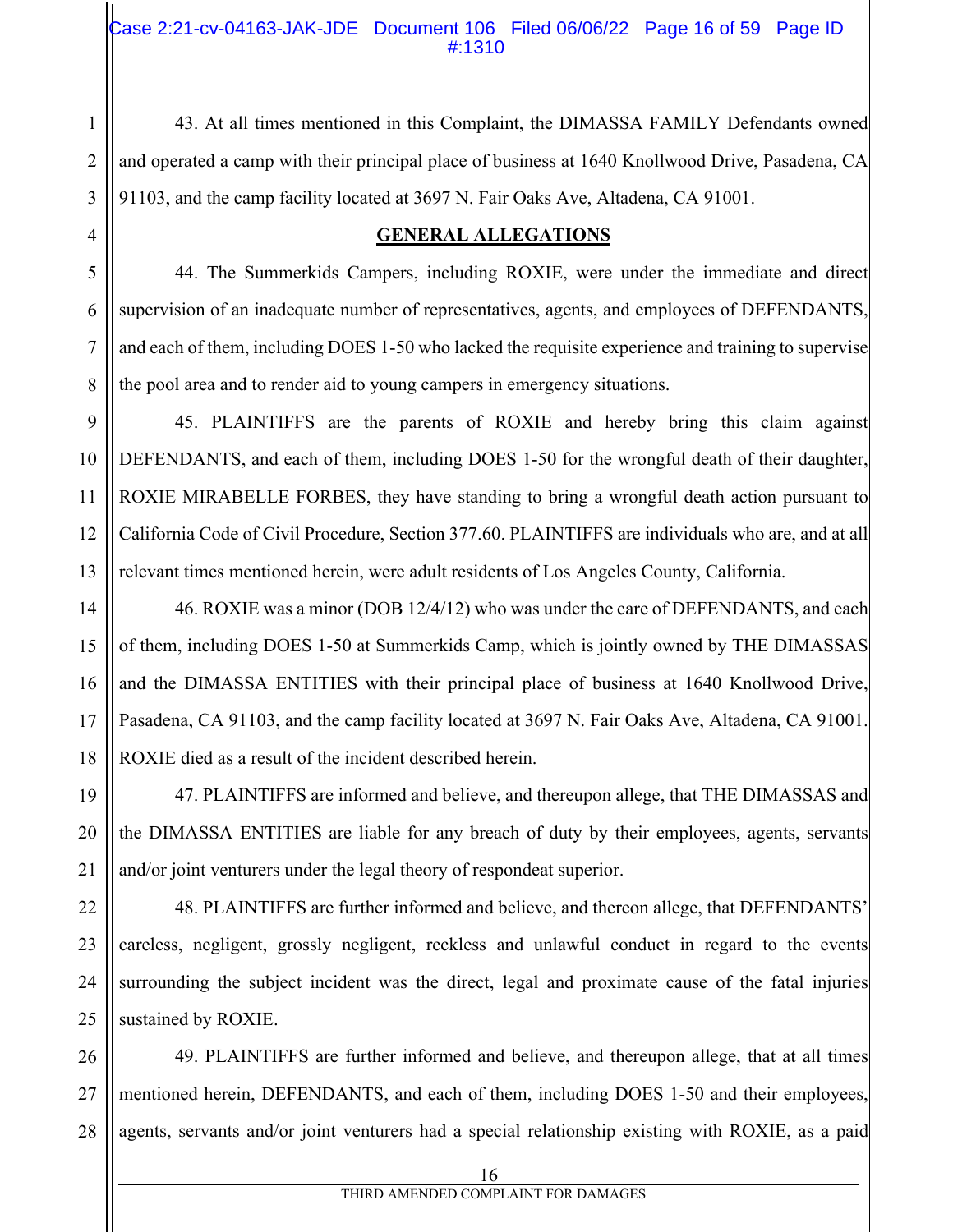#### Case 2:21-cv-04163-JAK-JDE Document 106 Filed 06/06/22 Page 17 of 59 Page ID #:1311

invitee, to take reasonable protective measures, especially with young campers, to ensure her safety and otherwise protect her from reasonably foreseeable dangerous conduct and to warn her as to such reasonably foreseeable dangerous conduct during camp activities, especially in and around the pool area.

50. PLAINTIFFS are further informed and believe, and thereon allege, that the later misconduct of DEFENDANTS, and each of them, including DOES 1-50 including any employees, agents, servants and/or joint venturers, after ROXIE was taken out of the pool, caused further harm to her.

51. PLAINTIFFS are informed and believe, and on that basis allege, SUMMERKIDS, INC., THE DIMASSAS and DIMASSA ENTITIES are liable for any breach of duty by their employees, agents, servants and/or joint venturers under the legal theory of respondeat superior. PLAINTIFFS are further informed and believe, and thereon allege, that DEFENDANTS, and each of them, including DOES 1-50 were careless, negligent, grossly negligent, reckless and engaged in fraudulent, unlawful conduct with respect to the events surrounding the subject incident which was the direct, legal and proximate cause of the fatal injuries sustained by ROXIE.

52. PLAINTIFFS are informed and believe, and on that basis allege, Defendants ARC and DOES 36-50, are liable for any breach of duty by their employees, agents, servants and/or joint venturers, including but not limited to defendant CERVANTES and DOES,  $21 - 35$ , under the legal theory of respondeat superior. At all times herein, Defendant ARC required Defendant CERVANTES to be an "Authorized Provider" and said Defendant ARC had entered into a "Licensed Training Provider Agreement" hereinafter "LTPA" with Defendants SUMMERKIDS, INC. and THE DIMASSAS and DIMASSA ENTITIES who were responsible for collecting on behalf of Defendant ARC fees and other payments for training, and Defendant ARC was responsible for ensuring that said Defendants' personnel received ARC water safety and lifeguarding certificates. Plaintiffs are further informed and believe, and thereon allege, that DEFENDANTS ARC, CERVANTES, and DOES 21- 50, and each of them were careless, negligent, grossly negligent, reckless and engaged in fraudulent, unlawful conduct with respect to the events surrounding the subject incident which was the direct, legal and proximate cause of the fatal injuries sustained by ROXIE.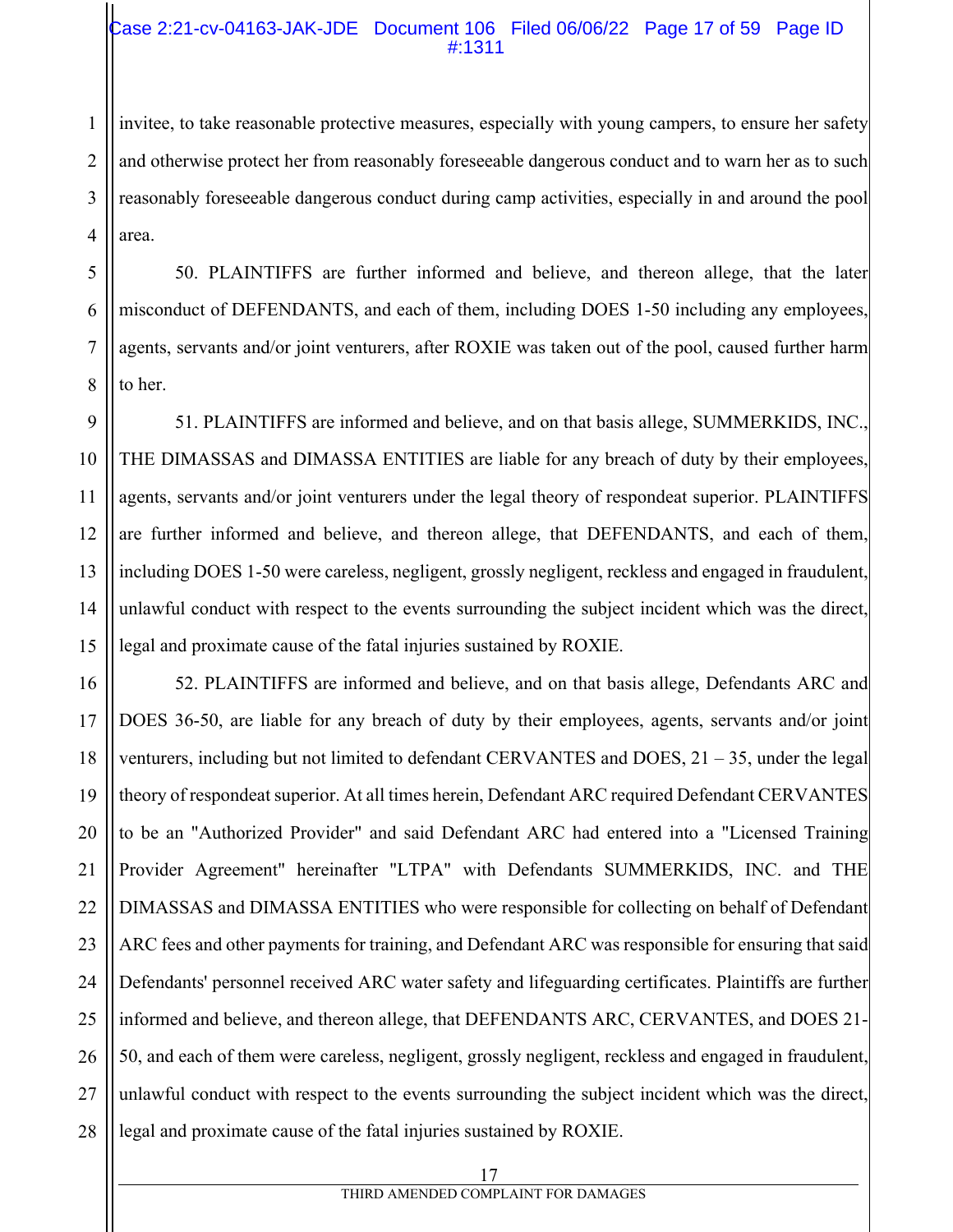#### Case 2:21-cv-04163-JAK-JDE Document 106 Filed 06/06/22 Page 18 of 59 Page ID #:1312

1 2 3 4 5 6 7 8 9 10 11 12 13 14 15 16 17 18 19 20 21 22 23 24 25 26 27 28 53. At all times herein, Defendants TREVOR BOREHAM, LSC and DOES 21-35, had an affirmative duty to control, warn, and protect Roxie, the six-year-old child attending the Summerkids camp, by providing the complete, correct American Heart Association (AHA) Heartsaver First Aid CPR AED (automated external defibrillator) Course to the counselors and staff at Summerkids camp. At all times defendant BOREHAM knew that young campers such as ROXIE attending Summerkids camp were vulnerable to severe injuries at the camp which would require proper techniques and usage of CPR and AED, particularly because the camp had a swimming pool. At all times BOREHAM, LSC and DOES 21-35knew that he owed a duty to this limited number of children who were attending the camp that summer to provide to their camp counselors the complete, correct Heartsaver First Aid CPR AED Course. At all times herein, BOREHAM, LSC and DOES 21-35 knew that any counselor to whom he was teaching the Heartsaver First Aid CPR AED Course at Summerkids Camp might be called upon to perform lifesaving CPR or AED to a child drowning victim at the camp. This was particularly true of training received by defendants JAIMI HARRISON and CARA DIMASSA, Summerkids Camp administrators, to whom BOREHAM, LSC and DOES 21-35 provided training in 2019 just before Roxie drowned at the camp. BOREHAM, LSC and DOES 21-35 provided HARRISON only a three (3) to three and one half hours AHA Heartsaver Pediatric First Aid CPR AED course. At all times herein, Defendant TREVOR BOREHAM knew that the AHA Heartsaver Pediatric First-aid CPR AED Course takes seven (7) to nine (9) hours to complete. BOREHAM knew that by providing only a three (3) to three and one half hours AHA Heartsaver Pediatric First Aid CPR AED course to the camp counselors and administrators at Summerkids Camp, those camp counselors and administrators would not be sufficiently trained in CPR and AED to actually save a life of a child whose heart stopped, but BOREHAM, LSC and DOES 21-35 concealed those facts from the Plaintiffs who would never have allowed ROXIE to attend Summerkids Camp had Plaintiffs known those facts. In fact, as a result of the improper training provided to Defendant JAMIE HARRISON by BOREHAM,LSC and DOES 21-35, HARRISON did not understand how to properly use the AED machine which was a cause of ROXIE's death. At all times herein, BOREHAM, LSC and DOES 21-35 had superior control over the means of protecting ROXIE which was known only to him. At all times herein, BOREHAM, LSC and DOES 20-35 could have provided the 7 to 9 hour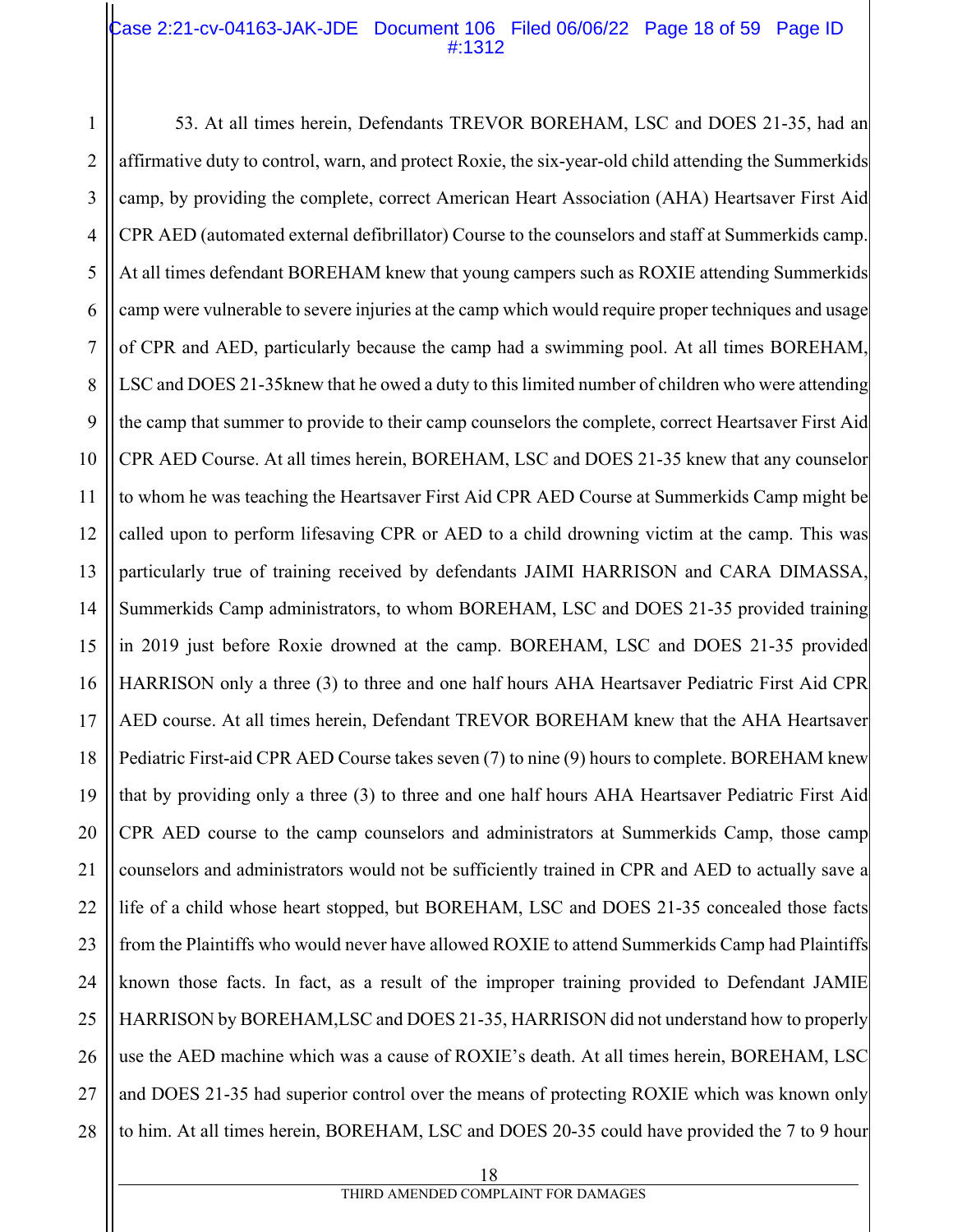#### Case 2:21-cv-04163-JAK-JDE Document 106 Filed 06/06/22 Page 19 of 59 Page ID #:1313

1 2 course over one day period. Instead, BOREHAM, LSC and DOES 21-35 wrongfully agreed with the DIMASSAS to shorten the course from 7 to 9 hours to 3 to 3 and one half hours and not to provide the proper AHA Heartsaver Pediatric First Aid CPR AED course to the Summerkids camp counselors and administrators, which resulted in ROXIE's death. Moreover, said defendants BOREHAM, LSC and DOES 21-35 are liable for any breach of duty by their employees, agents, servants and/or joint venturers under the legal theory of respondeat superior. Plaintiffs are further informed and believe, and thereon allege, that DEFENDANTS BOREHAM, LSC, and DOES 21-35, and each of them were careless, negligent, grossly negligent, reckless and engaged in fraudulent, unlawful conduct with respect to the events surrounding the subject incident which was the direct, legal and proximate cause of the fatal injuries sustained by ROXIE.

54. As a result of the DEFENDANTS' negligence, gross negligence, ROXIE received emergency medical care, and ultimately perished due to her fatal injuries. 54. As a result of ROXIE's untimely death, PLAINTIFFS have suffered damages in excess of the jurisdictional minimum of this Court, including loss of love, companionship, care, and affection.

55. Defendants' actions also constitute gross negligence, oppression, fraud, and/or malice as defined in Civil Code Section 3294, and PLAINTIFFS should recover, in addition to actual damages, exemplary and punitive damages to make an example of and to punish DEFENDANTS, in an amount according to proof,

56. At all times herein mentioned, Defendant ARC and DOES 36-50 failed to provide the quality training needed to help defendant CERVANTES, SUMMERKIDS, INC., THE DIMASSAS or one of the other DIMASSA ENTITIES and DOES 1-35 carry out Defendant CERVANTES', SUMMERKIDS, INC.'s, THE DIMASSAS' or one of the other DIMASSA ENTITIES' responsibilities to prepare for, conduct, report on and evaluate the ARC courses for water safety and lifeguarding, including but not limited to the ARC water safety and ARC lifeguard programs provided to Defendant Summerkids Camp, NATALIZIO, RAINEY, PORTER, CASTILLO and JOSEPH DIMASSA. As a consequence of said failure, decedent Roxie Forbes drowned on June 28, 2019.

27 28 57. At all times herein mentioned, Defendant ARC and DOES 36-50 failed to provide the appropriate materials, including but not limited to written testing materials, supplies and equipment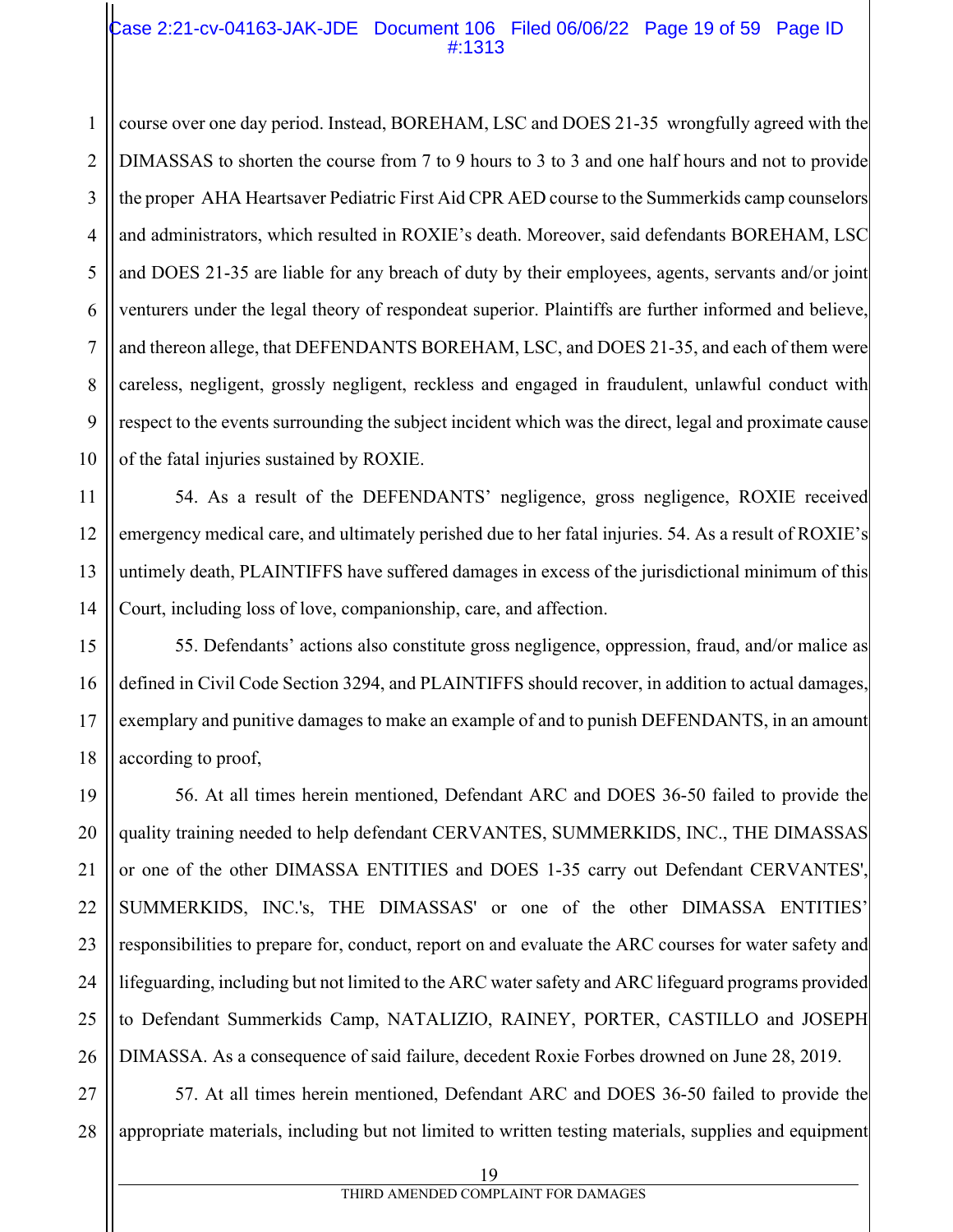#### Case 2:21-cv-04163-JAK-JDE Document 106 Filed 06/06/22 Page 20 of 59 Page ID #:1314

needed by Defendant CERVANTES, SUMMERKIDS, INC., THE DIMASSAS or one of the other DIMASSA ENTITIES and DOES 1-35 to meet the requirements of the ARC water safety and lifeguarding courses, including providing written tests to prospective ARC water safety and lifeguard applicants that Defendant CERVANTES, SUMMERKIDS, INC., THE DIMASSAS or one of the other DIMASSA ENTITIES and DOES 21-35 taught to defendant Summerkids and its employees and DOES 1-20. As a consequence of said failure, decedent Roxie Forbes drowned on June 28, 2019.

58. At all times herein mentioned, Defendant ARC and DOES 36-50 failed to provide timely course and instructor updates to Defendant CERVANTES, SUMMERKIDS, INC., THE DIMASSAS or one of the other DIMASSA ENTITIES and DOES 1-35 regarding updates on safety skills required by ARC lifeguards, including the lifeguards at Summerkids Camp, to safely perform their duties. As a consequence of said failure, decedent Roxie Forbes drowned on June 28, 2019.

59. At all times herein mentioned, Defendant ARC and DOES 36-50 failed to establish and explain to Defendant CERVANTES. SUMMERKIDS, INC., THE DIMASSAS and/or one of the other DIMASSA ENTITIES and DOES 1-35 all national and local policies, regulations, and procedures that relate to Defendant ARC water safety and lifeguard instructors such as Defendant CERVANTES', SUMMERKIDS, INC.'s, THE DIMASSAS' and/or one of the other DIMASSA ENTITIES' and DOES 1-50 responsibilities, including but not limited to ARC certification procedures and policies for lifeguards, water safety, and the ARC Code of Conduct. As a consequence of said failure, decedent Roxie Forbes drowned on June 28, 2019.

60. At all times herein mentioned, Defendant ARC and DOES 36-50 failed to provide effective, timely support and guidance to its Water Safety and Lifeguard instructors, including but not limited to Defendant CERVANTES, SUMMERKIDS, INC., THE DIMASSAS and/or one of the other DIMASSA ENTITIES and DOES 1-35, regarding water safety and lifeguard instruction provided to SUMMERKIDS, INC. and its employees. As a consequence of said failure, decedent Roxie Forbes drowned on June 28, 2019.

28 61. At all times herein mentioned, Defendant ARC and DOES 36-50 failed to evaluate Defendant CERVANTES', SUMMERKIDS, INC.'s, THE DIMASSAS' and/or one of the other DIMASSA ENTITIES' and DOES 1-35 teaching performance, including but not limited to Defendant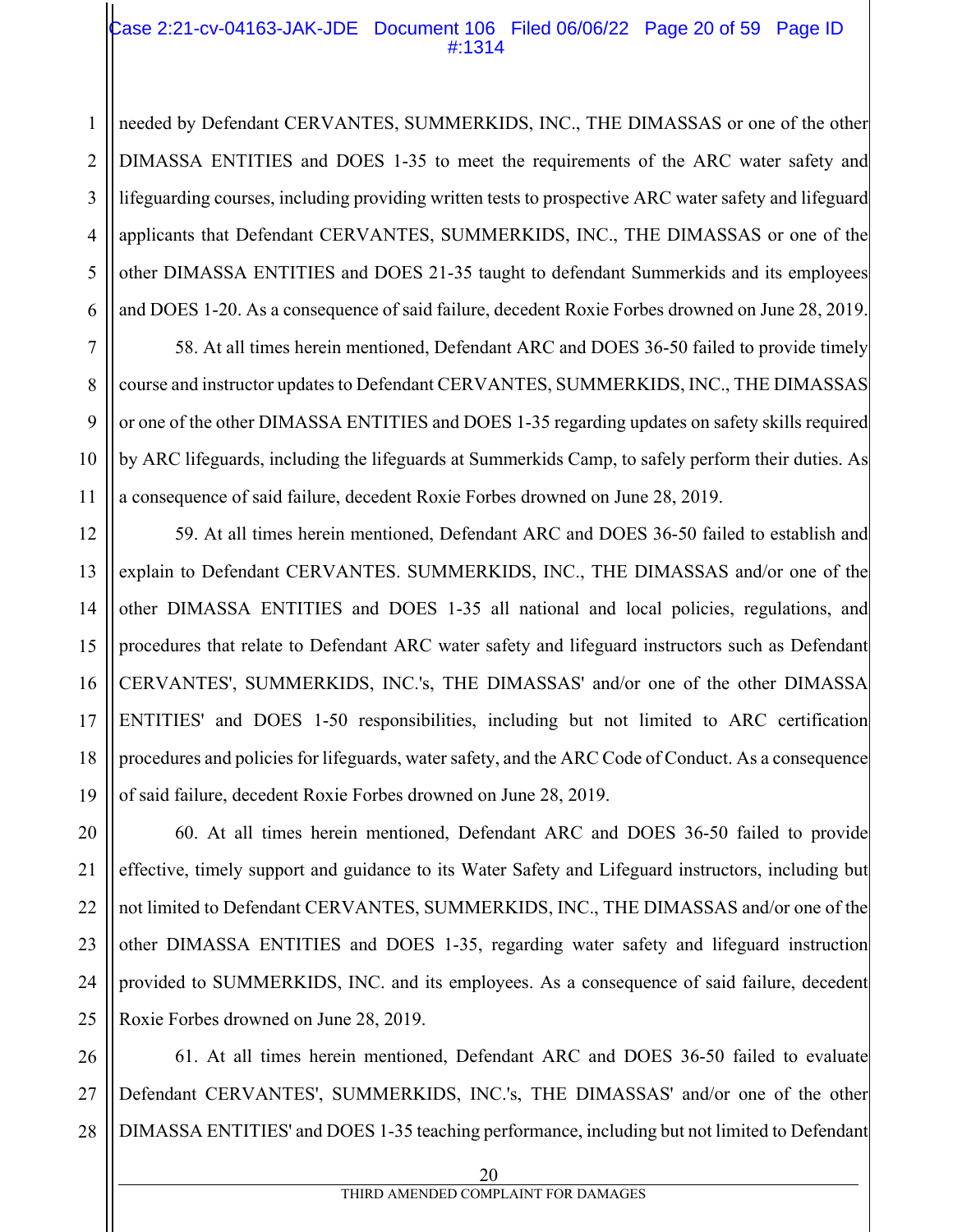#### Case 2:21-cv-04163-JAK-JDE Document 106 Filed 06/06/22 Page 21 of 59 Page ID #:1315

2 3 4 5 CERVANTES,' SUMMERKIDS, INC.'s, THE DIMASSAS' or one of the other DIMASSA ENTITIES' and DOES 1-35 teaching performance of ARC Water Safety and Lifeguard skills to defendant SUMMERKIDS, INC., RAINEY, JOSEPH DIMASSA, NATALIZIO, PORTER, CASTILLO and DOES 1-20. As a consequence of said failure, decedent Roxie Forbes drowned on June 28, 2019.

6 7 8 9 10 11 12 13 14 62. At all times herein mentioned, Defendant ARC and DOES 36-50 failed to confirm and ensure that its Water Safety and Lifeguard instructors, including but not limited to Defendant CERVANTES, SUMMERKIDS, INC., THE DIMASSAS and/or one of the other DIMASSA ENTITIES and DOES 1-35 followed all the current policies, regulations and procedures of the ARC, including policies and procedures regarding written testing of applicants, related to the conduct and administration of ARC courses, including those Water Safety and Lifeguarding courses that were provided to employees of defendant SUMMERKIDS, INC. and DOES 1-20, including but not limited to Defendants RAINEY, JOSEPH DIMASSA, NATALIZIO, CASTILLO and PORTER. As a consequence of said failure, decedent Roxie Forbes drowned on June 28, 2019.

15 16 17 18 19 20 63. At all times herein mentioned, Defendant ARC and DOES 36-50 failed to recognize that Defendant CERVANTES and DOES 21-35 had not completed appropriate instructor training courses as a prerequisite of authorization as an ARC Instructor and that CERVANTES and DOES 21-35 was not authorized under Defendant ARC and DOES 36-50 rules and regulations which Defendant ARC and DOES 36-50 failed to enforce. As a consequence of said failure, decedent Roxie Forbes drowned on June 28, 2019.

21 22 23 24 25 26 27 64. At all times herein mentioned, Defendant ARC and DOES 36-50 failed to make certain and ensure that all ARC Water Safety and Lifeguarding Course classes assigned to/and/or taught by Defendant CERVANTES, SUMMERKIDS, INC., THE DIMASSAS and/or one of the other DIMASSA ENTITIES and DOES 1-35, included the completion of required records in a timely and accurate manner and provided appropriate, accurate and true ARC Course Certificates or other recognition to participants, for which said Defendant ARC and DOES 36-50 were required to have completed. As a consequence of said failure, decedent Roxie Forbes drowned on June 28, 2019.

28

1

65. At all times herein ARC and DOES 36-50 received payment from Defendant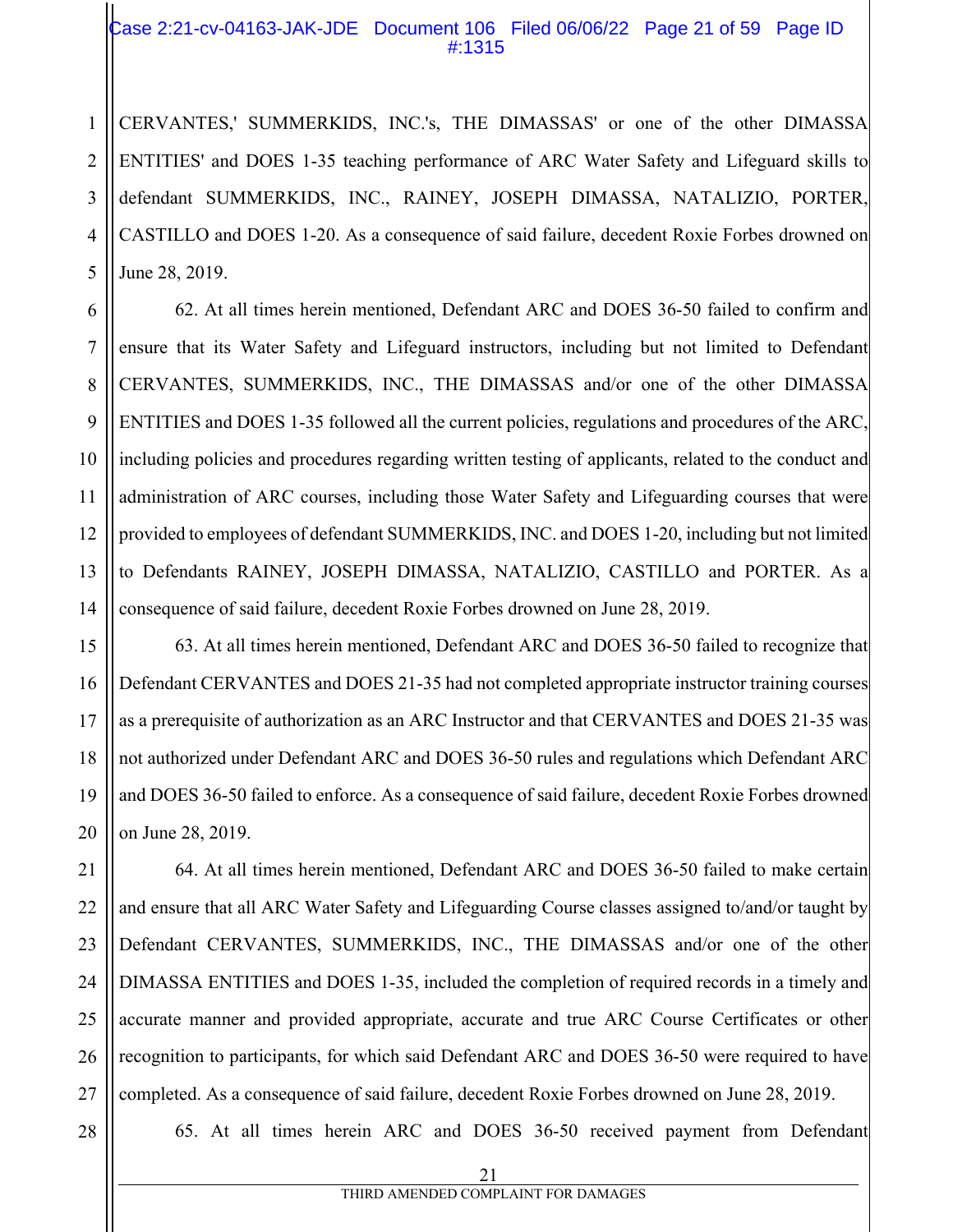#### Case 2:21-cv-04163-JAK-JDE Document 106 Filed 06/06/22 Page 22 of 59 Page ID #:1316

1 SUMMERKIDS, INC., THE DIMASSAS and/or one of the other DIMASSA ENTITIES and DOES 1-20 through CERVANTES and DOES 1-35 regarding Certification of Defendant SUMMERKIDS, INC.'s, THE DIMASSAS' and/or one of the other DIMASSA ENTITIES' lifeguards. Said ARC lifeguard Certification fee was ultimately paid in part from the tuition that Plaintiffs paid to SUMMERKIDS, INC., THE DIMASSAS and/or one of the other DIMASSA ENTITIES on behalf of ROXIE to attend the Summerkids Camp.

66. At all times relevant defendants BOREHAM and LSC, had a duty to properly train SUMMERKIDS, INC. employees in CPR, AED, and First Aid Safety training. Instead of receiving the full training Plaintiffs are informed and believe, and thereon allege, Defendants SUMMERKIDS, INC., THE DIMASSAS or one of the other DIMASSA ENTITIES requested a dangerously short times Defendant BOREHAM and LSC and DOES 21-35 knew that this dangerously short training session was severely insufficient and would almost certainly lead to a death or very serious permanent injury if a drowning disaster occurred. As a result of the negligence and gross negligence of BOREHAM and LSC, and DOES 21-35, regarding said training, Defendants BOREHAM and LSC were responsible for Defendants SUMMERKIDS, INC. employees being unfit and incompetent regarding CPR, AED, and First Aid, ultimately causing ROXIE's death.

67. This tragedy happened because SUMMERKIDS, THE DIMASSAS or one of the other DIMASSA ENTITIES hired inadequately trained and incompetent personnel, failed to properly train and supervise camp personnel, and otherwise failed to adequately provide a safe environment for children at the Summerkids Camp. PLAINTIFFS are informed and believe and onthat basis allege, that the deficiencies were known to DEFENDANTS, and each of them, including DOES 1-50 and included, but were not limited to,

68. With respect to SUMMERKIDS, MARIA DIMASSA, JOSEPH DIMASSA, CARA DIMASSA, GIANCARLO DIMASSA, THE ENOTECA, LLC and ANDREW CERVANTES

25 26 28 69. MARIA DIMASSA, JOSEPH DIMASSA, CARA DIMASSA and GIANCARLO DIMASSA were at all times relevant herein, the owners and officers of SUMMERKIDS Camp, and were responsible for the hiring and firing of staff, training of staff, oversight of training by others, and general operations of Summerkids Camp. MARIA DIMASSA, JOSEPH DIMASSA, CARA

24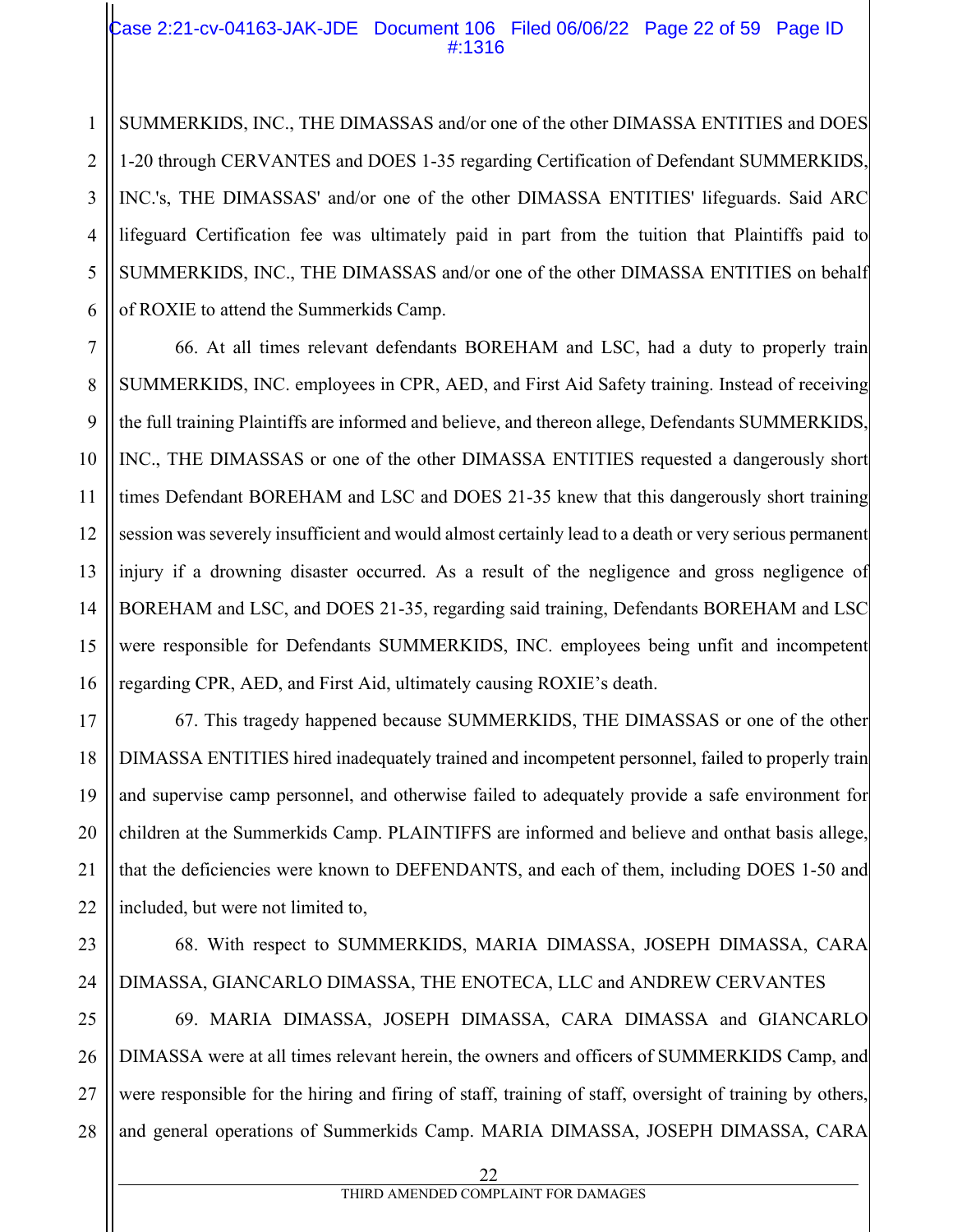#### Case 2:21-cv-04163-JAK-JDE Document 106 Filed 06/06/22 Page 23 of 59 Page ID #:1317

DIMASSA and GIANCARLO DIMASSA were at all times relevant herein, the owners and officers of THE ENOTECA, LLC, which owns the land on which SUMMERKIDS camp is operated.

70. The DIMASSAS offered recreational programs for children Monday through Friday during daytime hours on their 57-acre property in Altadena, advertised as a "safe and secure location that includes beautiful meadows, a stream, lodge, cabins, pool, garden, sports fields, playgrounds, kitchen and more." Parents dropped children off in the morning and relied upon the DIMASSAs and all Summerkids' staff to keep their children safe.

71. The DIMASSAS offered swimming at the pool on the SUMMERKIDS property as part of their summer program. The DIMASSAs welcomed non-swimmers to participate in swimming activities at Summerkids, with the advertised goal of making children who are not proficient in swimming "water-safe."

72. According to the CDC and CPSC, drowning is the 2nd leading cause of death among children 1-4, the leading cause of unintentional injury death for that same age group and the 3rd for children 5-14. Approximately 8,000 children require hospital care each year due to nonfatal submersions. The CPSC recently reported childhood drowning is on the rise and, California ranks 3rd in the nation for most fatal and nonfatal submersions.

73. Drowning is preventable, which is why it is imperative for camps like SUMMERKIDS to afford safe and healthy environments, pay attention to kids in the water and have exceptional staff training.

74. It is imperative for childcare providers that offer swim activities, like SUMMERKIDS, to have proper safety policies and training for their staff. Constant, active supervision is essential to prevent drownings, as stated by the American Red Cross, the American Academy of Pediatrics, the Center for Disease Control, and numerous other authorities. According to the American Camp Association, the majority of drowning incidents at summer camps are directly related to lack of supervision. Prevention is (or should be) 98 percent of lifeguards' roles.

75. SUMMERKIDS staff, at the direction of MARIA DIMASSA, JOSEPH DIMASSA, CARA DIMASSA and GIANCARLO DIMASSA, failed to administer sufficient swim tests to ascertain swimming skill levels of children. This wanton disregard for essential components of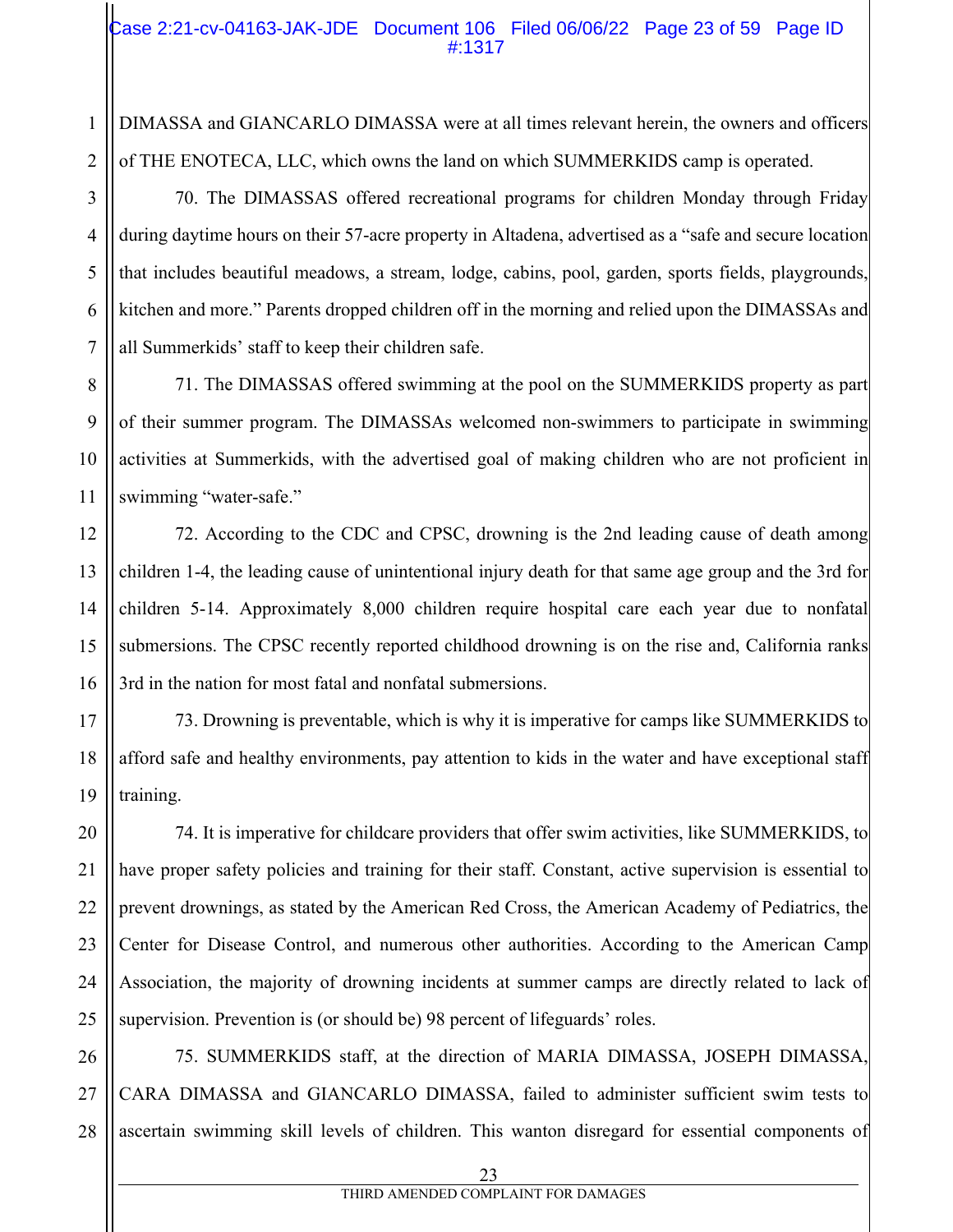#### Case 2:21-cv-04163-JAK-JDE Document 106 Filed 06/06/22 Page 24 of 59 Page ID #:1318

drowning prevention resulted in the death of a child in their care, ROXIE MIRABELLE FORBES.

76. CARA DIMASSA and JOSEPH DIMASSA, acting as officers and directors of SUMMERKIDS, hired ANDREW CERVANTES to train counselors who were hired by SUMMERKIDS and the DIMASSAS to be lifeguards at SUMMERKIDS camp. PLAINTIFFS are informed and believe CARA DIMASSA and JOSEPH DIMASSA coordinated and managed the lifeguard and CPR training process for SUMMERKIDS' staff with input from MARIA DIMASSA and GIANCARLO DIMASSA. All training conducted at SUMMERKIDS was done with the oversight of THE DIMASSAS as officers and directors of SUMMERKIDS.

77. Throughout their many-year relationship, MARIA DIMASSA, JOSEPH DIMASSA, CARA DIMASSA and GIANCARLO DIMASSA hired ANDREW CERVANTES to train, test and certify SUMMERKIDS' staff counselors in lifeguarding, water safety instruction, first aid, CPR and use of the automated external defibrillator ("AED"). This included the counselors who were purportedly in the pool when ROXIE drowned. SUMMERKIDS' staff trained by ANDREW CERVANTES were employed by SUMMERKIDS and the DIMASSAS to act as "lifeguards" and "water safety instructors" to care for children as young as 3 years old who did not know how to swim.

78. Under the direct supervision of CARA and JOSEPH DIMASSA, CERVANTES did not properly train or test SUMMERKIDS staff and failed to comply with the American Red Cross procedures. From approximately 2011-2014, the training carried out by CERVANTES was administered at the home of JOSEPH DIMASSA and MARIA DIMASSA using their swimming pool on Knollwood Drive. At the time they did this, THE DIMASSAS and CERVANTES knew or should have known that residential pools are not approved locations for American Red Cross certification. The American Red Cross apparently approved SUMMERKIDS' pool facility (licensed by the Los Angeles County Health Department under the name of Angelus Mountain Center) as a training and testing site in 2015; CERVANTES then administered all training and testing at SUMMERKIDS' facility from 2015-2019.

79. PLAINTIFFS are informed and believe THE DIMASSAS never checked or verified the credentials of CERVANTES before they hired him to train counselors in the essential safety practices of First Aid, CPR and AED use, as well lifeguarding and water safety instruction. The DIMASSA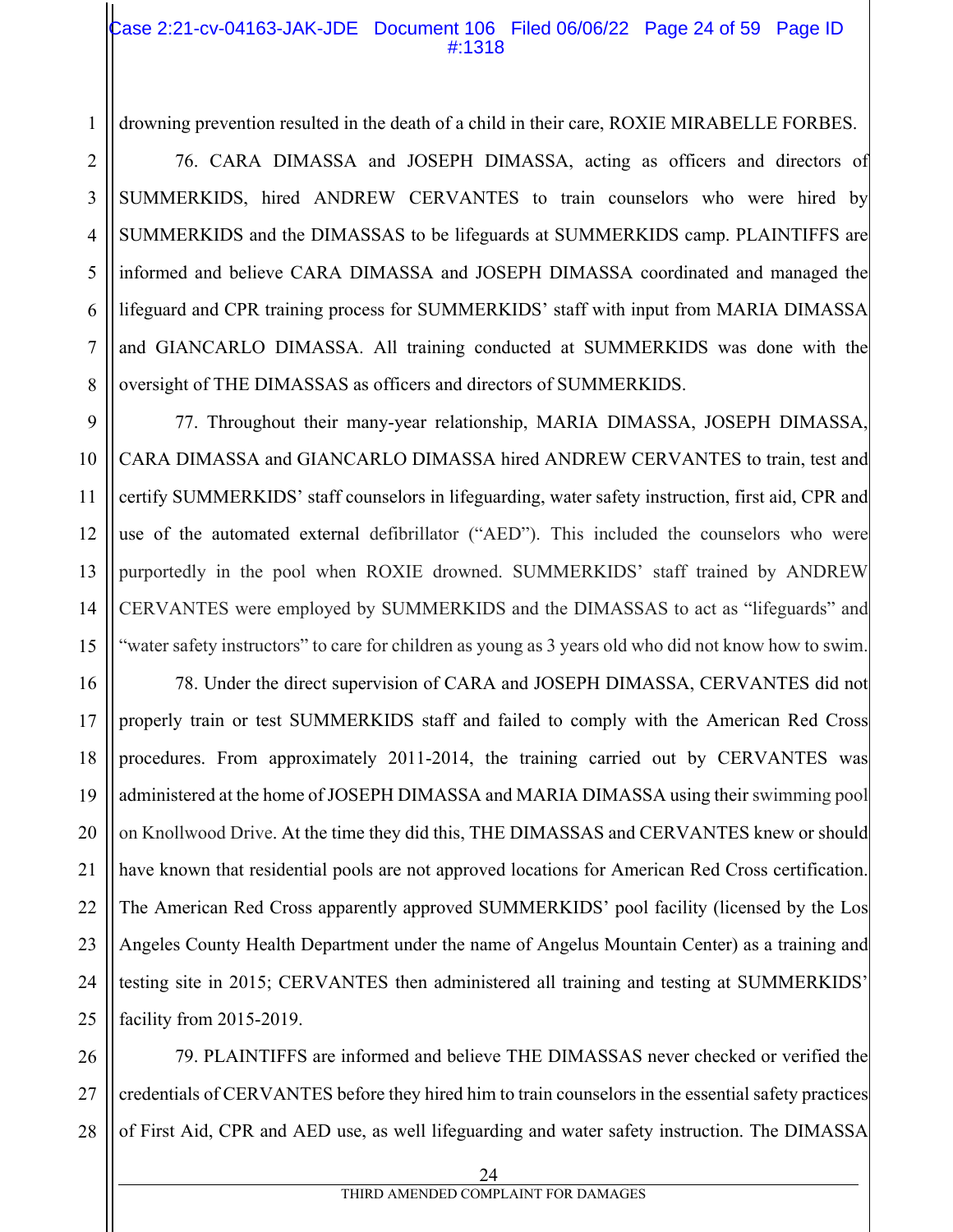#### Case 2:21-cv-04163-JAK-JDE Document 106 Filed 06/06/22 Page 25 of 59 Page ID #:1319

1 2 defendants never confirmed if ANDREW CERVANTES held valid certifications from the American Red Cross to train and certify individuals in First Aid, CPR, AED use, lifeguarding or water safety instruction. The DIMASSA defendants never performed a background check on ANDREW CERVANTES or confirmed if ANDREW CERVANTES knew how to swim. Yet, the DIMASSA defendants and SUMMERKIDS retained ANDREW CERVANTES year after year to purportedly train their staff, who would be responsible for caring for up to 900 children three to fifteen years of age in high risk activities.

80. PLAINTIFFS are informed and believe and on that basis allege that at the time CERVANTES was hired by CARA DIMASSA and JOSEPH DIMASSA, CERVANTES himself did not meet all prerequisites for certification through the American Red Cross, and as a result, CERVANTES' certifications have now been revoked.

81. CARA DIMASSA and JOSEPH DIMASSA directed CERVANTES to conduct training for CPR, First Aid, AED use, lifeguarding and water safety instruction for Summerkids' employees after such employees had already been hired by the DIMASSA defendants. THE DIMASSA Defendants and Summerkids directed ANDREW CERVANTES to conduct and complete essential life saving training skill on one weekend afternoon immediately prior to welcoming hundreds of children to Summerkids.

18 19 20 21 22 23 24 25 26 27 28 82. American Red Cross lifeguard and water safety instructor certifications each require multiple days, if not weeks, of in-pool and classroom-based training. Successful testing in pool is a grueling multi-faceted exercise. In-class testing requires an 80 percent or better score. ANDREW CERVANTES admitted that, under the direct supervision of CARA and JOSEPH DIMASSA, he invested a mere fraction of requisite time, administered deeply flawed training and never provided testing, nor did CARA and JOSEPH DIMASSA demand that he do so. xv. The DIMASSA Defendants and SUMMERKIDS paid ANDREW CERVANTES for certifications in CPR, AED, First Aid, Lifeguarding and Water Safety Instruction issued to Summerkids' employees. However, if a Summerkids' employee obtained certification in CPR, AED, First Aid, Lifeguarding and Water Safety Instruction independently from a source other than ANDREW CERVANTES, the DIMASSA Defendants and SUMMERKIDS would NOT reimburse the employee for such certification.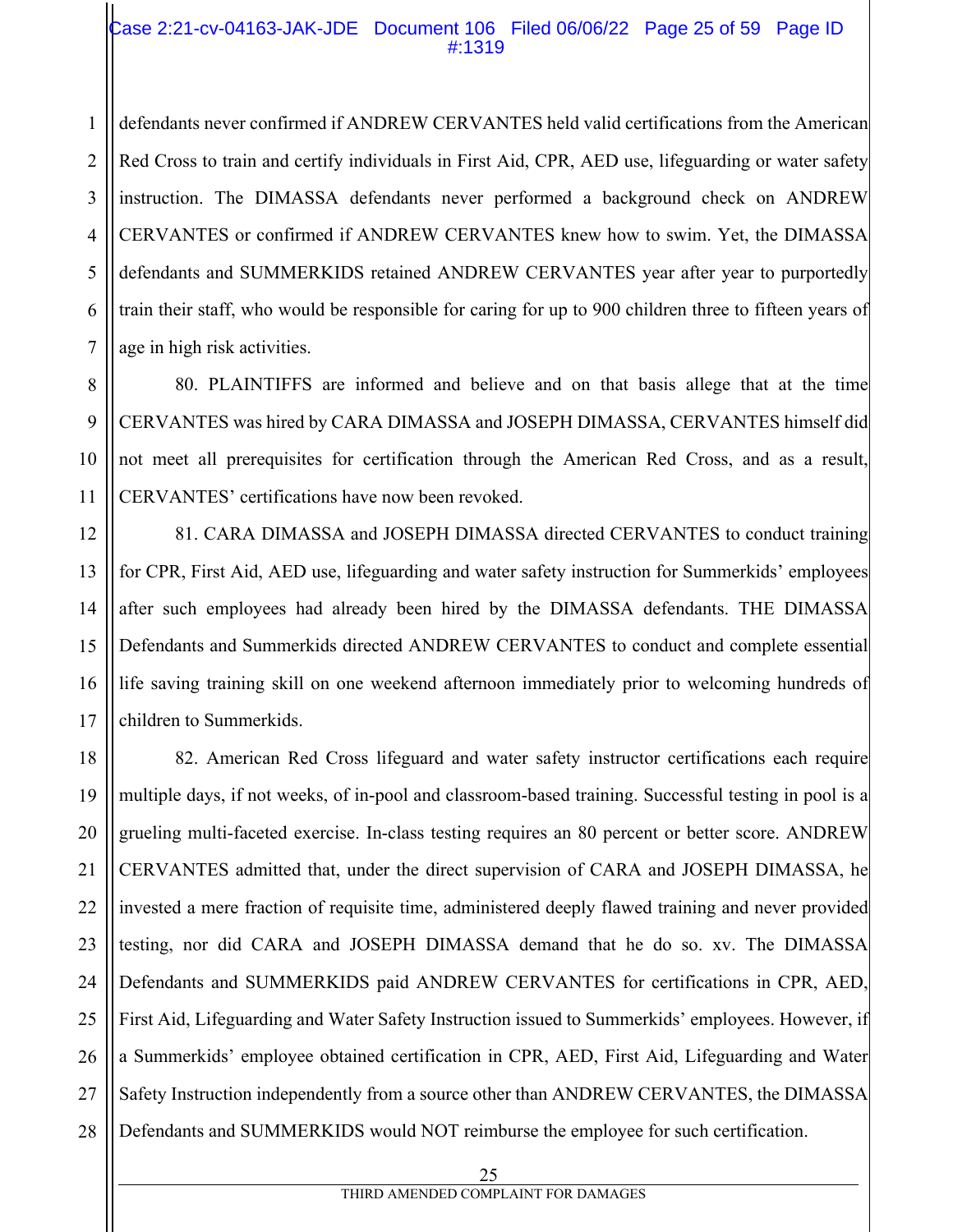#### Case 2:21-cv-04163-JAK-JDE Document 106 Filed 06/06/22 Page 26 of 59 Page ID #:1320

83. CERVANTES issued lifeguard and water safety instruction certificates to SUMMERKIDS staff members without requiring that they complete the mandatory Red Cross course material(s), and without testing their water skill(s) or swimming abilities. During the time that CERVANTES certified counselors as lifeguards and water safety instructors at SUMMERKIDS under the direction of the DIMASSA defendants, he never failed a single counselor who attended his single day training.

84. PLAINTIFFS are informed and believe and, on that basis, allege that the "lifeguard training" provided by SUMMERKIDS, CARA DIMASSA, JOSEPH DIMASSA, and CERVANTES was deficient for the reasons discussed below.

85. CARA DIMASSA and JOSEPH DIMASSA hired counselors who were to become lifeguards and water safety instructors at SUMMERKIDS Camp without making an inquiry into or evaluating their swim skills. Though a prerequisite, CERVANTES did not administer a swimming skills test to SUMMERKIDS counselors, including RAINEY, PORTER and NATALIZIO. The DIMASSA Defendants and SUMMERKIDS employed individuals to serve as lifeguards and water safety instructors for young children without ascertaining if their employees knew how to swim.

86. At the direction of CARA DIMASSA and JOSEPH DIMASSA, counselors who were hired to become lifeguards at SUMMERKIDS Camp did not complete the number of hours required for the full lifeguarding course (in person 25 hours, 20 minutes or blended 19.5 hours in person, 7.5 hours online), but instead, only attended one day of training with CERVANTES.

87. The DIMASSA Defendants and SUMMERKIDS never inquired with ANDREW CERVANTES as to the counselors' swimming abilities or competency to act as lifeguards or water safety instructors.

88. Counselors who were employed by CARA DIMASSA and JOSEPH DIMASSA to staff the pool as lifeguards at SUMMERKIDS Camp were never administered the CPR or first aid skills tests, or the written lifeguard test. This included the "lifeguards" reportedly at the pool at the time of ROXIE's drowning: PORTER, RAINEY and NATALIZIO.

27 28 89. At the direction of CARA and JOSEPH DIMASSA, counselors who were hired to become water safety instructors to 3, 4 and 5 year old children at Summerkids did not complete the number

 26 THIRD AMENDED COMPLAINT FOR DAMAGES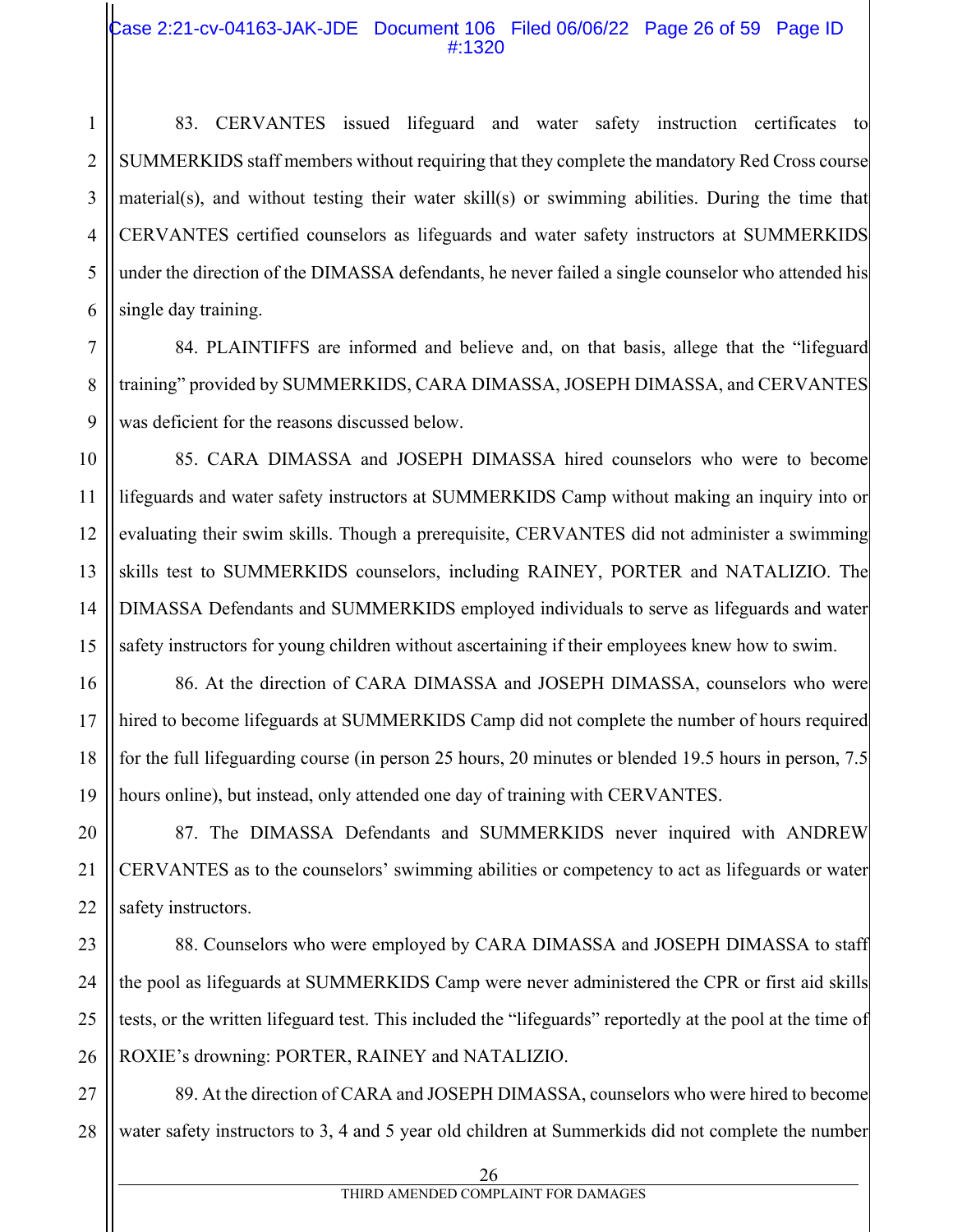#### Case 2:21-cv-04163-JAK-JDE Document 106 Filed 06/06/22 Page 27 of 59 Page ID #:1321

of hours required for the full water safety instruction course (approximately 25 hours), but instead, only attended a very short training session with ANDREW CERVANTES commencing in the late afternoon, approximately 4:00 pm.

90. Counselors who were hired to become lifeguards and water safety instructors at SUMMERKIDS Camp were certified despite not meeting the prerequisites for becoming lifeguards and placed in positions where those counselor/lifeguards were responsible for hundreds of young children from catastrophic injury.

91. PLAINTIFFS are informed and believe CARA DIMASSA, MARIA DIMASSA and JOSEPH DIMASSA, as officers and directors of SUMMERKIDS, scheduled the SUMMERKIDS counselor lifeguards to work in the pool area each period of camp. In doing so, CARA DIMASSA, MARIA DIMASSA, GIANCARLO DIMASSA and JOSEPH DIMASSA willfully failed to put the lifeguards in teams that trained together, as recommended by the American Red Cross. CARA DIMASSA, MARIA DIMASSA and JOSEPH DIMASSA also failed to implement any sort of lifeguard rotation system for the lifeguards on duty at the SUMMERKIDS pool, despite guidelines from the American Red Cross instructing that to stay alert lifeguards should have periodic rotations and breaks from surveillance.

92. PLAINTIFFS are informed and believe MARIA DIMASSA, JOSEPH DIMASSA, CARA DIMASSA and GIANCARLO DIMASSA, as officers and directors of SUMMERKIDS, willfully failed to enforce the guidelines of the American Red Cross with the counselors they purported to have "trained" to be lifeguards at their facility. This lack of enforcement is evidenced first and foremost by the fact that the lifeguards failed to pay attention to kids in the water, and further by the fact that NATALIZIO got down from the lifeguard station and turned his back on the pool in the minutes before ROXIE's drowning without having someone else take his place in the lifeguard station to supervise the children in the pool. It is also evidenced by the fact that counselor Natalie del Castillo was tossing dive sticks into the deep end for children to retrieve rather than performing surveillance duties in the minutes before ROXIE was floating. When ROXIE was spotted, lifeless in the SUMMERKIDS' POOL, she was only about five (5) feet away from where Natalie del Castillo had been standing.

1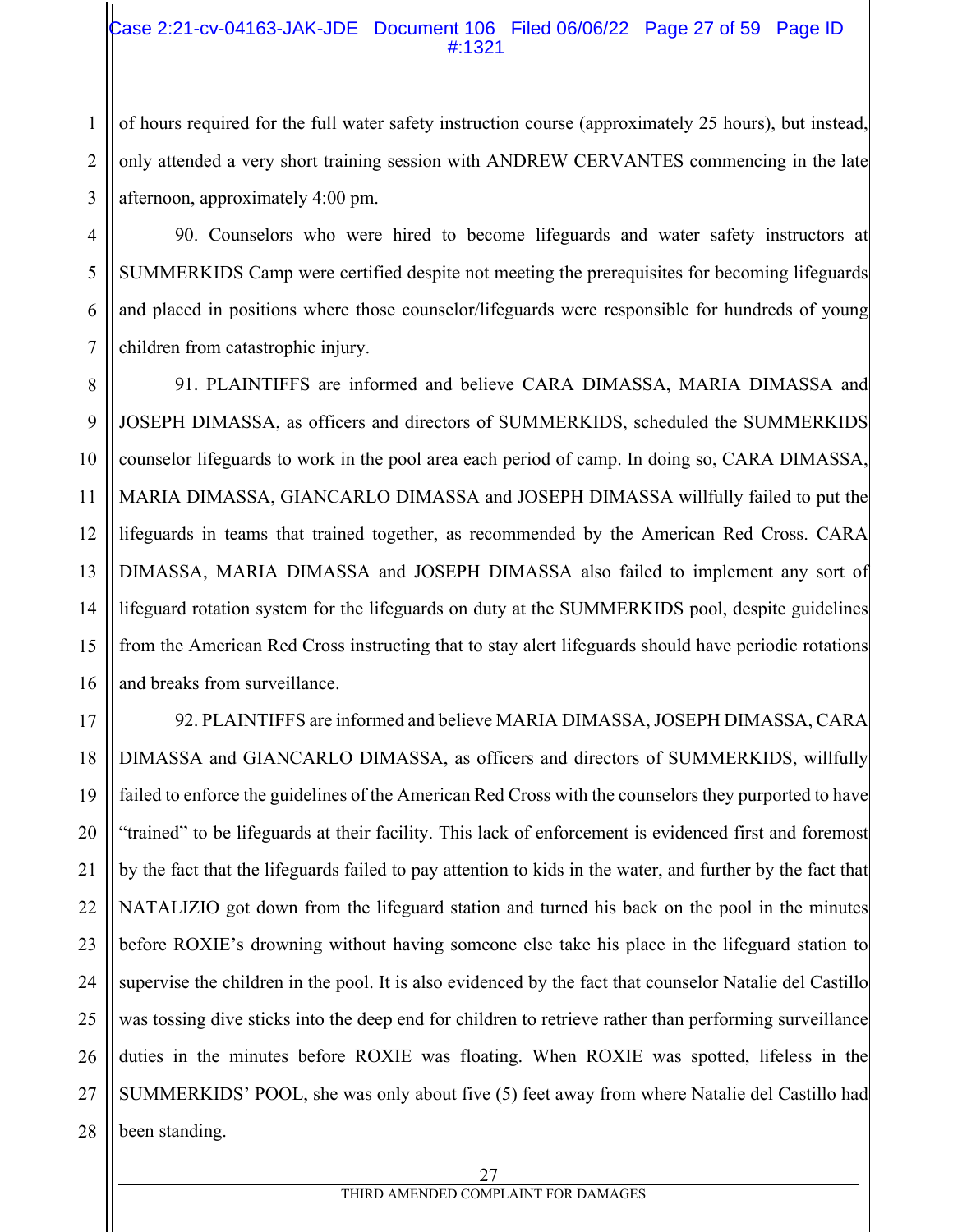#### Case 2:21-cv-04163-JAK-JDE Document 106 Filed 06/06/22 Page 28 of 59 Page ID #:1322

93. CARA DIMASSA, JOSEPH DIMASSA and their staff falsely represented to parents interested in SUMMERKIDS Camp that SUMMERKIDS employed lifeguards who were certified by the American Red Cross while knowing that those "lifeguards" did not meet the certification requirements of the American Red Cross. Plaintiffs relied upon the representation made by the DIMASSA Defendants and SUMMERKIDS, and expected that Roxie would be cared for by properly certified lifeguards and supervised in accordance with well acceptable American Red Cross guidelines.

94. According to the American Red Cross instruction manual provided to SUMMERKIDS staff members, lifeguards should always carry a rescue tube, hip-packs containing disposable gloves and resuscitation masks, and a whistle. PLAINTIFFS are informed and believe that the lifeguards at SUMMERKIDS did not carry a hip-pack with such items at any time in 2019. SUMMERKIDS staff who attempted to perform CPR on Roxie after her drowning did not wear gloves or use a resuscitation mask.

95. The American Red Cross advises that young children and weak swimmers should wear U.S. Coast Guard approved life jackets anytime they are near water. SUMMERKIDS and the DIMASSA Defendants did not provide non-swimmers, including ROXIE with U.S. Coast Guard approved life jackets. As a non-swimmer, Roxie was designated by SUMMERKIDS staff to the "steps area" and was to be monitored by counselors/lifeguards to ensure she did not go beyond the area immediate surrounding the steps in the pool.

96. At all times relevant herein, THE DIMASSAS and the DIMASSA ENTITIES represented on their website that GIANCARLO DIMASSA M.D., **[MEDICAL CORPORATION]** an emergency medicine physician, was a staff member of Summerkids Camp, who oversaw health and safety at the camp. At all relevant times herein, SUMMERKID's website stated that GIANCARLO DIMASSA rearranges his ER shifts so that he can be at camp and campfire on a regular basis. PLAINTIFFS are informed and believe that GIANCARLO DIMASSA did not participate in camp activities in 2019, and did not regularly attend meetings with staff or counselors. Plaintiffs are further informed and believe and, on that basis, allege, that GIANCARLO DIMASSA did not participate in the CPR training provided to the lifeguards or in their general training program in the summers of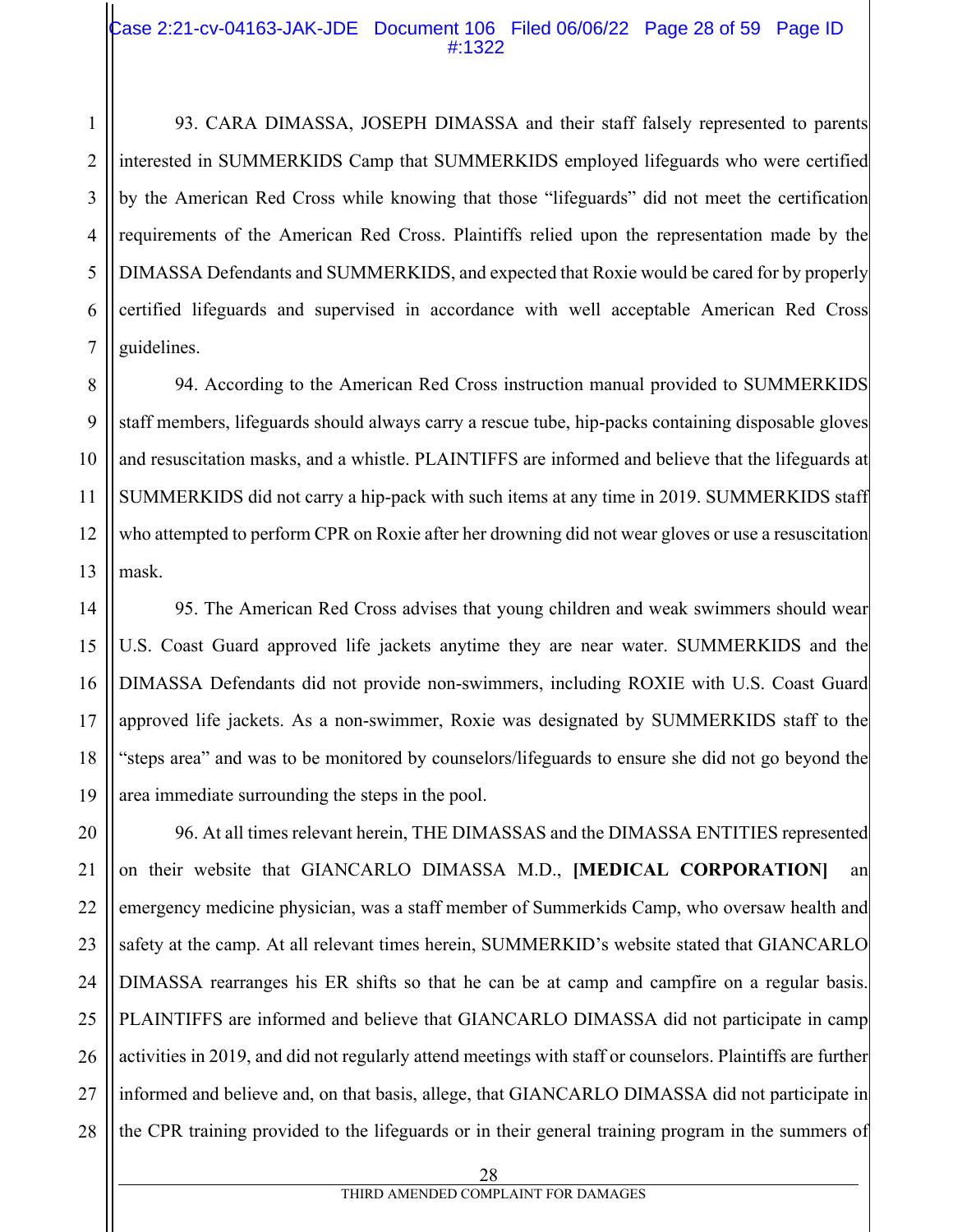#### Case 2:21-cv-04163-JAK-JDE Document 106 Filed 06/06/22 Page 29 of 59 Page ID #:1323

2018 or 2019. xxiv. On the day of ROXIE's drowning, CARA DIMASSA was situated in the SUMMERKIDS camp office with HARRISON when they received a call over the radio that there was an emergency situation at the pool. DEFENDANTS provided investigators with an estimate of 0935 as the time that ROXIE was spotted floating face down in the pool. When CARA DIMASSA and HARRISON received the call that NATALIZIO was dialing 911 and starting CPR, HARRISON ran to the pool area while CARA DIMASSA stayed in the office, called her parents JOSEPH DIMASSA and MARIA DIMASSA and printed paperwork. HARRISON had someone on the scene inform CARA DIMASSA via radio that ROXIE was receiving CPR, so that CARA DIMASSA could call ROXIE's parents, as was general camp practice. However, CARA DIMASSA refused to call ROXIE's parents or make any efforts to notify PLAINTIFFS of the emergency until JAIMI HARRISON did so at 0952, at least 13 minutes after ROXIE had been found lifeless in the SUMMERKIDS pool.

97. Basic water safety and lifeguard training emphasizes continuous and active supervision of children in the pool. SUMMERKIDS' staff including Defendants HANK RAINEY, FAITH PORTER and JOSEPH NATALZIO willfully failed at the most basic of water safety skills. They were not paying attention to the children in the pool. None of the SUMMERKIDS employees at the pool noticed that Roxie was in peril. Rather, a SUMMERKIDS employee outside of the pool area, Robert Antonucci, spotted Roxie floating lifeless in the pool, who then alerted the Summerkids employees at the pool area. Roxie was floating in 4 feet of water, 12-15 feet away from the "steps area." None of the SUMMERKIDS' staff noticed Roxie had floated away from the steps area.

98. After ROXIE was finally noticed floating "dead-man" in the pool, she was removed from the pool by HANK RAINEY, who lifted ROXIE vertically from under her armpits without securing her head or neck, which may have resulted in further harm to ROXIE. When HANK RAINEY removed ROXIE from the pool, it became apparent that she was unresponsive, pulseless.

28 99. The staff at SUMMERKIDS including RAINEY and HARRISON failed to properly clear ROXIE's airway from copious amounts of vomit. Natalie del Castillo held Roxie's head in a manner that may have caused Roxie further harm. SUMMERKIDS staff improperly administered CPR and the AED, which may have exacerbated Roxie's perilous condition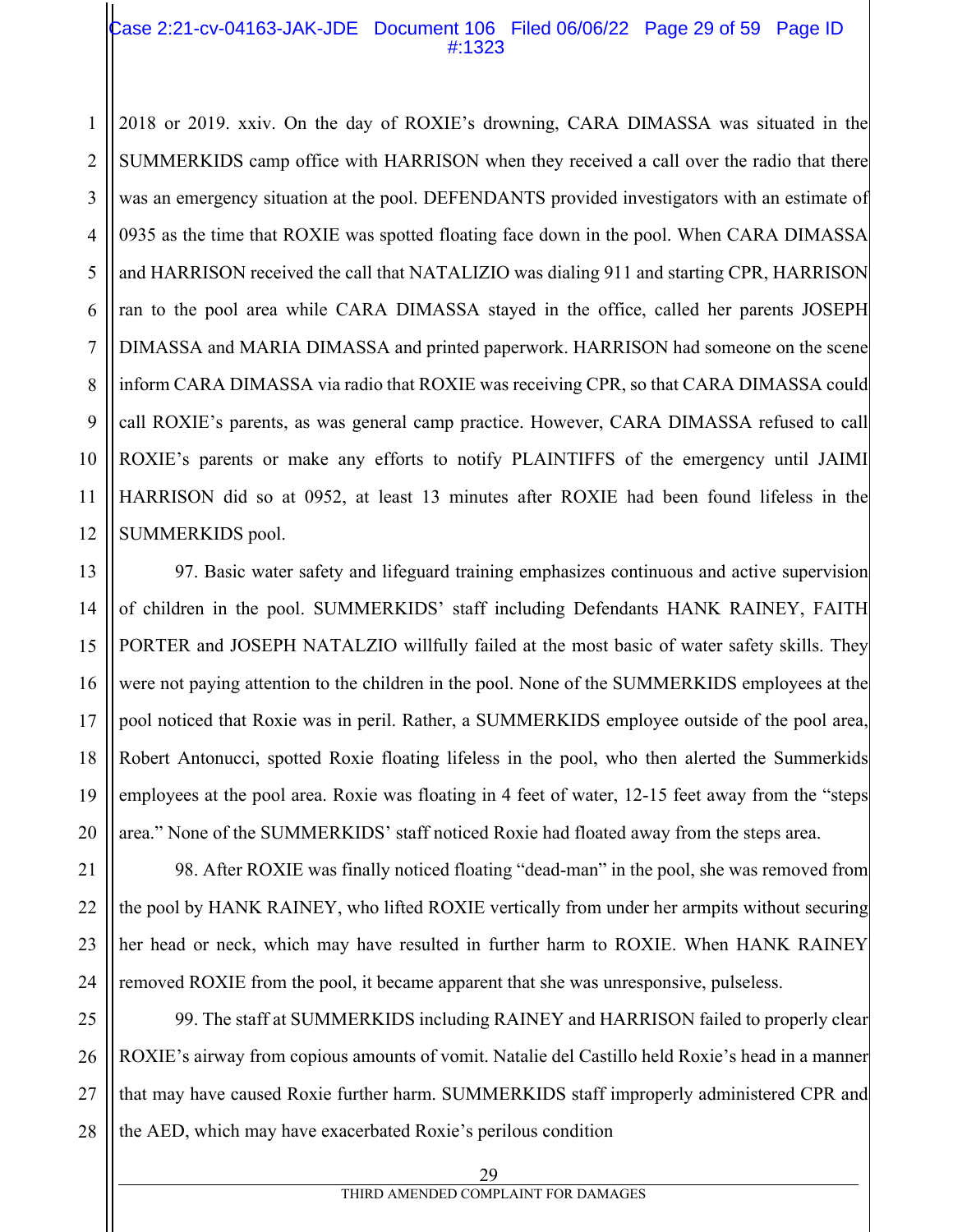#### Case 2:21-cv-04163-JAK-JDE Document 106 Filed 06/06/22 Page 30 of 59 Page ID #:1324

100. PLAINTIFFS are informed and believe that the CPR administered on ROXIE on the date of ROXIE'S preventable drowning was performed inadequately, and had GIANCARLO DIMASSA been on site (as PLAINTIFFS were led to believe he would be) ROXIE may have been properly cared for and might be alive today.

101. After ROXIE's preventable drowning, the ambulance arrived and transported her to the hospital. No SUMMERKIDS staff members rode with ROXIE in the ambulance to the hospital.

7 8 9 10 11 12 13 14 102. PLAINTIFFS are informed and believe CARA DIMASSA, JOSEPH DIMASSA and MARIA DIMASSA rode to the hospital together. On their arrival at Huntington Hospital, CARA DIMASSA entered the trauma room just after ROXIE's heartbeat had been re-established, without the permission of PLAINTIFFS, and had to be escorted out by staff of Huntington Hospital. CARA DIMASSA and JAIMI HARRISON admitted in the past they have rode with children who were injured at Summerkids and required medical attention at the hospital. A few weeks after Roxie was killed at Summerkids, CARA DIMASSA accompanied a child during ambulance transport to the hospital who suffered a compound fracture at Summerkids.

15 16 17 18 19 20 21 22 23 103. CARA DIMASSA made no effort to enact the SUMMERKIDS emergency action plan at any time between learning of ROXIE's drowning over the radio and leaving for the hospital. CARA DIMASSA described the scene at the pool after ROXIE drowned as "shocking." LA County Firefighter Paramedic Weston and LA County Sheriff's Deputy Cano both reported that when they arrived at SUMMERKIDS they observed a chaotic scene, and children who had been in the pool with ROXIE were still in the pool area as CPR was being performed on ROXIE. Deputy Cano believed the chaotic scene at SUMMERKIDS created a dangerous environment for children, and therefore filed a SCAR Report (Suspected Child Abuse Reporting System) with Department of Children and Family Services ("DCFS") for suspected severe neglect.

24 25 26 27 104. GIANCARLO DIMASSA [**CORPORATION ISSUE]** was not present at Summerkids on the day of Roxie's drowning. Although he was the primary medical representative at Summerkids and served as a liaison to JAIMI HARRISON, he chose to take a vacation to Hawaii during the first 2 weeks of Summerkids' summer session.

28 ///

1

2

3

4

5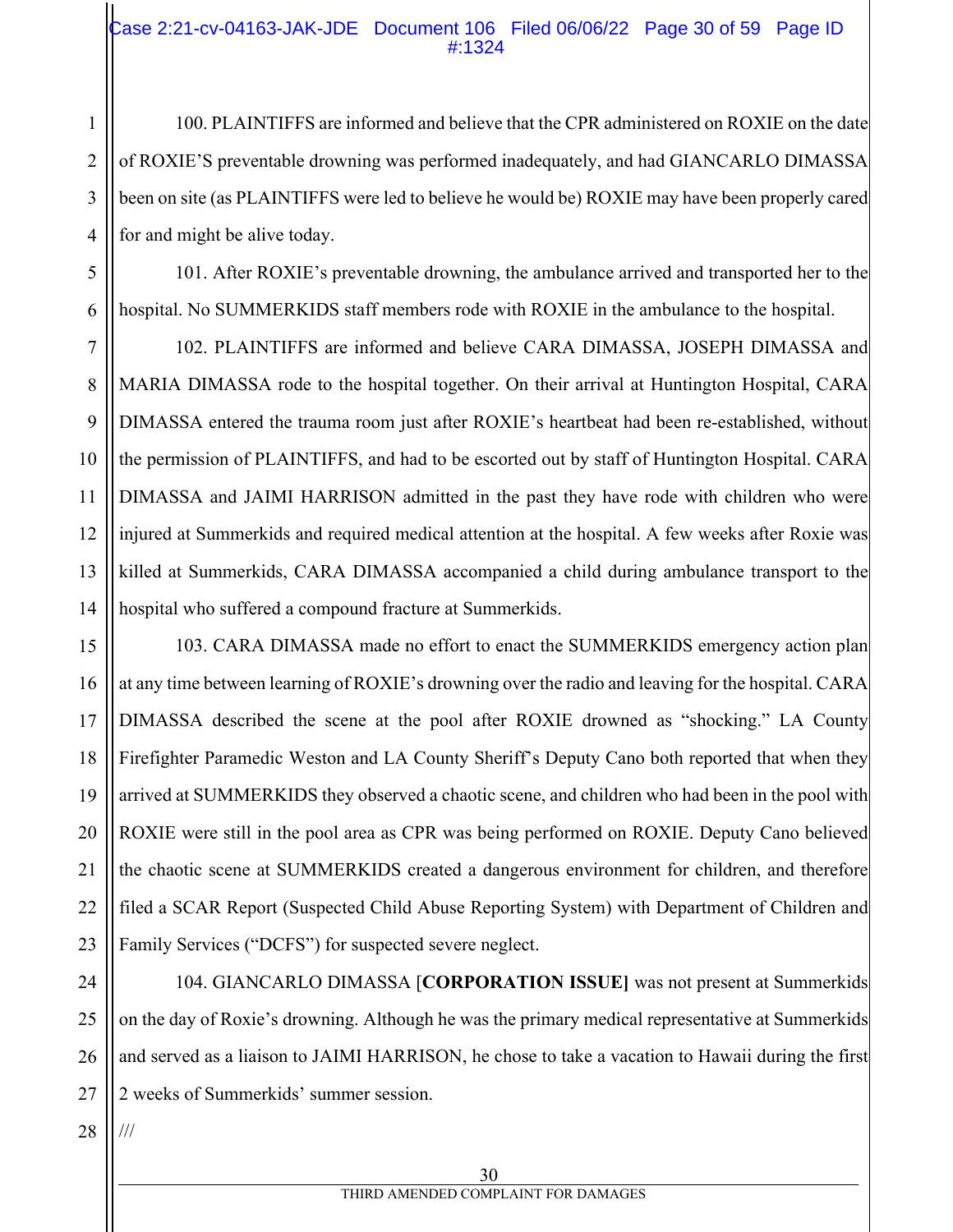#### Case 2:21-cv-04163-JAK-JDE Document 106 Filed 06/06/22 Page 31 of 59 Page ID #:1325

2 3 4 5 6 105. When Firefighter Paramedic Weston arrived at the scene, he was told that there had been two (2) lifeguards in the pool area when ROXIE drowned, and Deputy Cano was told that there had been three (3) lifeguards present on the date of ROXIE'S preventable drowning. Deputy Duarte blocked the intersections for ROXIE's transport to Huntington Memorial and later interviewed the counselors who were reportedly on-duty and present when ROXIE drowned. Deputy Duarte did not interview PORTER. The whereabouts of PORTER were unknown.

106. After ROXIE's death on June 29, 2019, CARA DIMASSA and JOSEPH DIMASSA met with each of the SUMMERKIDS counselors and staff members purportedly involved in ROXIE's drowning in JOSEPH DIMASSA'S office; reports of PORTER being on duty as a lifeguard suddenly started to surface only after this meeting.

11 12 13 107. On July 2, 2019 Detectives Lawler and Blagg visited SUMMERKIDS to interviewstaff who had been involved in ROXIE's drowning; once again PORTER was not interviewed or made available for interview.

14 15 16 17 108. Each of these acts and all of the conduct, actions and inactions taken as set forth in **[paragraphs 66-107]** was done at the direction of, with the approval of, or ratified by THE DIMASSAS, as owners, officers and directors of SUMMERKIDS, and owners and officers of THE ENOTECA, LLC.

18 19 20 21 22 23 24 25 26 27 109. PLAINTIFFS are informed and believe and on that basis allege that THE DIMASSAS and Does 1-50 are collectively also the owners, officers and directors of all other entity defendants and Does 1-50 in this action, as well as the alter egos of those other entity defendants as plead at Paragraphs 67-77 of this Third Amended Complaint, and that the actions taken by THE DIMASSAS and Does 1-50 were conducted and performed in their roles as officers and directors of those entity defendants and ratified by those entity defendants, including but not limited to SUMMERKIDS, INC., ANGELUS MOUNTAIN CENTER, THE ENOTECA, LLC, SEMPRE AVANTI, LLC, DOSSET DIMASSA M.D., INC., JOSEPH DIMASSA AND MARIA DIMASSA AS TRUSTEES OF THE DIMASSA FAMILY TRUST and THE DIMASSA FAMILY FOUNDATION, a 501(c)(3) corporation, and all DOES 1-50.

28 ///

1

7

8

9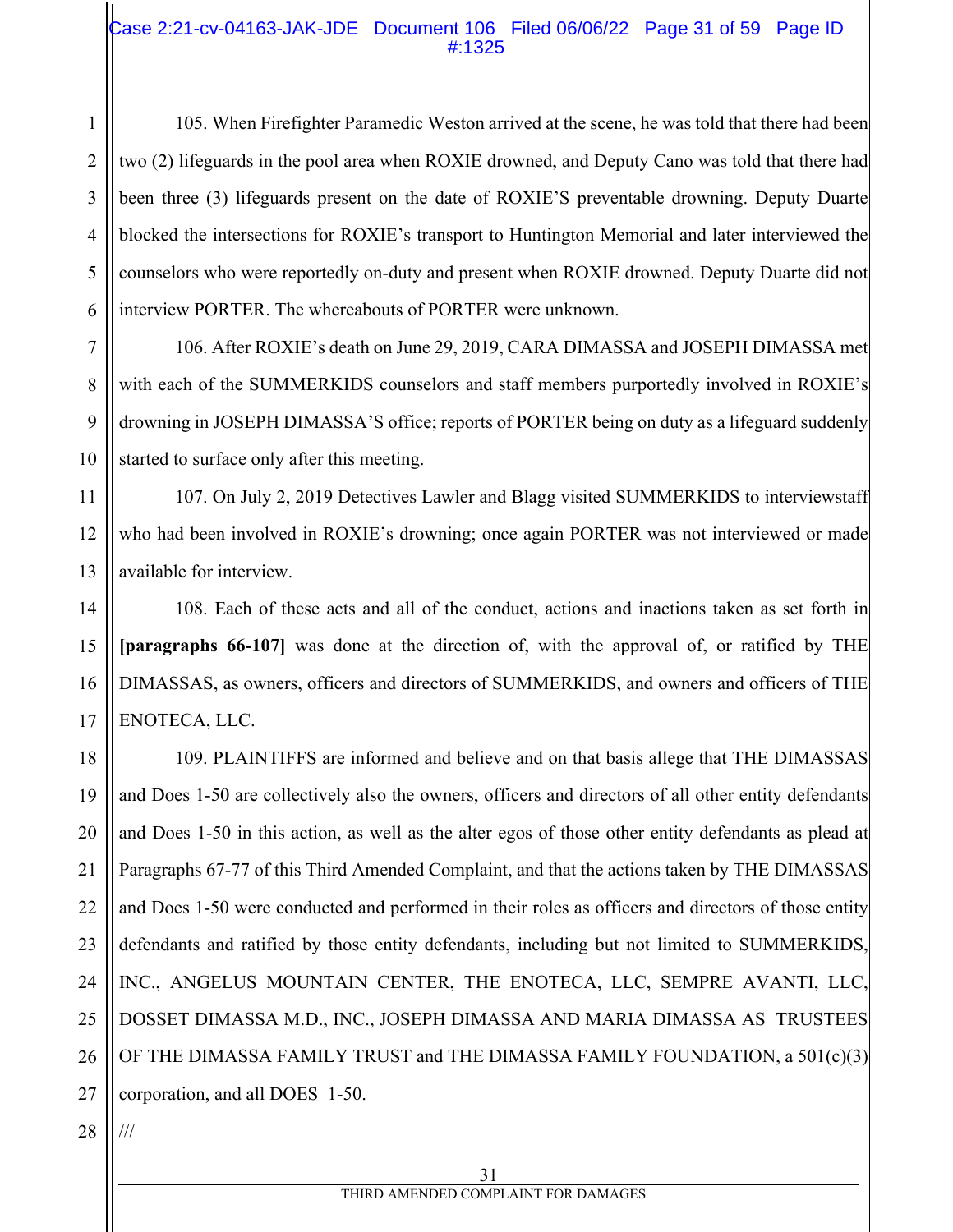2 110. With respect to JAIMI HARRISON, HARRISON was, at all times relevant herein, the Assistant Director of SUMMERKIDS.

111. Plaintiff ELENA MATYAS expressed concerns to HARRISON regarding ROXIE's "non-swimmer" status prior to ROXIE'S drowning. HARRISON assured ELENA MATYAS that she would personally speak with all counselors to ensure they were aware of ROXIE's status as a "nonswimmer." PLAINTIFFS are informed and believe that HARRISON may not have alerted all SUMMERKIDS counselors of ROXIE's "non-swimmer" status.

8 9 10 112. As the Assistant Director, HARRISON played a role in the interviewing and hiring process at SUMMERKIDS. She was responsible for the screening process and initial questioning of the interviewees. She participated in the interview process for RAINEY.

11 12 13 14 15 16 113. As the Assistant Director, HARRISON managed the junior counselor program, part of the counselor training for SUMMERKIDS, and all medical responsibilities related to children at SUMMERKIDS camp. Children turned to HARRISON if they were injured, and she was responsible for communicating with GIANCARLO DIMASSA regarding any medical issues that arose at camp. PLAINTIFFS are informed and believe HARRISON was hired for this management role by THE DIMASSAS despite the fact that HARRISON had no formal medical training.

17 18 19 20 21 22 114. As the Assistant Director, HARRISON's responsibilities also included monitoring the SUMMERKIDS' pool log, updating children' swim capabilities, and ensuring lifeguards had adequate first aid supplies by the pool. On the date of the incident, the lifeguards did not even have basic CPR supplies such as a CPR shield to use in administering CPR to ROXIE. HARRISON failed to provide adequate first aid supplies (e.g. CPR suction device, AED) or make them readily, easily, and quickly accessible by the pool, a foreseeable location necessitating CPR at SUMMERKIDS.

23

1

3

4

5

6

7

115. HARRISON'S actions and conduct were authorized and directed by THE DIMASSAS.

24 25 26 27 28 116. HARRISON was present at the camp on the date of ROXIE'S preventable drowning. Several minutes after ROXIE was pulled out of the water by HANK RAINEY, HARRISON arrived and took over the CPR effort. PLAINTIFFS are informed and believe HARRISON was unfamiliar with the process of providing rescue breaths; though time was of the essence, HARRISON stopped to question the counselor lifeguards on their approach before taking over and performing CPR on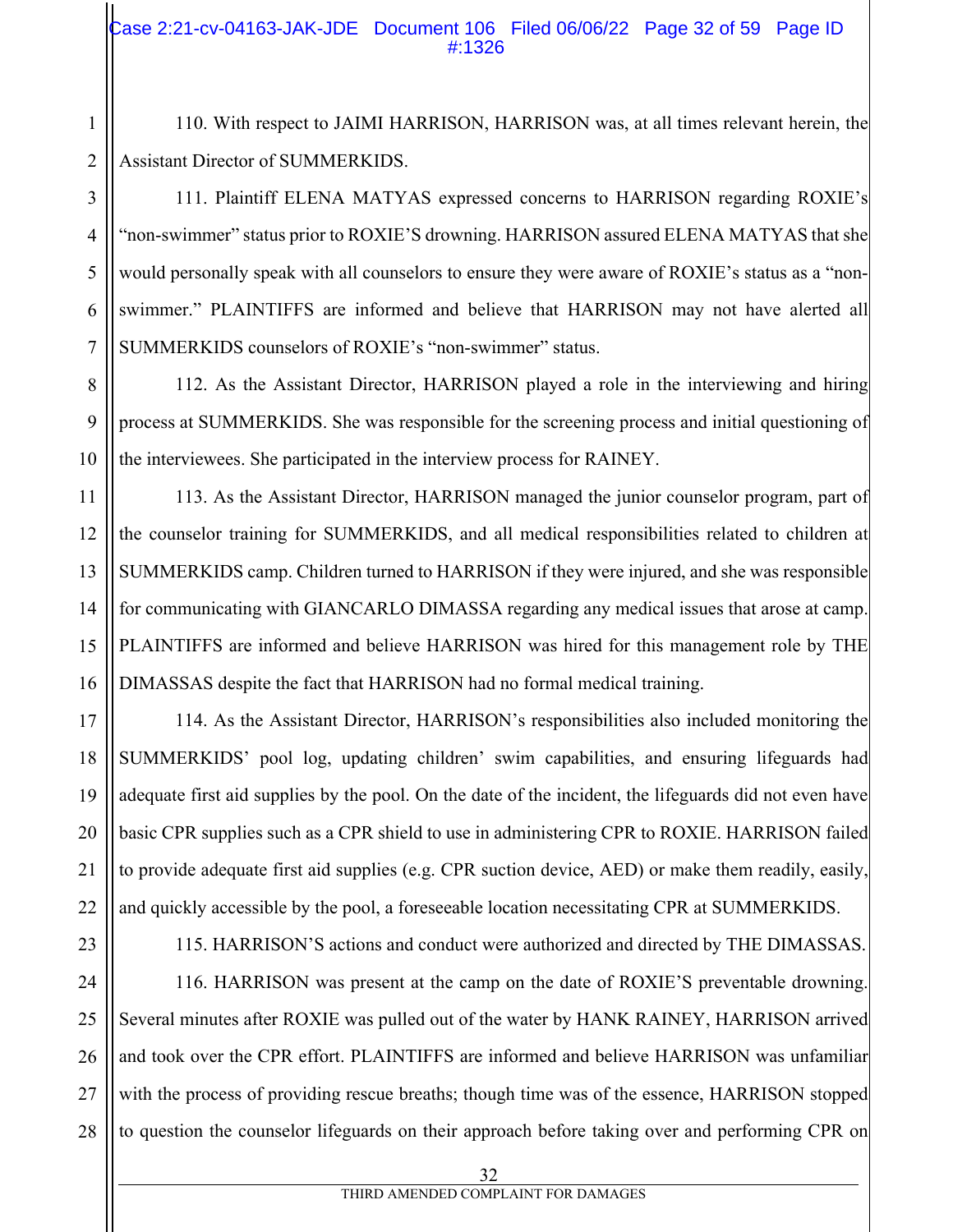#### Case 2:21-cv-04163-JAK-JDE Document 106 Filed 06/06/22 Page 33 of 59 Page ID #:1327

ROXIE. HARRISON inadequately performed CPR on ROXIE. JAIMI HARRISON then placed adult (rather than pediatric) AED pads on ROXIE and failed to remove ROXIE's wet bathing suit before applying the adult AED pads. PLAINTIFFS are informed and believe HARRISON was responsible for overseeing and implementing CPR on ROXIE.

117. According to the American Red Cross and American Heart Saver CPR manuals apparently studied by SUMMERKIDS staff members, including HARRISON, it is critical to ensure that there are no puddles of water around the rescuer, victim, or equipment and further critical to remove the victim's wet clothing. When the AED indicated a shock was not advisable, JAIMI HARRISON believed this to be a positive sign, not understanding that Roxie had no heartbeat. JAIMI HARRISON, who was employed by SUMMERKIDS and the DIMASSA Defendants to manage medical emergencies for hundreds of children, was improperly trained in CPR and AED. HARRISON's erroneous implementation of CPR and AED on ROXIE had fatal consequences.

118. HARRISON participated in a three (3) to three and one half hours AHA Heartsaver Pediatric First Aid CPR AED course provided by SUMMERKIDS and taught at SUMMERKIDS by defendant TREVOR BOREHAM. HARRISON, as someone who underwent first aid training several times over many years, knew or should have known that the AHA Heartsaver Pediatric course takes seven (7) to nine (9) hours to complete. HARRISON had not completed the 7 to 9 hour AHA Heartsaver Pediatric First Aid CPR AED course prior to administering the AED or CPR for ROXIE. As a consequence, defendant HARRISON improperly administered CPR and AED to ROXIE and was ultimately a cause of Roxie's death.

119. With respect to DANIEL H. RAINEY, RAINEY received his lifeguarding certificate from CERVANTES. Plaintiffs are informed and believe that SUMMERKIDS and CERVANTES provided RAINEY with the American Red Cross manual. RAINEY understood that according to the American Red Cross manual, he needed close to 30-hours of training to become an American Red Cross certified lifeguard, yet he only participated in one day of training which was completed after about eight hours.

28 120. HANK RAINEY was also employed by SUMMERKIDS and trained by ANDREW CERVATES as a water safety instructor. According to the American Red Cross manual which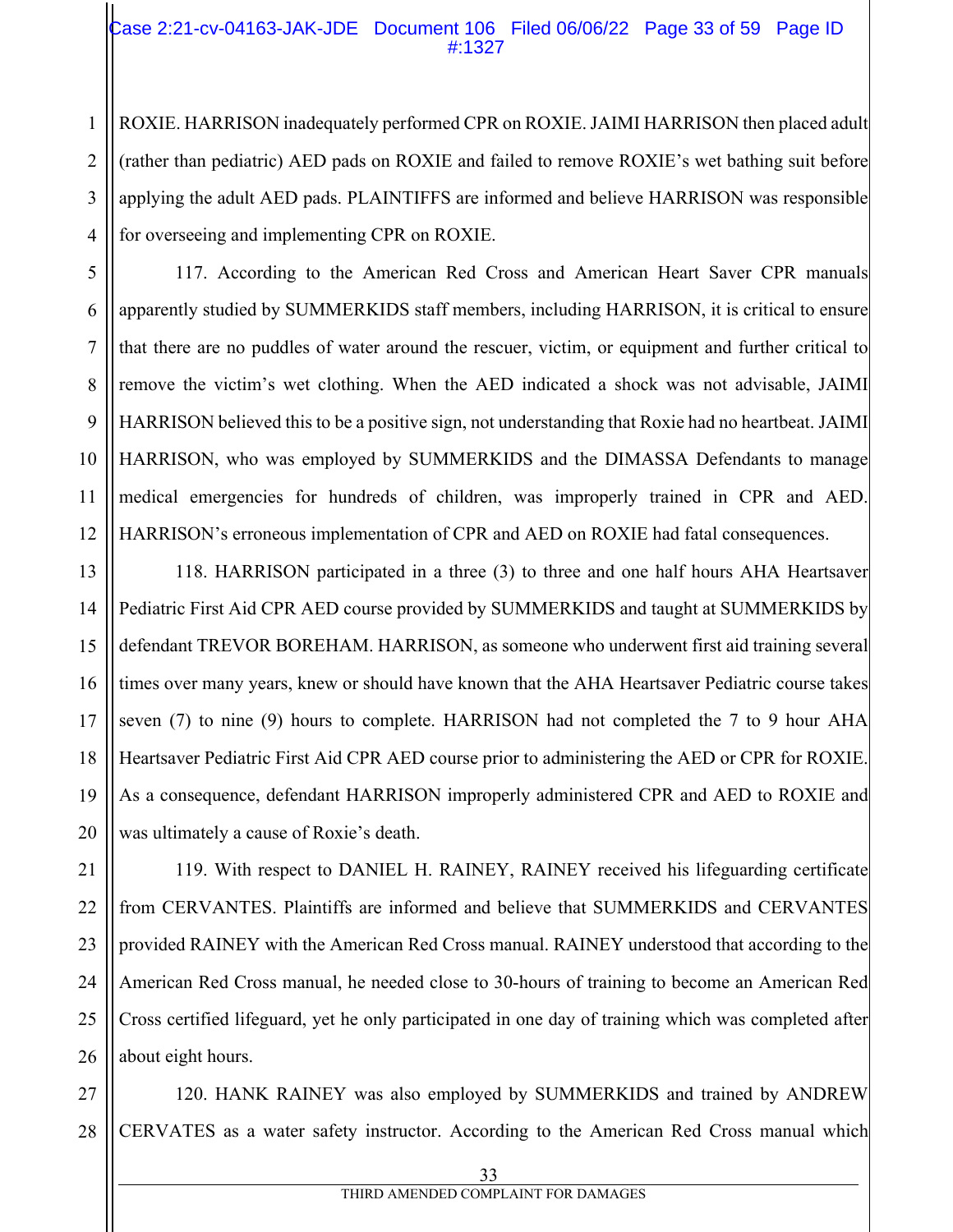#### Case 2:21-cv-04163-JAK-JDE Document 106 Filed 06/06/22 Page 34 of 59 Page ID #:1328

RAINEY apparently studied, he needed approximately 25 hours of training to become an American Red Cross certified water safety instructor. However, RAINEY only participated in a few hours of training led by ANDREW CERVANTES on June 10, 2019. Furthermore, HANK RAINEY'S water safety instructor certification indicates that HANK RAINEY completed his certification on May 20, 2019 at the Rosemead Aquatics Center. HANK RAINEY admitted that he never attended any training at the Rosemead Aquatic Center.

121. RAINEY'S job as a lifeguard was to prevent drownings, help children stay safe in the water and make sure they stayed in their respective zones (steps, shallow end or whole pool). Because ROXIE was in RAINEY's "buddy group" at SUMMERKIDS, RAINEY knew that ROXIE was tested at SUMMERKIDS for her swimming abilities and marked as a "steps swimmer;" this meant that ROXIE had to stay around the steps of the pool behind the pool's three-foot mark. RAINEY also understood that ROXIE was not water safe, and not capable of swimming in the shallow end.

122. SUMMERKIDS maintained a "star rating system" wherein each camper was rated on a scale of one to three stars; children with three stars required a substantial amount of attention and assistance. Because ROXIE was in RAINEY's "buddy group" at SUMMERKIDS, RAINEY knew that ROXIE had three stars by her name and understood that meant ROXIE required extra consideration.

123. On the date of ROXIE's preventable drowning, RAINEY was present as an on-duty lifeguard assigned to oversee the shallow end of the pool from inside of the water. His duties included supervising the children, frequently scanning the pool, eliminating hazardous situations, recognizing and responding to emergency situations, and essentially making sure children in the pool were safe.

124. On the date of ROXIE's preventable drowning, RAINEY was responsible for paying attention to and watching children in the pool, including ROXIE. On the date of ROXIE's preventable drowning, prior to her drowning, RAINEY saw ROXIE jumping into the pool in between the two sets of steps, picked her up and moved her to the steps to his left, turned his back on ROXIE and diverted his attention to another child without ensuring that other lifeguardswere paying attention to ROXIE who he knew was not water safe and had three stars by her name, requiring extra attention. RAINEY did this with a blatant disregard for the health and safety of ROXIE. vii. According to the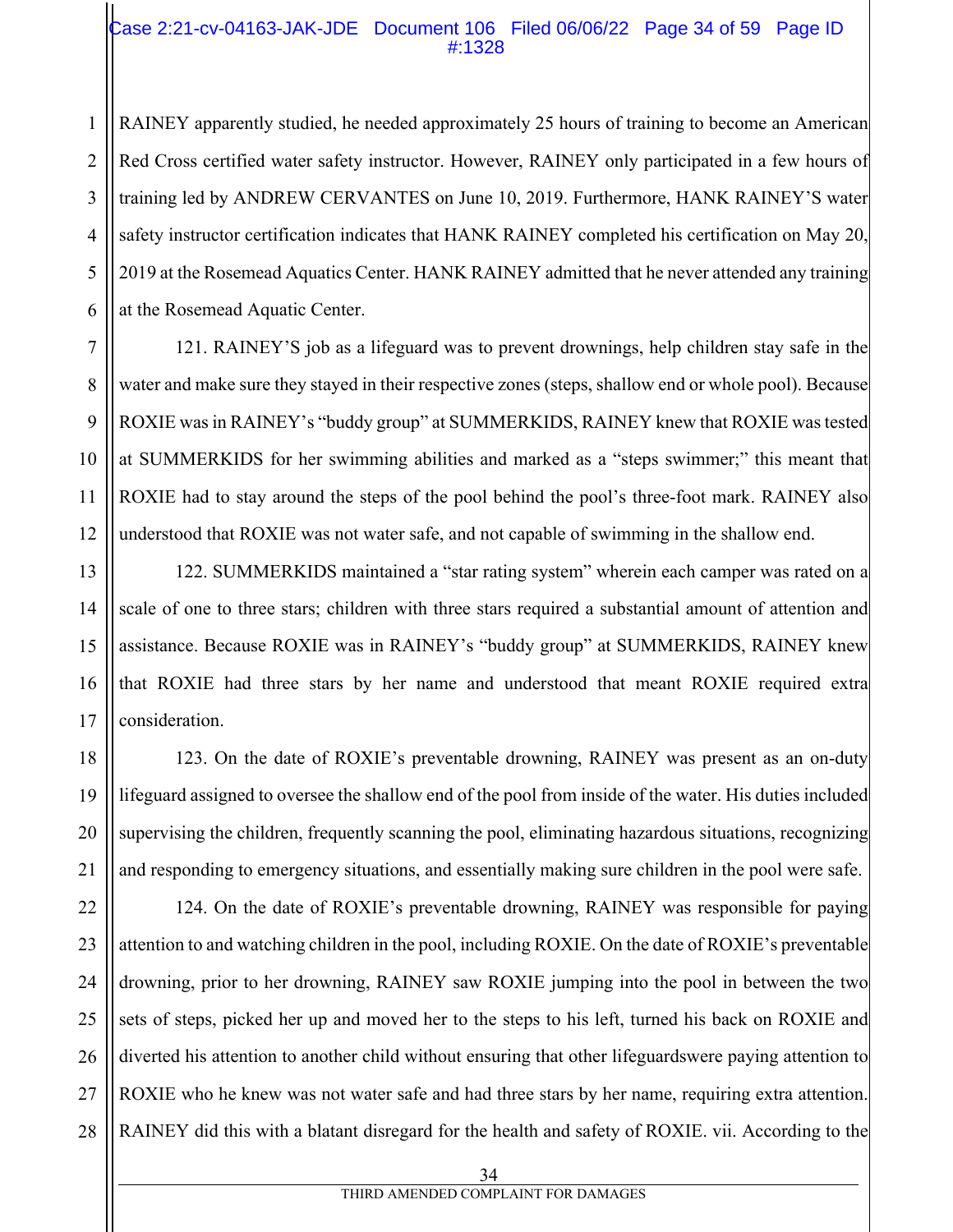#### Case 2:21-cv-04163-JAK-JDE Document 106 Filed 06/06/22 Page 35 of 59 Page ID #:1329

American Red Cross instructing manual provided to SUMMERKIDS staff members, including RAINEY, lifeguards should always carry a rescue tube, hip-packs containing disposable gloves and resuscitation masks, and a whistle. RAINEY was not carrying such items on the date of the drowning, nor did he have such items handy to use when he commenced CPR on ROXIE.

125. PLAINTIFFS are informed and believe that on the date of ROXIE'S preventable drowning, when he pulled ROXIE from the pool, RAINEY began administering chest compressions, without first administering rescue breaths. After RAINEY performed rescue breathing on Roxie, her stomach became distended. As a result of his improper training and willful disregard of appropriate American Red Cross training safety protocol, HANK RAINEY inadequately performed CPR on ROXIE. His erroneous rescue efforts may have caused ROXIE additional harm.

126. One cause of Roxie's death was that RAINEY improperly performed CPR on ROXIE as a result of his inadequate training in CPR which was intentionally caused by The DIMASSAS, SUMMERKIDS, INC. CERVANTES and BOREHAM giving RAINEY that intentionally inadequate training.

127. With respect to JOSEPH NATALIZIO, NATALIZIO was a manager at SUMMERKIDS and served as both the head lifeguard and lead counselor at SUMMERKIDS in 2019. He led part of the SUMMERKIDS counselor training in 2019, worked with CARA DIMASSA on the schedule for counselors, conducted reviews of counselors and oversaw the swim test program for children participating in open swim. NATALIZIO was the most senior staff member and lifeguard in the pool area at the time of ROXIE'S preventable drowning.

28 128. NATALIZIO was also employed by SUMMERKIDS and trained by ANDREW CERVATES as a water safety instructor. According to the American Red Cross manual which NATALZIO apparently studied, he needed approximately 25 hours of training to become an American Red Cross certified water safety instructor. However, NATALZIO only participated in a few hours of training led by ANDREW CERVANTES on June 10, 2019. Furthermore, NATALZIO'S water safety instructor certification indicates that he completed his certification on May 20, 2019 at the Rosemead Aquatics Center, rather than the SUMMERKIDS pool where ANDREW CERVANTES conducted the training course.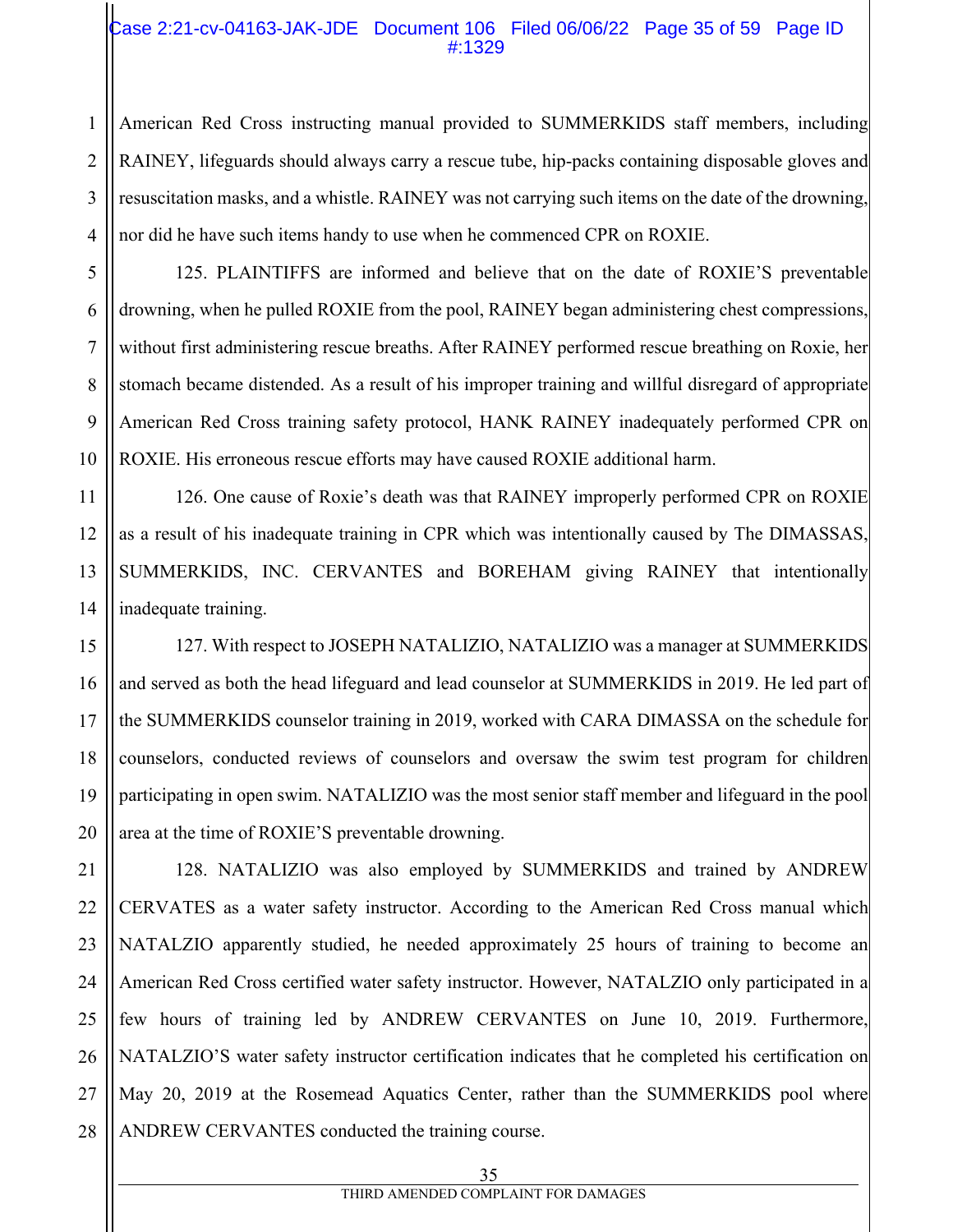#### Case 2:21-cv-04163-JAK-JDE Document 106 Filed 06/06/22 Page 36 of 59 Page ID #:1330

129. According to the American Red Cross instruction manual provided to SUMMERKIDS staff members, including NATALIZIO lifeguards should always carry a rescue tube, hip-packs containing disposable gloves and resuscitation masks, and a whistle. PLAINTIFFS are informed and believe that the lifeguards at SUMMERKIDS, including NATALIZIO, did not carry a hip-pack with such items at any time in 2019.

130. On the date of ROXIE'S drowning, NATALIZIO was on-duty as a lifeguard stationed at the tower in the lifeguard chair. NATALIZIO willfully got down from the chair and turned his back on the children in the pool. NATALIZIO's recklessness and disregard for his duties as a lifeguard and his failure to pay attention to the kids in the pool led to ROXIE's death. v. PLAINTIFFS are informed and believe that NATALIZIO got down from the lifeguard chair and turned his back on the pool, purportedly to help a child with a bee-sting. The American Red Cross directs that lifeguards should always remain posted in the lifeguard chair, unless the lifeguard is conducting a rescue. PLAINTIFFS are informed and believe that NATALIZIO acted recklessly and with a blatant disregard for ROXIE's life and the lives of other children by getting down from the lifeguard chair and diverting his attention away from the children in the pool, to assist a child when another counselor was capable of handling the bee-sting. PLAINTIFFS are informed and believe that another counselor, Dillon Benacerraf-Gadja, was also assisting the child with a bee-sting.

131. With respect to FAITH PORTER, PORTER received her lifeguarding certificate from CERVANTES. PLAINTIFFS are informed and believe that SUMMERKIDS and CERVANTES provided PORTER with the American Red Cross manual, and therefore she should have known that she needed close to 30-hours of training to become an American Red Cross certified lifeguard; she also should have been aware of the required prerequisites. However, she only participated in a total of about eight hours of training prior to receiving her certificate and did not complete each required prerequisite (i.e. written exam). FAITH PORTER willfully represented herself as a certified American Red Cross lifeguard without ever completing requisite training or testing.

26 27 28 132. According to the American Red Cross instruction manual provided to SUMMERKIDS staff members, including PORTER lifeguards should always carry a rescue tube, hip-packs containing disposable gloves and resuscitation masks, and a whistle. PLAINTIFFS are informed and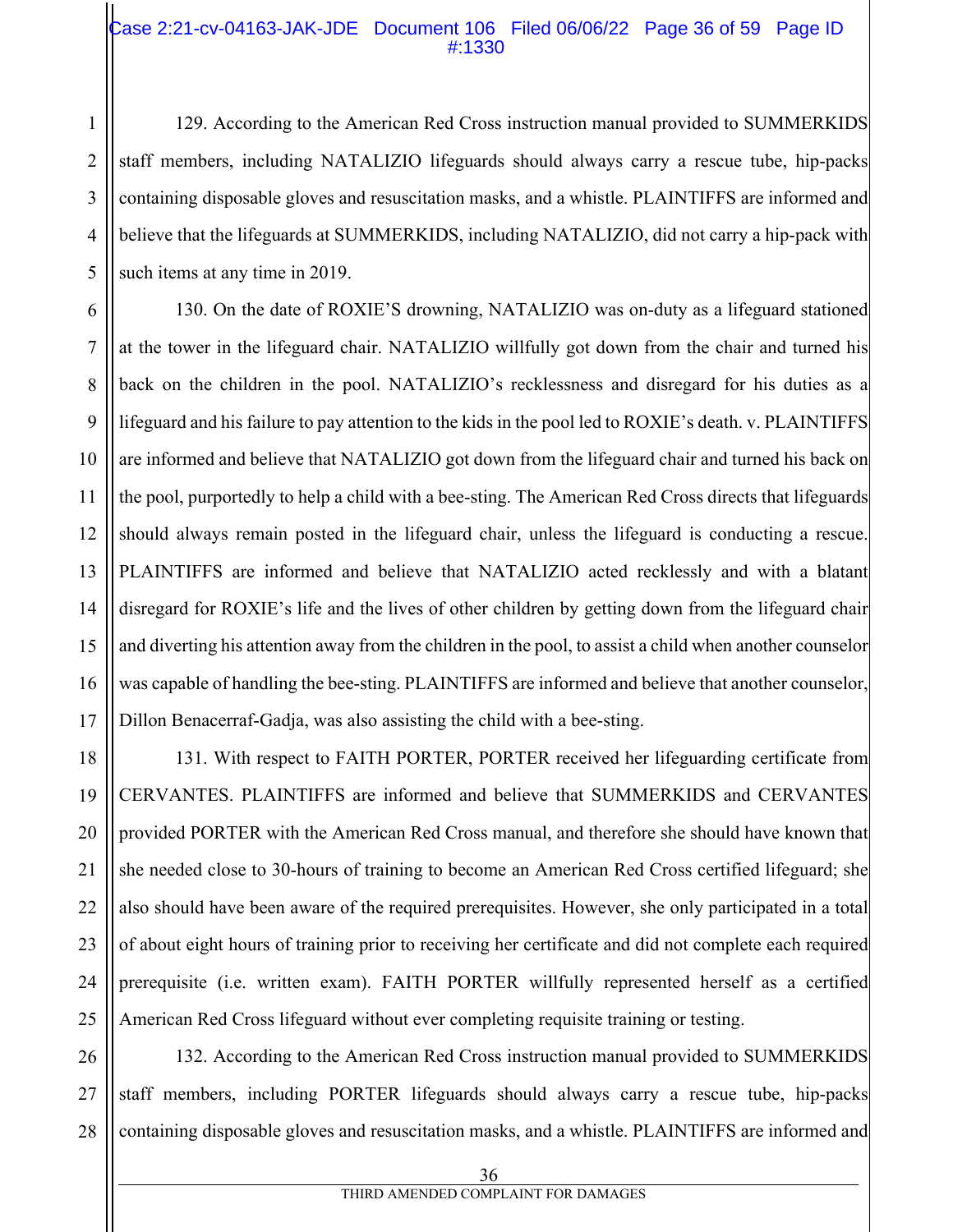#### Case 2:21-cv-04163-JAK-JDE Document 106 Filed 06/06/22 Page 37 of 59 Page ID #:1331

believe that the lifeguards at SUMMERKIDS, including PORTER, did not carry a hippack with such items at any time in 2019.

133. On the date of ROXIE'S preventable drowning, PORTER was present as a counselor and on-duty lifeguard assigned to pay attention to kids in the pool, in particular to oversee the shallow end of the pool. PORTER's job at the time of ROXIE's drowning was to conduct surveillance over the shallow end, educate and inform children about rules, enforce safety rules and make assists where necessary.

8 9 10 11 12 13 14 15 16 134. PLAINTIFFS are informed and believe that PORTER was aware that ROXIE was classified as a "step swimmer." PLAINTIFFS are informed and believe that PORTER was standing nearby ROXIE immediately prior to her drowning and failed to notice and timely assist ROXIE. Despite the fact that the SUMMERKIDS pool is quite small (25'x50'), PORTER failed to notice ROXIE was in peril and had floated away from the steps area. FAITH PORTER also failed to spot ROXIE floating lifeless in the pool at the time of her drowning. PORTER wantonly failed to exercise the most basic water safety practice of constant supervision of children in the pool. FAITH PORTER'S willful disregard for American Red Cross lifeguarding practices resulted in ROXIE's death.

17

1

2

3

4

5

6

7

# 18

19

20

#### **ALTER EGO ALLEGATIONS**

PIERCING THE CORPORATE VEIL AGAINST SUMMERKIDS, INC., ANGELUS MOUNTAIN CENTER, THE ENOTECA, LLC, SEMPRE AVANTI, LLC, DOSSET DIMASSA M.D., INC., JOSEPH DIMASSA AND MARIA DIMASSA AS TRUSTEES OF THE DIMASSA

## 21

# FAMILY TRUST, and THE DIMASSA FAMILY FOUNDATION and DOES1-50

22 23 135. PLAINTIFFS hereby re-allege and incorporate by reference each and every allegation and statement contained in the prior paragraphs.

24 25 26 27 28 136. PLAINTIFFS are informed and believe, and on that basis allege, that MARIA DIMASSA, JOSEPH DIMASSA, CARA DIMASSA, and GIANCARLO DIMASSA, M.D., and Does 1-50 on the one hand and SUMMERKIDS, INC., ANGELUS MOUNTAIN CENTER, THE ENOTECA, LLC, SEMPRE AVANTI, LLC, DOSSET DIMASSA M.D., INC., JOSEPH DIMASSA AND MARIA DIMASSA AS TRUSTEES OF THE DIMASSA FAMILY TRUST, and THE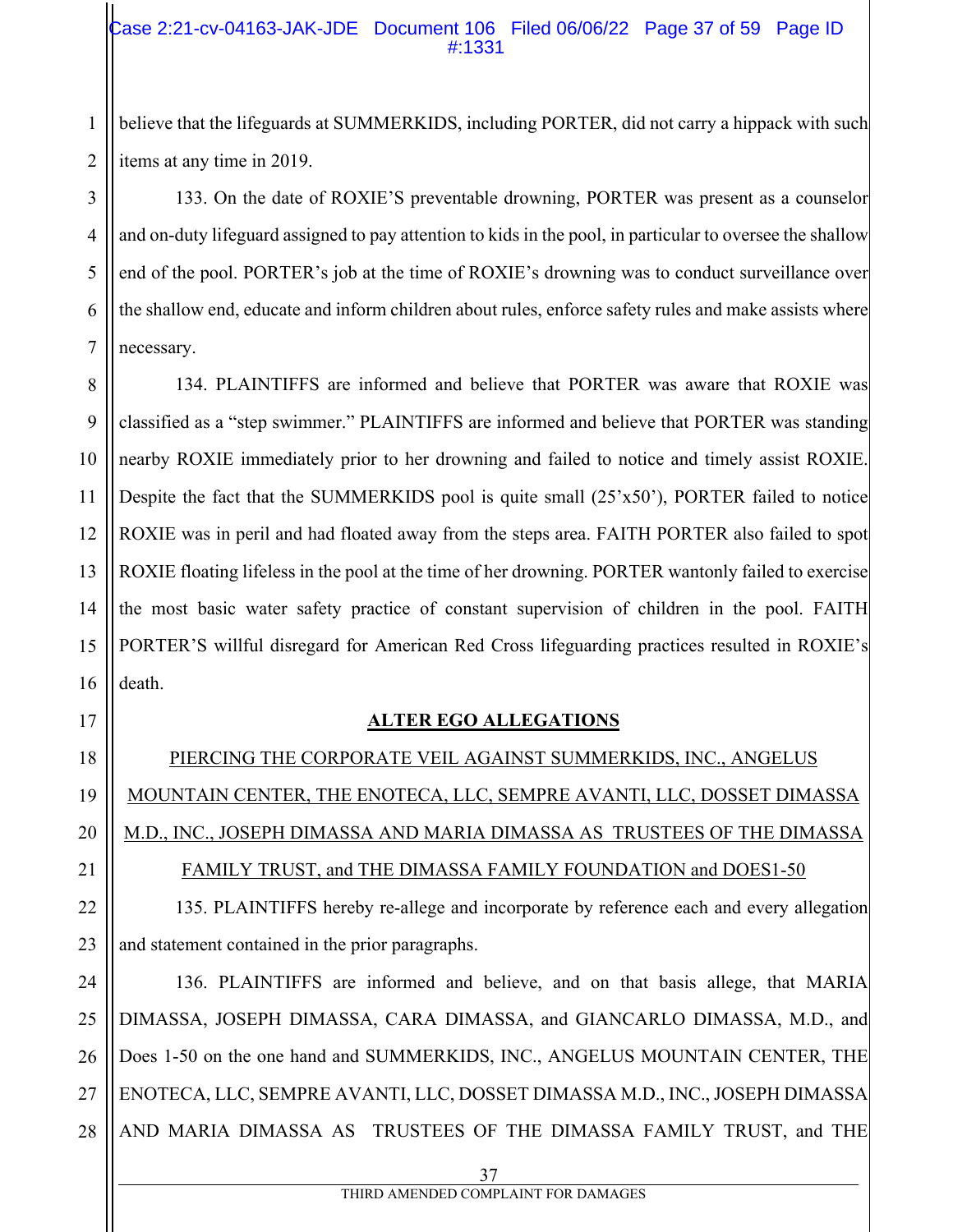#### Case 2:21-cv-04163-JAK-JDE Document 106 Filed 06/06/22 Page 38 of 59 Page ID #:1332

DIMASSA FAMILY FOUNDATION and DOES1-50 have operated as alter egos of one another.

137. There exists, and at all times herein mentioned there existed, a unity of interest and ownership between Defendants MARIA DIMASSA, JOSEPH DIMASSA, CARA DIMASSA, and GIANCARLO DIMASSA, M.D., and SUMMERKIDS, INC., ANGELUS MOUNTAIN CENTER, THE ENOTECA, LLC, SEMPRE AVANTI, LLC, DOSSET DIMASSA M.D., INC., JOSEPH DIMASSA AND MARIA DIMASSA AS TRUSTEES OF THE DIMASSA FAMILY TRUST and THE DIMASSA FAMILY FOUNDATION entities and Does 1-50, such that any individuality and separateness between Defendants THE DIMASSAS and such entities have ceased, and such entities are the alter egos of THE DIMASSAS and DOES 1-50.

138. PLAINTIFFS are informed and believe, and on that basis allege that THE DIMASSAS and Does 1-50 have engaged in substantial commingling of corporate and personal affairs, including the co-mingling of funds and other assets with those of SUMMERKIDS, INC., ANGELUS MOUNTAIN CENTER, THE ENOTECA, LLC, SEMPRE AVANTI, LLC, DOSSET DIMASSA M.D., INC., JOSEPH DIMASSA AND MARIA DIMASSA AS TRUSTEES OF THE DIMASSA FAMILY TRUST and THE DIMASSA FAMILY FOUNDATION entities and Does 1-50 such that there is no distinction of who or what entity **owns** such funds or such assets between all of the entities. At all times the DIMASSAS and Does 1-50 have treated the funds and assets of SUMMERKIDS, INC., ANGELUS MOUNTAIN CENTER, THE ENOTECA, LLC, SEMPRE AVANTI, LLC, DOSSET DIMASSA M.D., INC., JOSEPH DIMASSA AND MARIA DIMASSA AS TRUSTEES OF THE DIMASSA FAMILY TRUST and THE DIMASSA FAMILY FOUNDATION entities and Does 1-50 as if those funds and assets were their own and have used those funds and assets in any manner the DIMASSAS and Does 1-50 desired.

28 139. PLAINTIFFS are informed and believe, and on that basis allege Defendants SUMMERKIDS, INC., ANGELUS MOUNTAIN CENTER, THE ENOTECA, LLC, SEMPRE AVANTI, LLC, SUMMERKIDS, INC., ANGELUS MOUNTAIN CENTER, THE ENOTECA, LLC, SEMPRE AVANTI, LLC, DOSSET DIMASSA M.D., INC., JOSEPH DIMASSA AND MARIA DIMASSA AS TRUSTEES OF THE DIMASSA FAMILY TRUST and THE DIMASSA FAMILY FOUNDATION entities and Does 1-50 are all owned and controlled by THE DIMASSAS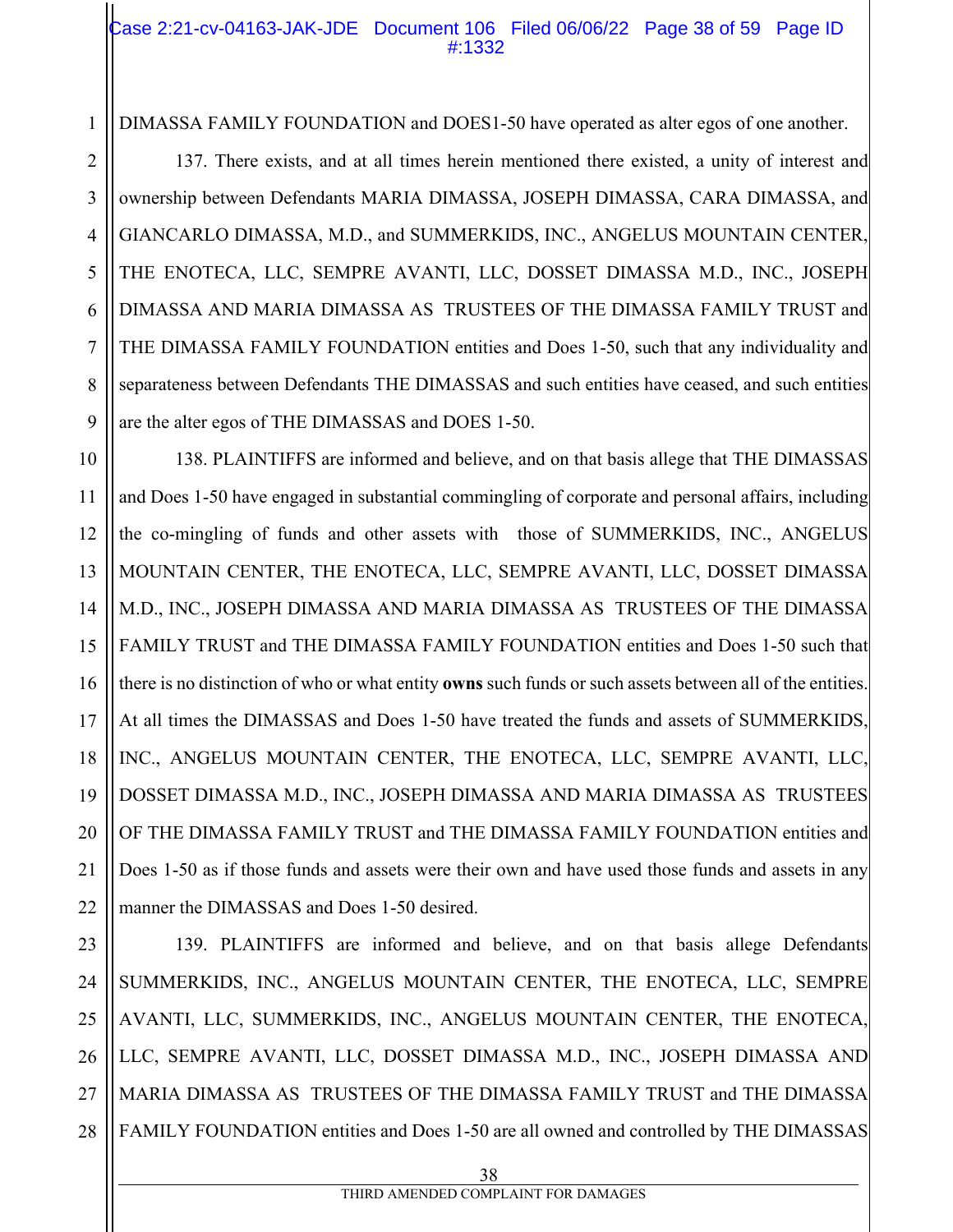#### Case 2:21-cv-04163-JAK-JDE Document 106 Filed 06/06/22 Page 39 of 59 Page ID #:1333

1 and Does1-50. Defendants SUMMERKIDS, INC., ANGELUS MOUNTAIN CENTER, THE ENOTECA, LLC, SEMPRE AVANTI, LLC, SUMMERKIDS, INC., ANGELUS MOUNTAIN CENTER, THE ENOTECA, LLC, SEMPRE AVANTI, LLC, DOSSET DIMASSA M.D., INC., JOSEPH DIMASSA AND MARIA DIMASSA AS TRUSTEES OF THE DIMASSA FAMILY TRUST and THE DIMASSA FAMILY FOUNDATION entities and Does 1-50 do not operate as separate entities, but rather operate as one entity, using the separate entities fiction to shield assets and other revenues in a manner to best suit the DIMASSAS and Does 1-50.

140. There is a unity of interest and ownership between THE DIMASSAS on the one hand and Defendants SUMMERKIDS, INC., ANGELUS MOUNTAIN CENTER, THE ENOTECA, LLC, SEMPRE AVANTI, LLC, DOSSET DIMASSA M.D., INC., JOSEPH DIMASSA AND MARIA DIMASSA AS TRUSTEES OF THE DIMASSA FAMILY TRUST and THE DIMASSA FAMILY FOUNDATION entities and Does 1-50 on the other and that there is identical equitable ownership by the DIMASSAS of all of the other entities whereby the DIMASSAS and Does 1-50 exercise dominion and control over Defendants SUMMERKIDS, INC., ANGELUS MOUNTAIN CENTER, THE ENOTECA, LLC, SEMPRE AVANTI, LLC, DOSSET DIMASSA M.D., INC., JOSEPH DIMASSA AND MARIA DIMASSA AS TRUSTEES OF THE DIMASSA FAMILY TRUST and THE DIMASSA FAMILY FOUNDATION entities and Does 1-50, with THE DIMASSAS and Does 1-50 as the sole owners, directors and officers responsible for supervision and management of Defendants SUMMERKIDS, INC., ANGELUS MOUNTAIN CENTER, THE ENOTECA, LLC, SEMPRE AVANTI, LLC, DOSSET DIMASSA M.D., INC., JOSEPH DIMASSA AND MARIA DIMASSA AS TRUSTEES OF THE DIMASSA FAMILY TRUST and THE DIMASSA FAMILY FOUNDATION entities and Does 1-50 and utilizing the same employees to perform the duties for all of the entities.

28 141. PLAINTIFFS are informed and believe, and on that basis allege THE DIMASSAS and Defendants SUMMERKIDS, INC., ANGELUS MOUNTAIN CENTER, THE ENOTECA, LLC, SEMPRE AVANTI, LLC, SUMMERKIDS, INC., ANGELUS MOUNTAIN CENTER, THE ENOTECA, LLC, SEMPRE AVANTI, LLC, DOSSET DIMASSA M.D., INC., JOSEPH DIMASSA AND MARIA DIMASSA AS TRUSTEES OF THE DIMASSA FAMILY TRUST and THE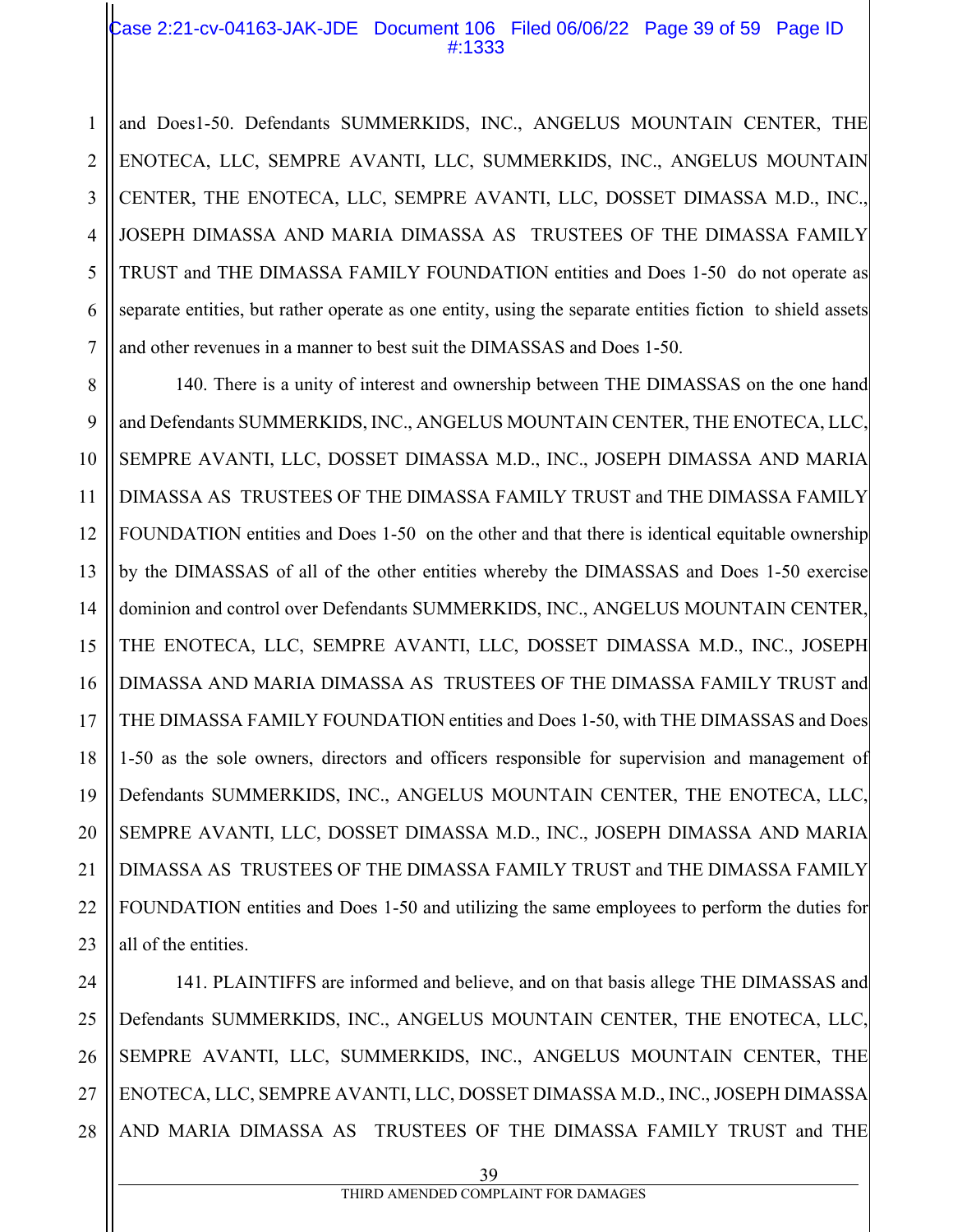#### Case 2:21-cv-04163-JAK-JDE Document 106 Filed 06/06/22 Page 40 of 59 Page ID #:1334

1 2 DIMASSA FAMILY FOUNDATION entities and Does 1-50 have diverted and transferred assets and revenues among and between themselves and their alter egos to defraud creditors. The purpose of these entities created by THE DIMASSAs is to conceal and misrepresent the identity of the responsible ownership, management, financial interest and business activities of THE DIMASSAS and Does 1-50, ultimately for the purpose of defraud creditors, in particular, the children and their families that THE DIMASSAS AND THE DIMASSA ENTITIES, especially SUMMERKIDS, have seriously injured, including their gross negligence that caused the death of Roxie. This concealment and misrepresentation of the ownership and management creates an injustice for anyone who is injured by the negligence of the defendants and the purposeful difficulty that is created by the defendants concealment of responsible ownership, management, financial interests in business activities of THE DIMASSAS and the DIMASSA ENTITIES and Does 1-50 responsible for injury to Plaintiffs and other campers and parents at Summer kids camp. It is highly unjust that these defendants are allowed to avoid compensating the children in families they have injured by unlawfully hiding behind fraudulent entities who still purpose is to protect the defendants assets from their own wrongdoing.

142. PLAINTIFFS are informed and believe, and on that basis allege, THE DIMASSAS systematically engaged in a series of transactions intended to transfer assets from themselves and SUMMERKIDS, INC., ANGELUS MOUNTAIN CENTER, THE ENOTECA, LLC, SEMPRE AVANTI, LLC, DOSSET DIMASSA M.D., INC., JOSEPH DIMASSA AND MARIA DIMASSA AS TRUSTEES OF THE DIMASSA FAMILY TRUST, and THE DIMASSA FAMILY FOUNDATION and DOES1-50 intending to make the ANGELUS MOUNTAIN CENTER or their real property, including, but not limited to those located at 1630 or 1640 Knollwood in Pasadena, 840 E. Green Street, #215, Pasadena, or 3697 N. Fair Oaks Avenue in Altadena, unavailable to satisfy a judgment. The real property located at 3807 El Sereno Ave., Altadena, California and 3797 El Sereno Ave., Altadena, California allegedly owned by Defendant Sempre Avanti at all times are used by Summerkids, Inc. for its camp functions/operations.

143. PLAINTIFFS are informed and believe, and on that basis allege, THE DIMASSAS have at all times relevant herein exercised control and dominion over SUMMERKIDS, INC., ANGELUS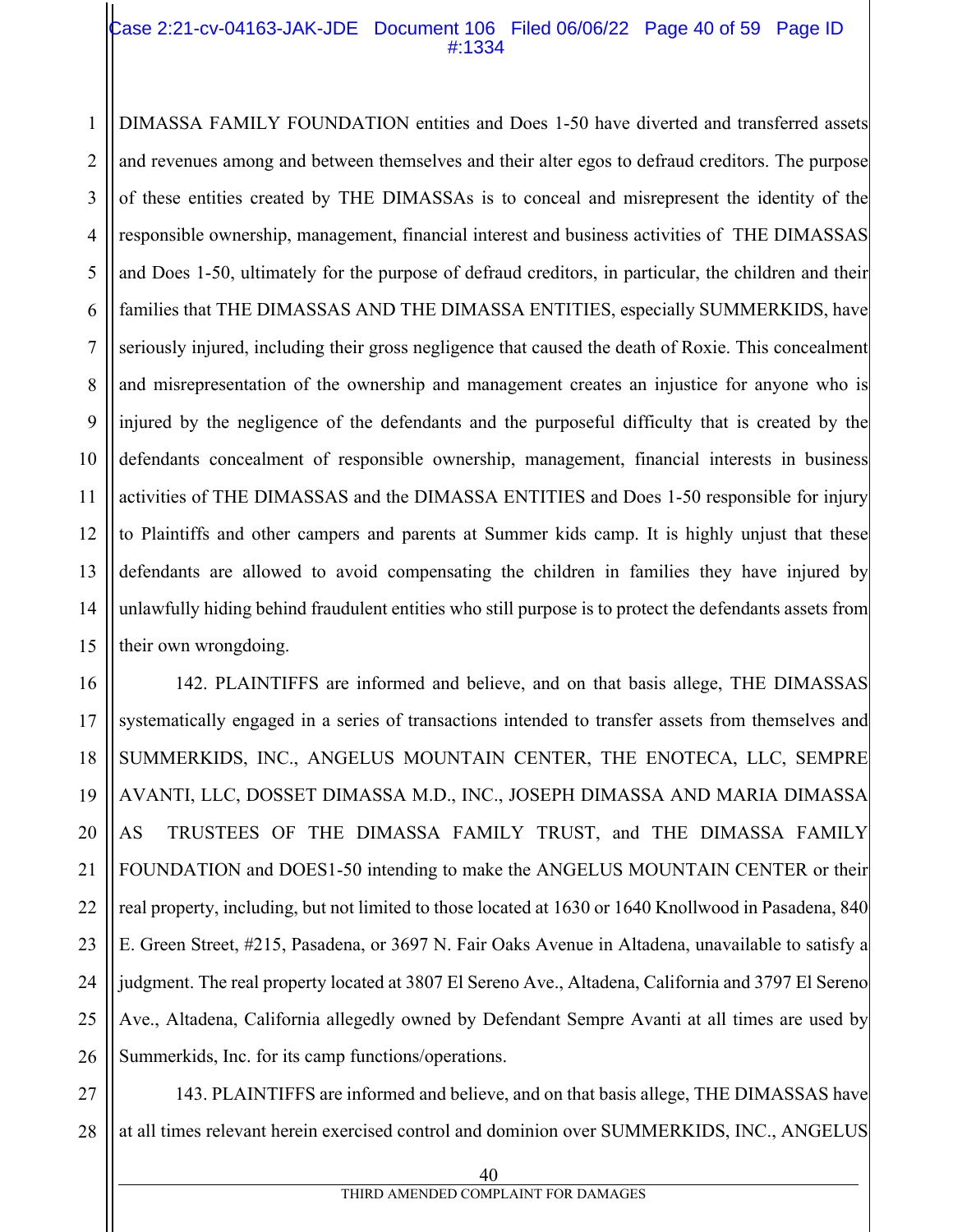#### Case 2:21-cv-04163-JAK-JDE Document 106 Filed 06/06/22 Page 41 of 59 Page ID #:1335

MOUNTAIN CENTER, THE ENOTECA, LLC, SEMPRE AVANTI, LLC, DOSSET DIMASSA M.D., INC., JOSEPH DIMASSA AND MARIA DIMASSA AS TRUSTEES OF THE DIMASSA FAMILY TRUST, and THE DIMASSA FAMILY FOUNDATION and DOES1-50 with a disregard for the separate legal status of these entities in an attempt to defraud creditors.

1

2

3

4

5

6

7

8

9

10

11

144. PLAINTIFFS are informed and believe, and on that basis allege, adherence to the fiction of the separate existence of the Defendants SUMMERKIDS, INC., ANGELUS MOUNTAIN CENTER, THE ENOTECA, LLC, SEMPRE AVANTI, LLC, DOSSET DIMASSA M.D., INC., JOSEPH DIMASSA AND MARIA DIMASSA AS TRUSTEES OF THE DIMASSA FAMILY TRUST, and THE DIMASSA FAMILY FOUNDATION and DOES1-50 as separate entities distinct from THE DIMASSAS would permit an abuse of the privilege of organizing businesses under the laws of the State of California and would sanction fraud and promote injustice.

12 13 14 15 16 17 18 19 20 21 22 23 24 25 26 27 28 145. PLAINTIFFS are informed and believe, and on that basis allege that SUMMERKIDS, INC., ANGELUS MOUNTAIN CENTER, THE ENOTECA, LLC, SEMPRE AVANTI, LLC, DOSSET DIMASSA M.D., INC., JOSEPH DIMASSA AND MARIA DIMASSA AS TRUSTEES OF THE DIMASSA FAMILY TRUST, and THE DIMASSA FAMILY FOUNDATION and DOES1-50 have such a unity of interest and operations that separate personalities of these entities no longer exist and if the acts are treated as those of the entities alone, an inequitable result will follow. PLAINTIFFS are informed and believe, and on that basis allege Defendants SUMMERKIDS, INC., ANGELUS MOUNTAIN CENTER, THE ENOTECA, LLC, SEMPRE AVANTI, LLC, DOSSET DIMASSA M.D., INC., JOSEPH DIMASSA AND MARIA DIMASSA AS TRUSTEES OF THE DIMASSA FAMILY TRUST, and THE DIMASSA FAMILY FOUNDATION and DOES1-50 are owned and controlled by THE DIMASSAS. These entities do not operate as entities, but rather as one, with the separate entities used to shield assets and other revenues in a manner to best suit their owners. Moreover, SUMMERKIDS, INC., ANGELUS MOUNTAIN CENTER, THE ENOTECA, LLC, SEMPRE AVANTI, LLC, DOSSET DIMASSA M.D., INC., JOSEPH DIMASSA AND MARIA DIMASSA AS TRUSTEES OF THE DIMASSA FAMILY TRUST, and THE DIMASSA FAMILY FOUNDATION and DOES1-50are the alter egos of each other, that they share some of the same ownership, management, and marketing.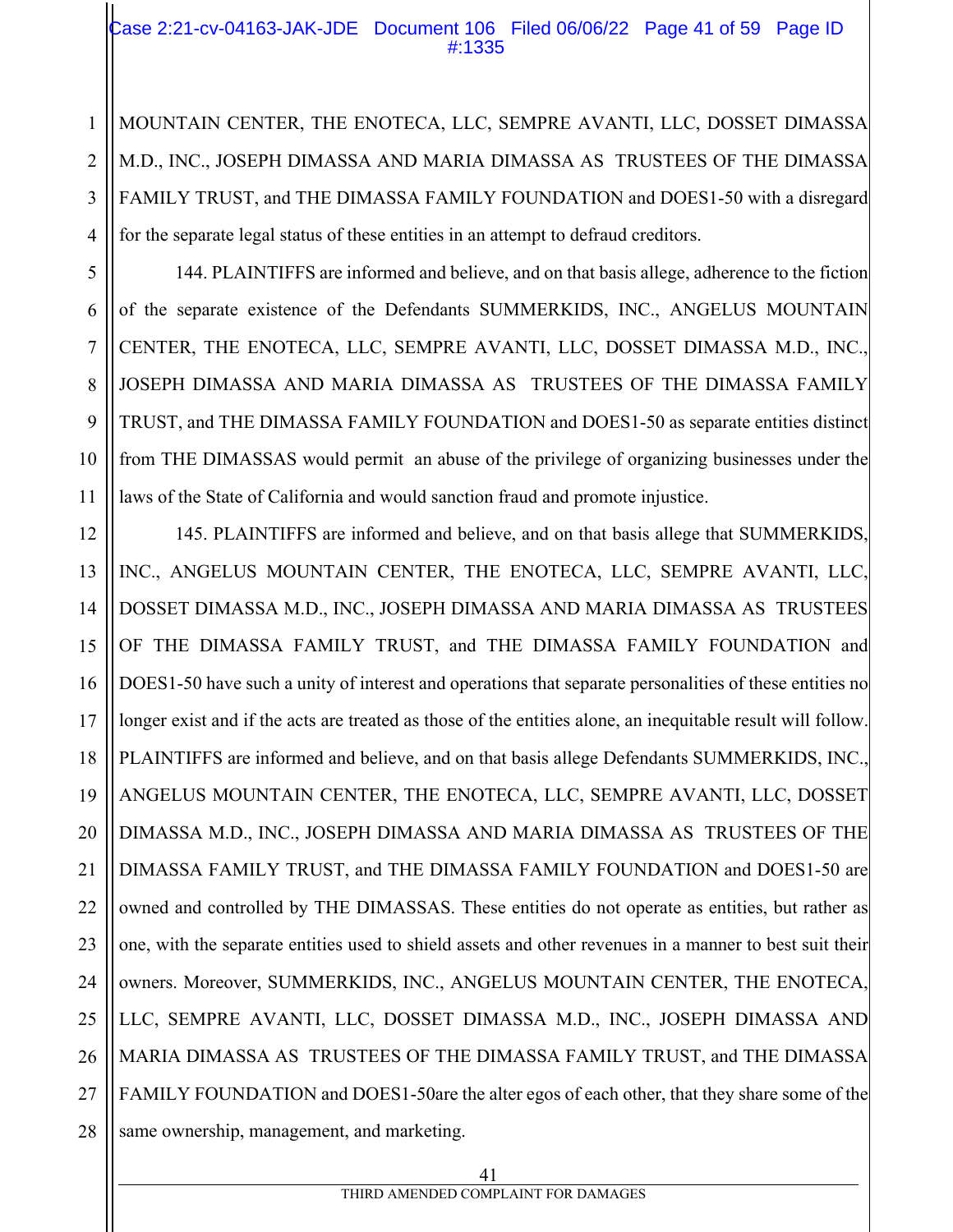#### **FIRST CAUSE OF ACTION**

#### **Negligence – Wrongful Death**

#### **Against all DEFENDANTS and DOES 1-50 inclusive**

146. PLAINTIFFS hereby re-allege and incorporate by reference each and every allegation and statement contained in the prior paragraphs.

147. PLAINTIFFS are informed and believe, and on that basis allege, DEFENDANTS and each of them, including DOES 1-50, had a duty to exercise reasonable care in the ownership, maintenance, operation, and management of their premises, and in the care and supervision of the children in their custody, including the ROXIE, in order to avoid exposing them to an unreasonable risk of harm. Said DEFENDANTS also had a duty to ensure that the Summerkids were fully trained in CPR, AED, and First Aid including, but not limited to, HARRISON, CARA DIMASSA, JOSEPH DIMASSA, RAINEY, NATALIZIO, PORTER and CASTILLO and other SUMMERKIDS, INC. employees on the premises at the time of ROXIE'S death. At all times herein mentioned said DEFENDANTS were negligent in their duty to ensure that the Summerkids Camp lifeguards andother SUMMERKIDS, INC. employees on duty at the time of ROXIE'S death were fully and properly trained in water safety and lifeguarding under ARC guidelines. At all times herein mentioned, said DEFENDANTS were further negligent in their duty to ensure that Summerkids Camp lifeguards and other SUMMERKIDS INC. employees on duty at the time of ROXIE'S death were fully and properly trained in CPR, AED, and First Aid. As a consequence of the negligence of said DEFENDANTS and each of them and DOES 1-50, ROXIE drowned on June28, 2019.

148. PLAINTIFFS are informed and believe, and on that basis allege, DEFENDANTS and each of them, including DOES 1-50, had a special relationship existing with ROXIE, as a paid invitee, to take reasonable protective measures, especially given she had been rated as a "nonswimmer," to ensure her safety and otherwise protect her from reasonably foreseeable dangerous conduct and to warn her as to such reasonably foreseeable dangerous conduct during camp activities such as swimming.

27 28 149. The conduct of DEFENDANTS and each of them, including DOES 1-50, constituted a lack of any care and an extreme departure from what a reasonably careful person would do in the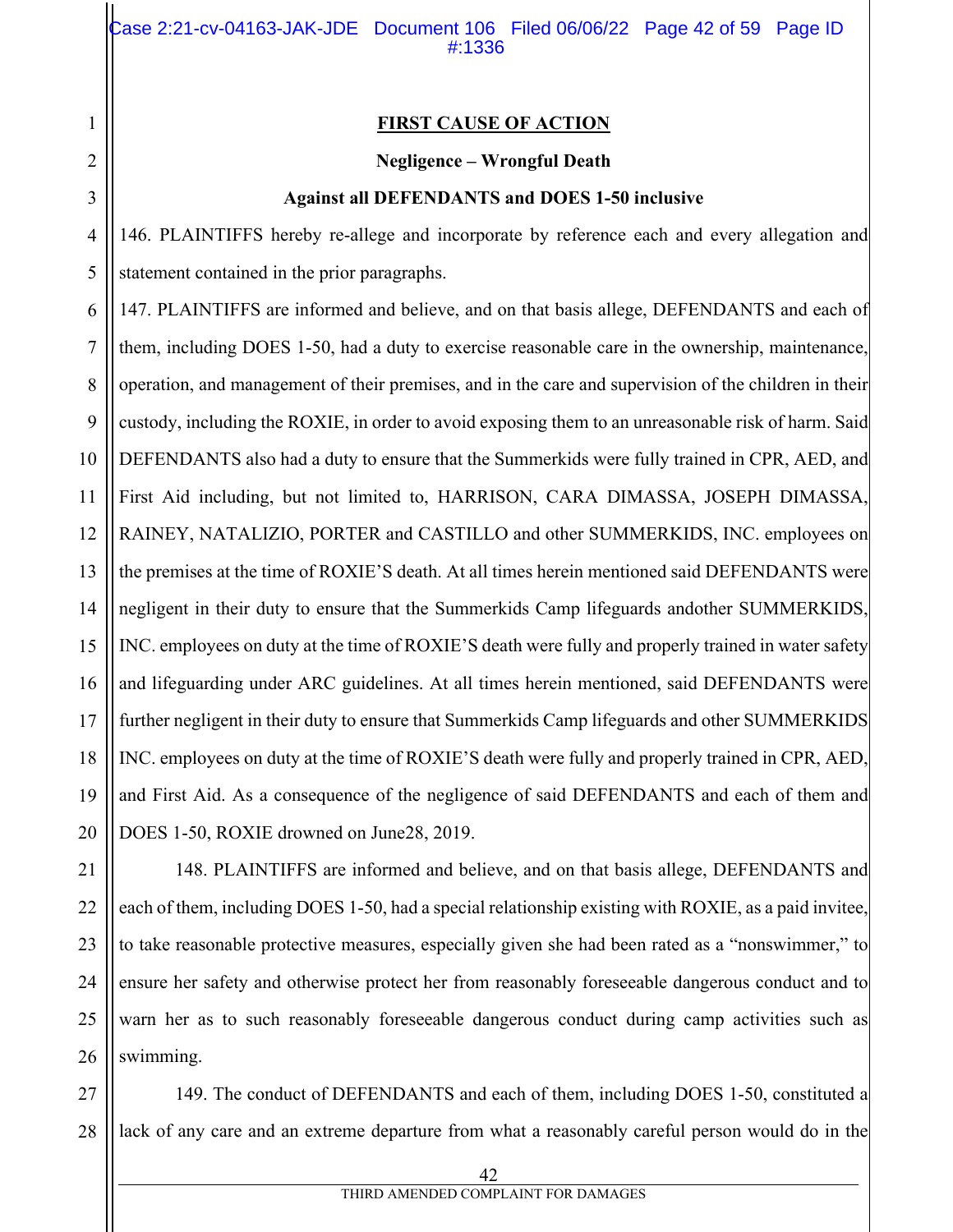#### Case 2:21-cv-04163-JAK-JDE Document 106 Filed 06/06/22 Page 43 of 59 Page ID #:1337

1 2 3 4 5 6 7 8 9 same situation to prevent harm to oneself or to others, constituting gross negligence. DEFENDANTS were aware of the probable consequences of their acts, and willfully and deliberately failed to avoid the likelihood of serious injury to decedent and others similarly situated. PLAINTIFFS are informed and believe, and on that basis allege, DEFENDANTS and each of them, including DOES 1-50, breached their duty of care when they carelessly and grossly negligently supervised, protected, trained, and assisted in the supervision and control and safety of campers in their care, such as ROXIE and to ensure that children and ROXIE were not subjected to an unreasonable risk of harm while in their care and custody, and created a dangero uscondition by not adequately supervising campers while they were in the pool. At all times herein, and particularly well in advance of ROXIE'S death, said DEFENDANTS knew that they had Camp lifeguards and other SUMMERKIDS, INC. employees were fully and properly trained in water safety and lifeguarding under the ARC guidelines set forth in ARC written materials and manuals in order to keep the children including ROXIE safe while using the swimming pool on the premises. Said DEFENDANTS also had a duty to ensure that all SUMMERKIDS, INC. employees improperly trained the Summerkids Camp lifeguards and other SUMMERKIDS, INC. employees in water safety, lifeguarding, CPR, AED, and First Aid. At all times herein, and particularly well in advance of ROXIE'S death, said DEFENDANTS knew that if the Summerkids Camp lifeguards and other SUMMERKIDS, INC, employees were improperly trained in water safety, lifeguarding, CPR, AED, and First Aid, as took place herein a non-swimmer child in their care could certainly drown and die as occurred with ROXIE. As a direct and proximate result of DEFENDANTS', and each of the, including DOES 1-50, ROXIE died from a preventable drowning for which DEFENDANTS, are legally responsible.

27 28 150. PLAINTIFFS are informed and believe, and on that basis allege ROXIE was being supervised on camp property by Defendants RAINEY, NATALIZIO, PORTER, CASTILLO, HARRISON, CARA DIMASSA, AND JOSEPH DIMASSA and the lifeguards, agents employees and or independent contractors of Defendants SUMMERKIDS, INC., THE DIMASSAS and the DIMASSA ENTITIES and DOES 1-50, inclusive, with the consent, knowledge, and permission of said DEFENDANTS, which renders DEFENDANTS and each of them, including DOES 1-50, vicariously liable for the negligent acts and omissions of such agents, employees, and/or independent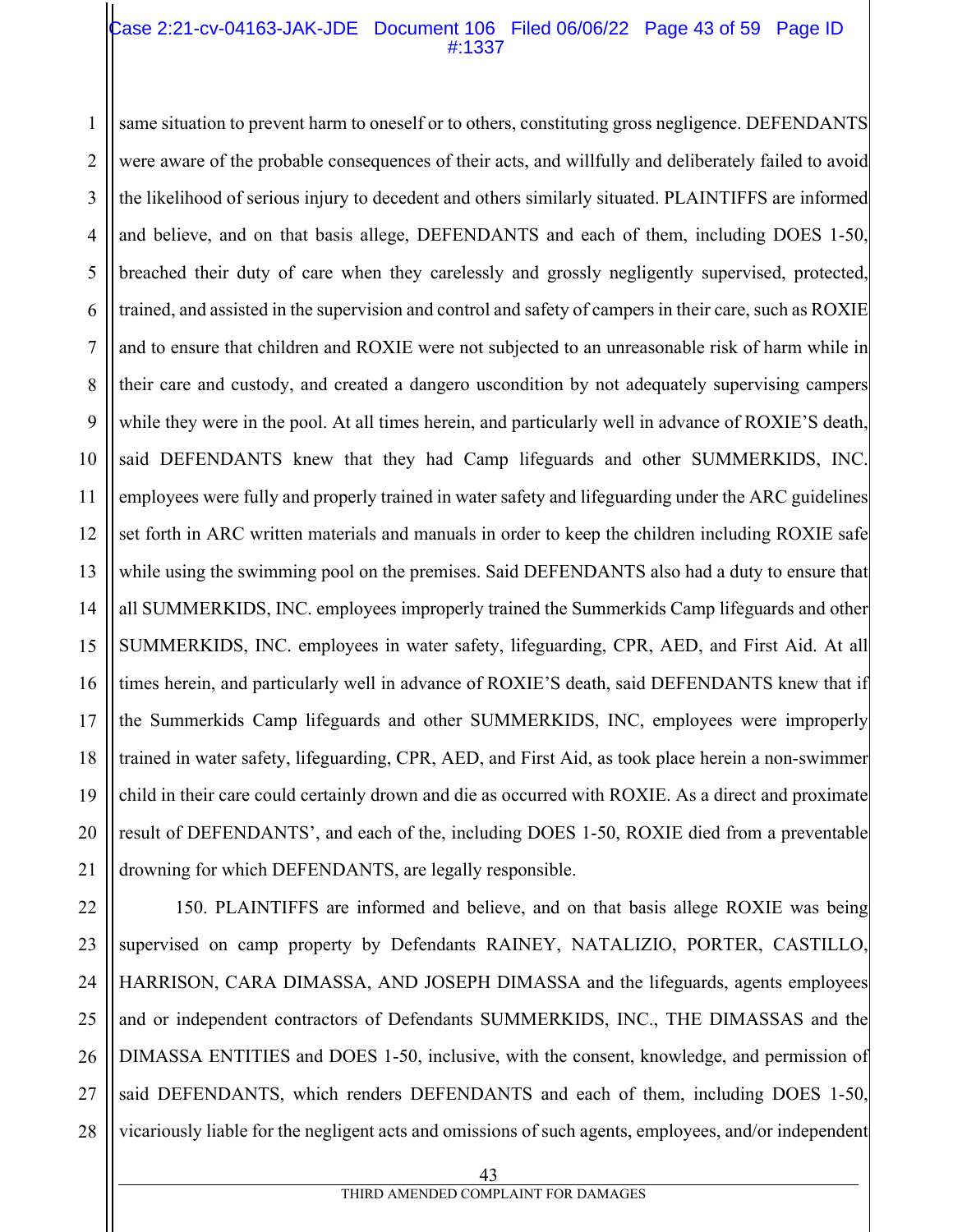#### Case 2:21-cv-04163-JAK-JDE Document 106 Filed 06/06/22 Page 44 of 59 Page ID #:1338

contractors

151. The danger of a "non-swimmer" six-year-old child drowning in an unsupervised pool setting was known to DEFENDANTS and DOES 1-50, or in the exercise of ordinary and reasonable care, should have been known to DEFENDANTS and DOES 1-50.

152. PLAINTIFFS are informed and believe, and thereon allege, that ROXIE's death was a direct and proximate result of the negligent acts and omissions of DEFENDANTS, and each of them, including DOES 1-50 as described herein.

153. PLAINTIFFS are informed and believe, and thereon allege, that ROXIE's death was a direct and proximate result of the grossly negligent acts and omissions of DEFENDANTS, and each of them, including DOES 1-50 as described herein.

154. As a direct and proximate result of the aforementioned acts, omissions and conduct of the DEFENDANTS, PLAINTIFFS have sustained damages in a sum in excess of the minimum jurisdictional amount of this Court.

155. DEFENDANTS', and each of them, including DOES 1-50, actions, omissions, conduct, and behavior, were a substantial factor in causing PLAINTIFFS' harm.

156. As a proximate result of the negligence of DEFENDANTS, and each of them, including DOES 1-50, ROXIE died at the hospital on June 29, 2019.

157. At all times prior to ROXIE's death, except for when she was unconscious and in the hospital from June 28, 2019, to June 29, 2019, ROXIE lived with PLAINTIFFS, and was a loving and dutiful daughter.

158. As discussed herein, PLAINTIFFS are entitled under Section 377.60 of the California Code of Civil Procedure to bring action on behalf of ROXIE. PLAINTIFFS have and will sustain pecuniary and non-pecuniary losses by reasons of the death of ROXIE. DEFENDANTS, and each of them, and DOES 1-50, inclusive, are liable for the wrongful death of ROXIE stemming from the herein allegations.

26 27 28 159. As a proximate and legal result of DEFENDANTS' conduct, PLAINTIFFS have been injured in an amount not presently ascertained. Such damages include loss of comfort and companionship, loss of affection, society, moral support, emotional pain, distress and suffering, and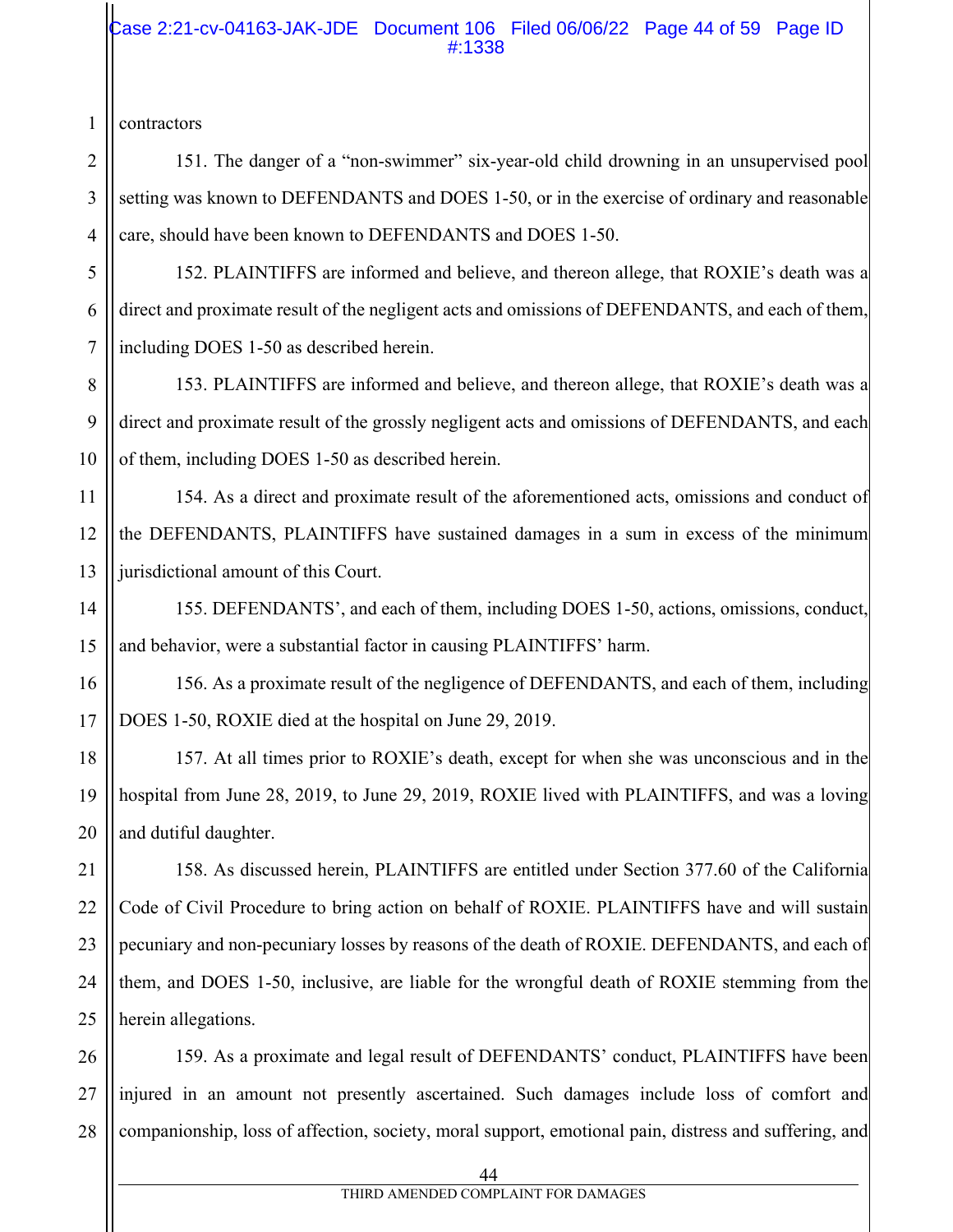#### Case 2:21-cv-04163-JAK-JDE Document 106 Filed 06/06/22 Page 45 of 59 Page ID #:1339

2 3 general damages in an amount to be determined at trial. PLAINTIFFS also seek compensation for the emotional pain, torment, mental anguish and suffering that they have suffered and in reasonable probability will continue to suffer in connection with the untimely death of ROXIE.

1

8

9

10

11

4 5 6 7 160. As a direct and proximate result of the foregoing wrongful death of ROXIE caused by the tortious conduct of the DEFENDANTS, and each of them, including DOES 1-50 PLAINTIFFS are entitled to and demand damages against all DEFENDANTS, jointly and severally, including but not limited to general, special, and punitive damages.

### **SECOND CAUSE OF ACTION**

# **Negligent Hiring, Retention, Supervision, and Training Against THE DIMASSAS, The DIMASSA ENTITIES, CERVANTES, ARC, SUMMERKIDS, INC., BOREHAM, LSC and DOES 1-50**

12 13 14 161. PLAINTIFF repeats, reiterates and re-alleges each and every fact and/or allegation set forth in the prior paragraphs of this complaint with the same force and effect as though more fully set forth at length herein.

15 16 17 18 19 162. PLAINTIFFS are informed and believe that Defendants HARRISON, CARA DIMASSA, JOSEPH DIMASSA, RAINEY, NATALIZIO, PORTER and CASTILLO were at all times herein mentioned employed by either SUMMERKIDS, INC., THE DIMASSAS or one of the other DIMASSA ENTITIES as lifeguard, water instructors and camp counselors for the Summerkids Camp.

20 21 22 23 24 25 26 27 28 163. PLAINTIFFS are informed and believe that Defendants CERVANTES and DOES 21- 35 were at all times herein mentioned contracted and/or employed by either SUMMERKIDS, INC., THE DIMASSAS or the DIMASSA ENTITIES and/or ARC and was responsible for ARC testing and ARC certifying lifeguards at the Summerkids Camp. Plaintiffs are informed and believe that at all times Defendant CERVANTES and DOES 21-35 were acting as an agent on behalf of Defendant ARC and DOES 36-50 with the duty of properly training Defendants JOSEPH DIMASSA, RAINEY,NATALIZIO, PORTER and CASTILLO and other SUMMERKIDS, INC. employees in water safety training and becoming ARC certified lifeguards which CERVANTES and DOES 21-35 failed to do.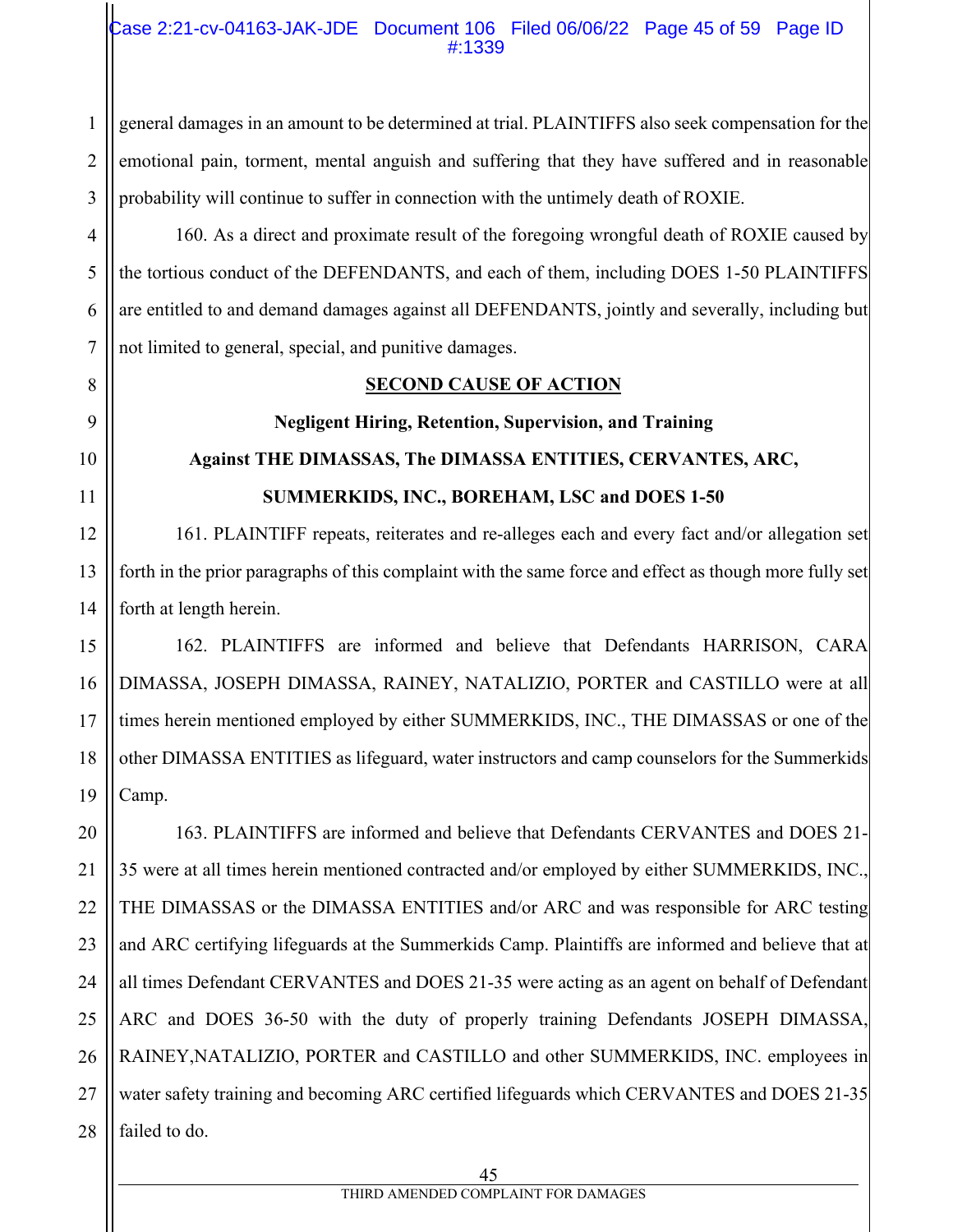#### Case 2:21-cv-04163-JAK-JDE Document 106 Filed 06/06/22 Page 46 of 59 Page ID #:1340

1

2

3

4

5

6

7

8

11

164. PLAINTIFFS are informed and believe that Defendants BOREHAM and LSC, and DOES 21-35 were at all times herein mentioned contracted and/or employed by either SUMMERKIDS, INC., THE DIMASSAS and/or the DIMASSA ENTITIES, and were responsible for training, testing and certifying SUMMERKIDS, INC. employees in CPR, AED, and First Aid in order to protect the children at Summerkids Camp.

165. PLAINTIFFS are informed and believe that Defendant HARRISON was at all times herein mentioned employed by SUMMERKIDS, INC., THE DIMASSAS or one of the other DIMASSA ENTITIES as the Assistant Director of the Summerkids Camp.

9 10 12 13 166. PLAINTIFFS are informed and believe that the Summerkids employees including but not limited to JOSEPH DIMASSA, RAINEY, NATALIZIO, PORTER and CASTILLO and other SUMMERKIDS, INC. employees employed by SUMMERKIDS, INC., THE DIMASSAS or one of the other DIMASSA ENTITIES were unfit or incompetent to perform the work for which they were hired.

14 15 16 17 18 19 20 21 22 23 24 25 26 27 168. At all times relevant defendants CERVANTES, ARC, and DOES 21-50, had a duty to properly train JOSEPH DIMASSA, RAINEY, NATALIZIO, PORTER and CASTILLO and other SUMMERKIDS, INC. employees in water safety and lifeguarding which required more than 26 hours of training and a written test as established by the ARC guidelines and ARC manuals. Instead of receiving the full training Defendants SUMMERKIDS, INC., THE DIMASSAS or one of the other DIMASSA ENTITIES requested a shortened one-day training for lifeguard certification and water safety of less than 8 hours which CERVANTES, ARC, and DOES 21-50 wrongfully agreed to do. At all times Defendant CERVANTES, ARC, and DOES 21-50 knew that this training was insufficient and could lead to a drowning disaster. As a result of the negligence and gross negligence of CERVANTES, ARC, and DOES 21-50, regarding said training, Defendants CERVANTES, ARC, and DOES 21-50 were responsible for Defendants JOSEPH DIMASSA, RAINEY, NATALIZIO, PORTER and CASTILLO and other SUMMERKIDS, INC. employees being unfit and incompetent regarding water safety and lifeguarding skills, ultimately causing ROXIE's death by drowning. 100. Defendants SUMMERKIDS, INC., THE DIMASSAS and the DIMASSA ENTITIES knew

28 from the limited training that their Summerkids Camp employees received at their demand, including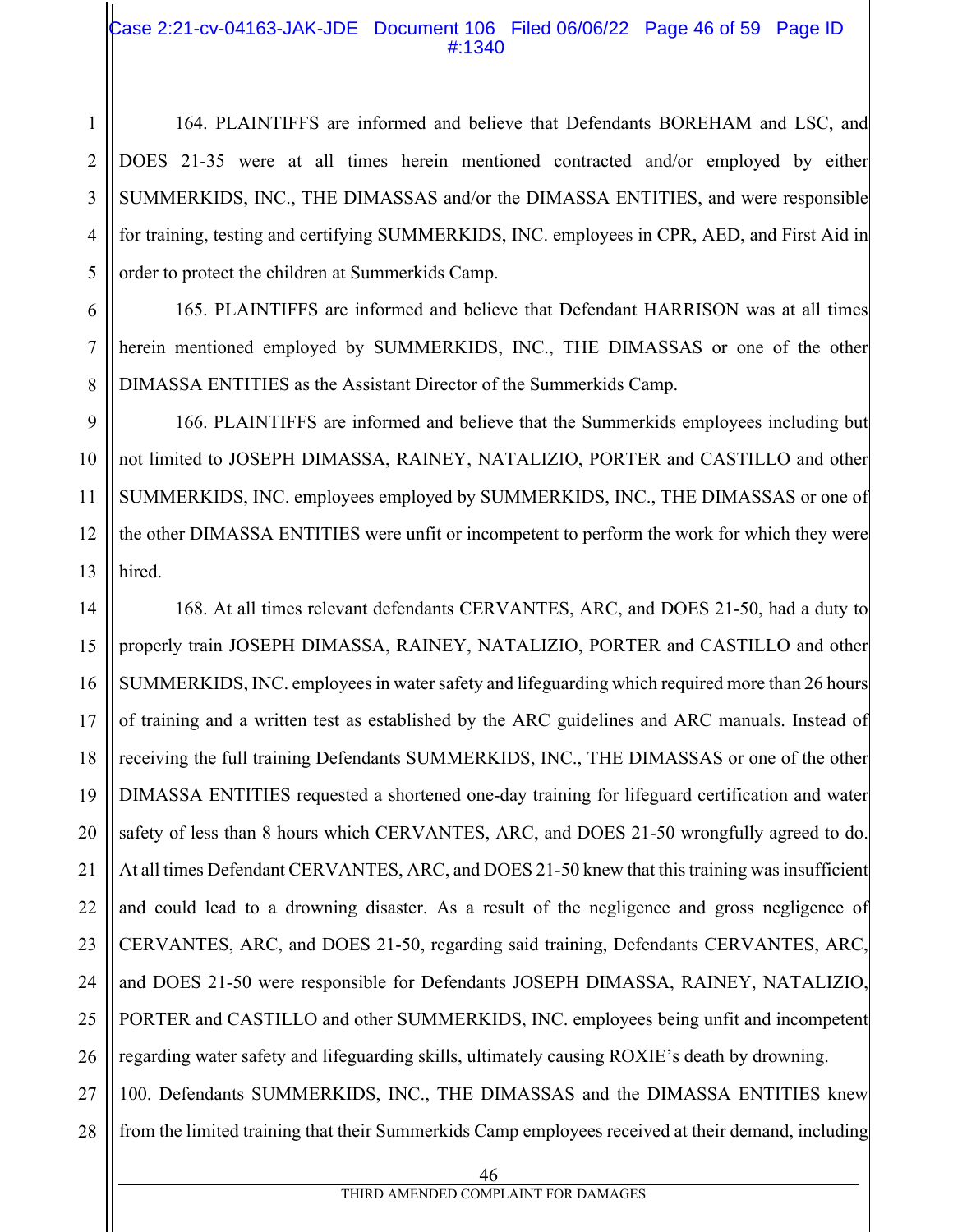#### Case 2:21-cv-04163-JAK-JDE Document 106 Filed 06/06/22 Page 47 of 59 Page ID #:1341

1 2 3 4 5 6 7 8 9 10 11 but not limited to , JOSEPH DIMASSA, RAINEY, NATALIZIO, PORTER and CASTILLO and other SUMMERKIDS, INC. employees, that said employees were unfit or incompetent to safely operate, supervise or manage Summerkids Camp, staff and campers during swimming activities and that such unfitness and/or incompetence created an extreme risk to campers engaging in swimming activities while at Summerkids Camp, particularly non-swimmer campers such as ROXIE. At all times said Defendants knew that, in order to save money in training their employees, they requested CERVANTES, ARC, and DOES 21-50, to limit safety training and that CERVANTES, ARC, DOES 21-50 should only provide less than 8 hours of water safety and lifeguard training. Cervantes, ARC, and DOES 21-50, for their own financial gain, agreed to this limited training, all in violation of ARC's own water safety and lifeguard training policies and procedures, requiring more than 26 hours of such training.

12 13 14 15 16 169. Defendants SUMMERKIDS, INC., THE DIMASSAS and the DIMASSA ENTITIES' negligence in hiring the Summerkids employees including but not limited to JOSEPH DIMASSA, RAINEY, NATALIZIO, PORTER and CASTILLO and other SUMMERKIDS, INC. employees and contractor and/or employee CERVANTES and ARC and DOES 21-50 was a substantial factor in causing ROXIE's death and PLAINTIFFS' resulting harm.

17 18 19 20 21 22 23 24 25 26 27 170. At all times relevant defendants BOREHAM and LSC, had a duty to properly train SUMMERKIDS, INC. employees in CPR, AED, and First Aid Safety training. Instead of receiving the full training Plaintiffs are informed and believe, and thereon allege, Defendants SUMMERKIDS, INC., THE DIMASSAS or one of the other DIMASSA ENTITIES requested a dangerously short training session for which BOREHAM AND LSC, and DOES 21-35 wrongfully agreed to do. At all times Defendant BOREHAM and LSC and DOES 21-35 knew that this dangerously short training session was severely insufficient and would almost certainly lead to a death or very serious permanent injury if a drowning disaster occurred. As a result of the negligence and gross negligence of BOREHAM and LSC, and DOES 21-35, regarding said training, Defendants BOREHAM and LSC were responsible for Defendants SUMMERKIDS, INC. employees being unfit and incompetent regarding CPR, AED, and First Aid, ultimately causing ROXIE's death.

28

171. Defendants SUMMERKIDS, INC., THE DIMASSAS and the DIMASSA ENTITIES at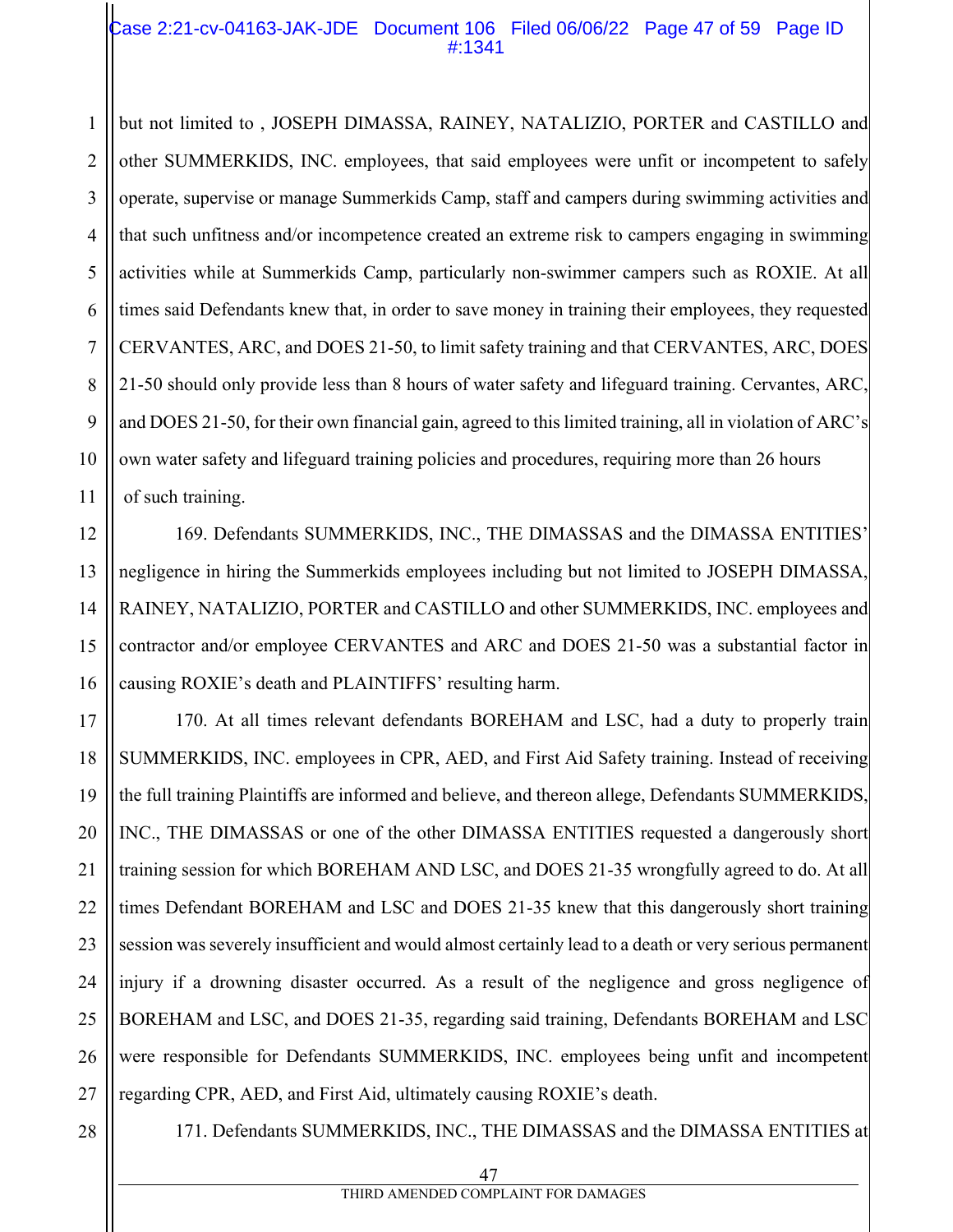#### Case 2:21-cv-04163-JAK-JDE Document 106 Filed 06/06/22 Page 48 of 59 Page ID #:1342

1 2 3 4 5 6 7 8 9 10 11 12 13 all times knew that from the limited training in CPR, AED and First Aid that their SUMMERKIDS, INC. employees received from Defendants BOREHAM and LSC and Does 21-35, that said employees were unfit or incompetent to keep safe, supervise and/or safely manage Summerkids Camp children/campers, including ROXIE, during swimming activities and that such unfitness and/or incompetence created an extreme risk of serious injury or death to campers engaging in swimming activities while at Summerkids Camp. In order to save money in training their employees, said Defendants knowingly requested BOREHAM and LSC and DOES 21-35, to dangerously limit the time for CPR, AED and First Aid safety training to the SUMMERKIDS INC. employee. At all times herein, Defendants BOREHAM and LSC and DOES 21-35 knew that if said Defendants agreed to Defendants SUMMERKIDS, INC., THE DIMASSAS and the DIMASSA ENTITIES' request, BOREHAM and LSC and DOES 21-35 would be providing dangerously insufficient training in these life-or-death safety training areas. Despite this knowledge, for their own financial gain, Defendant BOREHAM and LSC, and DOES 21-35 unlawfully agreed to this limited training, all in violation of BOREHAM and LSC's and Does 21-35 own training policies and procedures for teaching CPR, AED and First Aid to the public.

172. Defendants SUMMERKIDS, INC., THE DIMASSAS and the DIMASSA ENTITIES' negligence in hiring Defendant BOREHAM and LSC AND Does 21-50 was a substantial factor in causing ROXIE's death and PLAINTIFFS' resulting harm.

173. At all times mentioned herein, Defendants SUMMERKIDS, INC., THE DIMASSAS, the DIMASSA ENTITIES CERVANTES, ARC and DOES 1-50, Inclusive, and their employees, counselors, lifeguards, agents, servants and/or joint venturers had a special relationship existing with ROXIE, as a paid invitee, to take reasonable protective measures, especially with a young nonswimmer, to ensure her safety and otherwise protect her from reasonably foreseeable dangerous conduct and to warn her as to such reasonably foreseeable dangerous conduct during camp activities.

25 26 27 28 174. By virtue of said special relationship, Defendants SUMMERKIDS, INC., THE DIMASSAS, the DIMASSA ENTITIES, CERVANTES, ARC, BOREHAM, LSC and DOES 1-50, inclusive, owed a duty to take reasonable measures to protect all campers under their control and supervision, including Decedent, from foreseeable injury at the hands of their lifeguards, employees,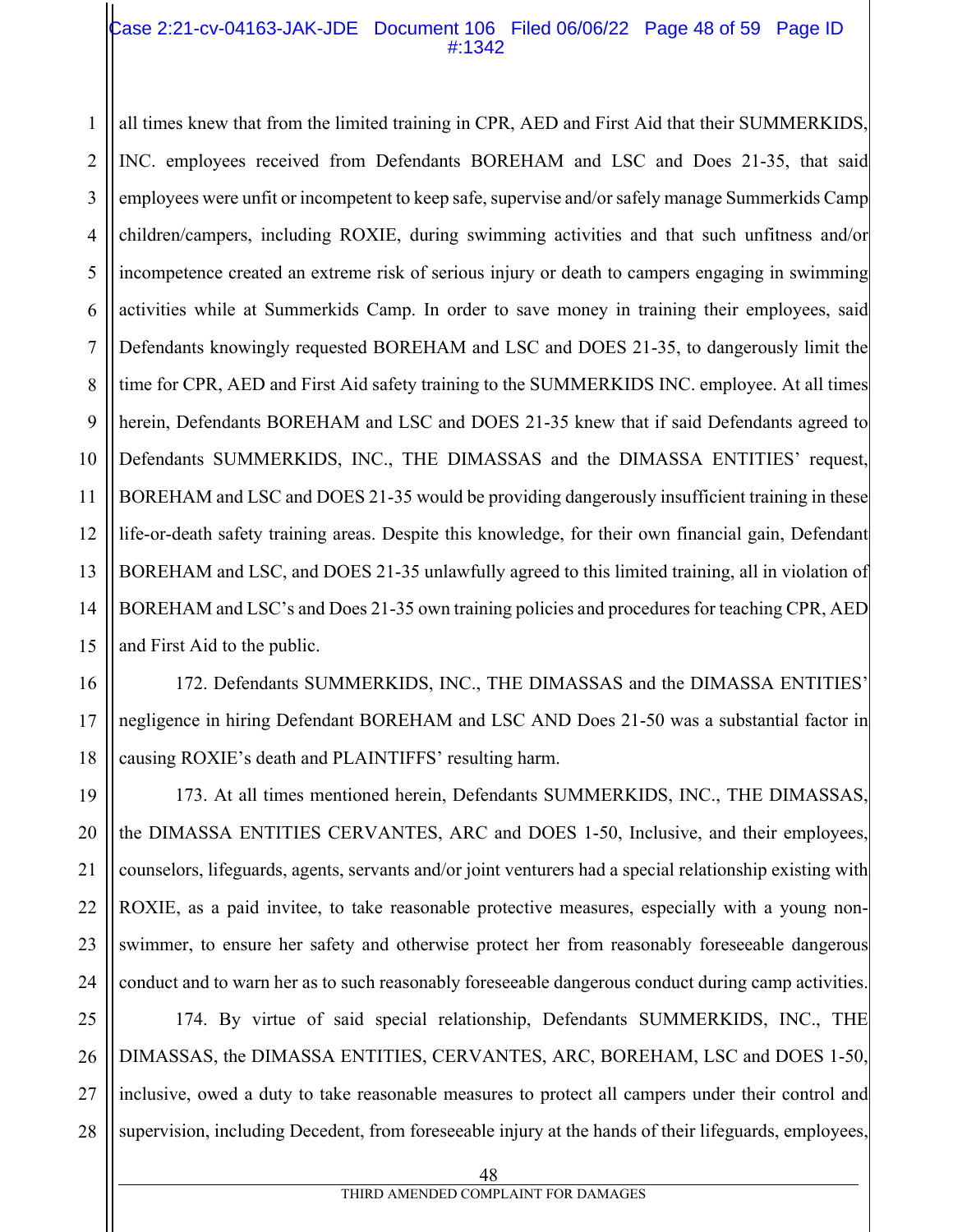#### Case 2:21-cv-04163-JAK-JDE Document 106 Filed 06/06/22 Page 49 of 59 Page ID #:1343

agents, servants and/or joint venturers acting negligently or intentionally, by not engaging in the negligent hiring, retention, training and supervision of those lifeguards, employees, servants, and/or independent contractors, with direct contact and/or interaction with campers under their control and supervision, including, but not limited to, Decedent.

175. Plaintiff is informed and believes, and thereupon alleges, that at all times mentioned herein, Defendants SUMMERKIDS, INC., THE DIMASSAS, the DIMASSA ENTITIES, CERVANTES, ARC, BOREHAM, LSC and DOES 1-50, Inclusive, and each of them, were negligent in the hiring, retention, training, and supervision of their employees including but not limited to certain lifeguards, camp counselors, camp directors, employees, agents, servants, joint venturers and/or caretakers in that Defendants SUMMERKIDS, INC., THE DIMASSAS, the DIMASSA ENTITIES, CERVANTES, ARC, BOREHAM, LSC and DOES 1-50, Inclusive, and each of them, knew or should have known that employees were unfit for specific and mandatory tasks to be carried out and performed during the course and scope of their employment. These tasks included, but were not limited to the following: maintaining, inspecting, supervising, managing, regulating, warning, patrolling, protecting, guarding, training, and controlling the subject swimming pool, which was the legal and proximate cause of ROXIE suffering pre-death physical injuries, mental anguish, terror, anxiety, unconsciousness, and ultimately death.

176. As a direct and proximate result of the negligence, gross negligence, carelessness, recklessness, and violations of the law of Defendants SUMMERKIDS, INC., THE DIMASSAS, the DIMASSA ENTITIES, CERVANTES, ARC, BOREHAM, LSC and DOES 1-50, inclusive, Decedent ROXIE was injured in her health, strength and activity, sustaining injury to her body, and shock and injury to her person, all of which caused ROXIE great physical, mental and emotional pain and suffering prior to her untimely death, fighting to breathe when Roxie was first pulled out of the pool, all to PLAINTIFFS' damages in an amount which will be stated according to proof.

28 177. As a direct and proximate result of the negligence, gross negligence, carelessness, recklessness, and violations of the law of Defendants SUMMERKIDS, INC., THE DIMASSAS, the DIMASSA ENTITIES, CERVANTES, ARC, BOREHAM, LSC and DOES 1-50, inclusive, PLAINTIFFS were compelled to and did employ the services of physicians, surgeons, and other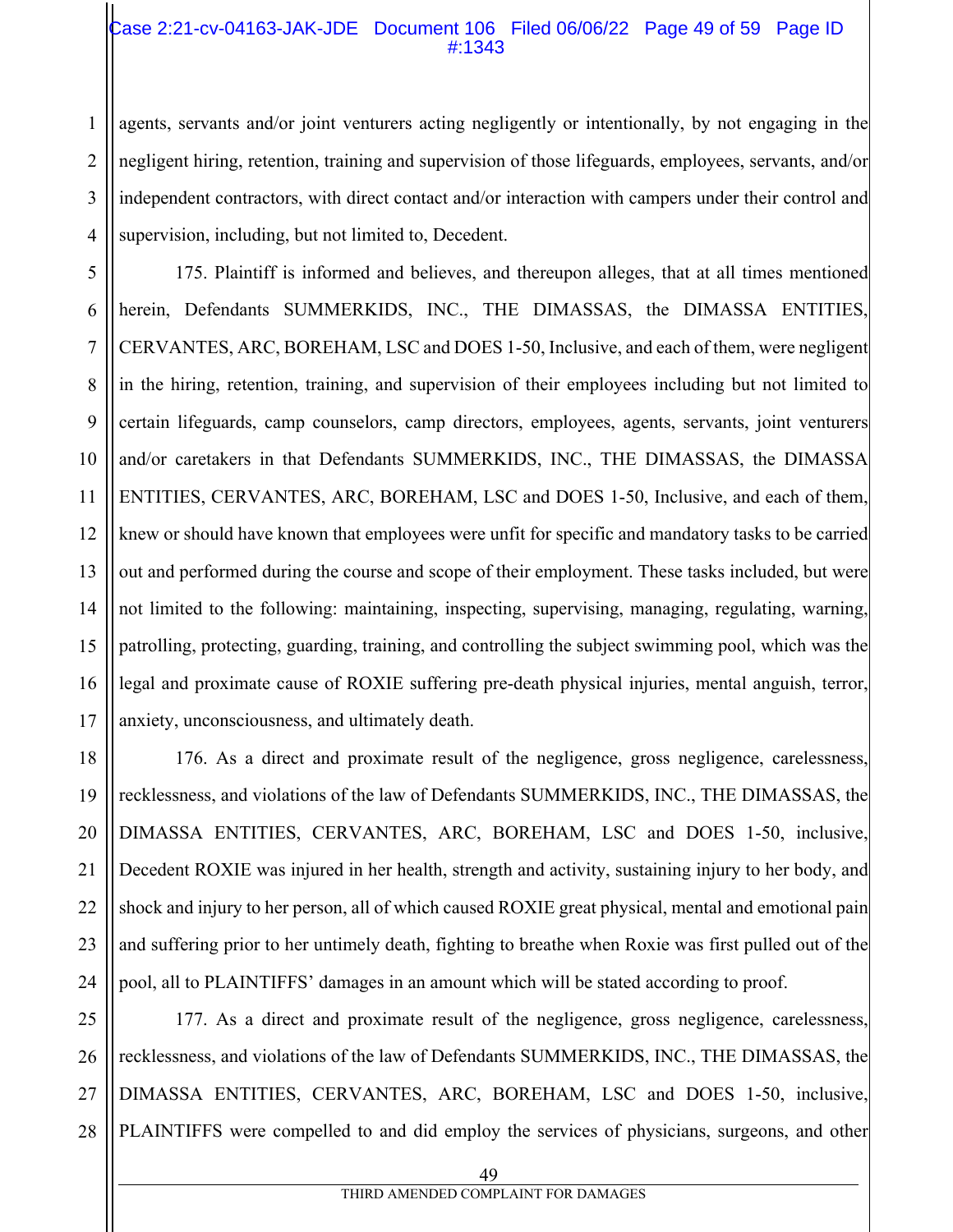#### Case 2:21-cv-04163-JAK-JDE Document 106 Filed 06/06/22 Page 50 of 59 Page ID #:1344

medical personnel, and PLAINTIFFS were compelled to and did incur other incidental expenses, including, but not limited to medical, funeral, and/or burial expenses related to the necessary care and treatment of the Decedent, ROXIE.

4 5 6 7 8 9 10 11 178. As a direct and proximate result of the negligence, gross negligence, carelessness, recklessness, and violations of the law of Defendants SUMMERKIDS, INC., THE DIMASSAS, the DIMASSA ENTITIES, CERVANTES, ARC, BOREHAM, LSC and DOES 1-50, inclusive, PLAINTIFFS claim general damages resulting from loss of love, affection, society, service, comfort, support, right of support, expectations of future support and counseling, companionship, solace, and mental support, as well as other benefits and assistance of the Decedent in a sum in excess of the jurisdictional limits of this Court, which will be stated according to proof at the time of trial. Plaintiffs request general, special and punitive damages as a result.

# 12

13

14

15

16

17

18

1

2

3

## **THIRD CAUSE OF ACTION**

#### **Survivor's Action**

# **By PLAINTIFFS as Successors-In-Interest to Decedent**

# **Against All DEFENDANTS and DOES 1-50 Inclusive**

179. PLAINTIFFS repeat, reiterate and re-allege each and every fact and/or allegation set forth in the prior paragraphs of this complaint with the same force and effect as though more fully set forth at length herein.

19 20 21 22 23 180. PLAINTIFFS ELENA MATYAS and DOUGLAS FORBES are successors-in-interest to ROXIE MIRABELLE FORBES. As the successor-in-interest of ROXIE, PLAINTIFFS ELENA MATYAS and DOUGLAS FORBES are the proper representatives to pursue a survival action in the present proceeding, in accordance with Code of Civil Procedure § 377.30. PLAINTIFFS have and will comply with Code of Civil Procedure § 377.32.

24 25 26 27 28 181. As alleged herein, on June 28, 2019, ROXIE was enrolled in SUMMERKIDS Camp for the purpose of childcare. As further alleged herein, DEFENDANTS' conduct constituted a want of even scant care and an extreme departure from the ordinary standard of conduct. Such outrageous lack of care represents an extreme departure from the ordinary standard of conduct in the context of this situation. This conduct resulted in ROXIE'S death. 114. As a proximate result of said conduct of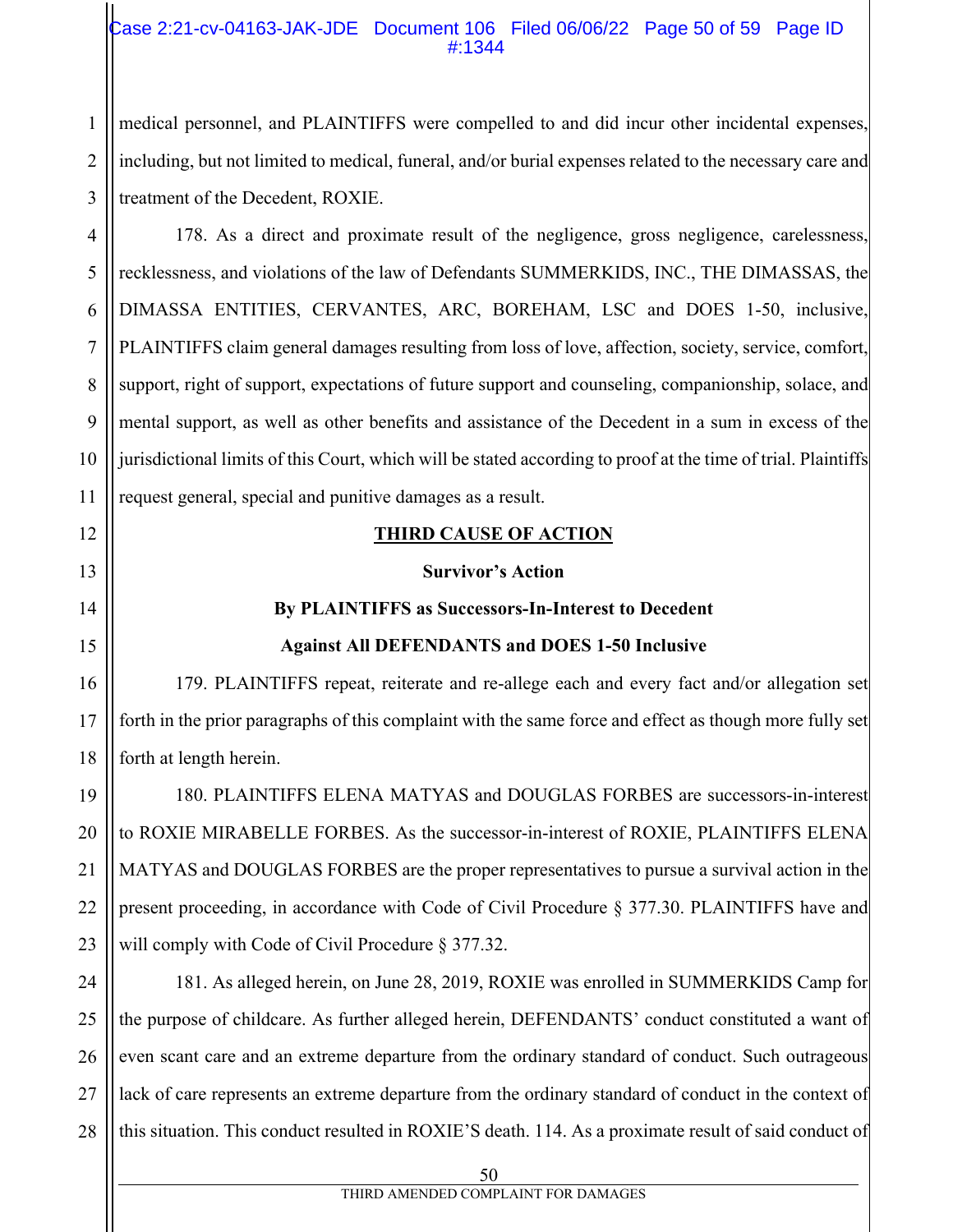#### Case 2:21-cv-04163-JAK-JDE Document 106 Filed 06/06/22 Page 51 of 59 Page ID #:1345

all DEFENDANTS, and each of them, including DOES 1-50 and the resulting untimely death of ROXIE, PLAINTIFFS were compelled to incur expenses for ambulances, for services of hospitals, physicians, nurses, and other professional services for the care and treatment of ROXIE, the decedent, and for the funeral and burial of said deceased, all to PLAINTIFFS' damages in an amount to be shown according to proof.

182. As a proximate result of the drowning, ROXIE suffered severe and life ending injuries. As a result of these severe injuries, ROXIE lost spontaneous circulation and required and received administration of advanced life support.

183. Prior to her death, ROXIE sustained economic damages in an amount according to proof at trial. The exact amount of such expense is unknown to PLAINTIFFS at this time.

184. Because the SUMMERKIDS Camp counselor "lifeguards" and/or other personnel failed to engage in any rescue efforts for an extended period of time, there was significant delay in providing ROXIE with CPR.

185. Despite knowing that the lifeguards, counselors and employees manning the pool were not fit to do so, DEFENDANTS, and each of them, including DOES 1-50 willfully, intentionally, recklessly and wantonly allowed children to enter the pool and operated SUMMERKIDS Camp knowing that their actions could unreasonably expose all of the attending children to injury, damage and potential death.

186. DEFENDANTS were aware of the probable consequences of their acts, and willfully and deliberately failed to avoid the likelihood of serious injury to ROXIE and others similarly situated.

187. DEFENDANTS operated the SUMMERKIDS Camp and the pool at ANGELUS MOUNTAIN CENTER in a reckless and erratic manner, up through the day and time of ROXIE'S drowning.

188. As a result of the drowning, ROXIE suffered severe and life-ending injuries, as set forth above.

189. DEFENDANTS' conduct would be despised by any reasonable person. DEFENDANTS, and each of them, including DOES 1-50 held themselves out as owning and operating a camp for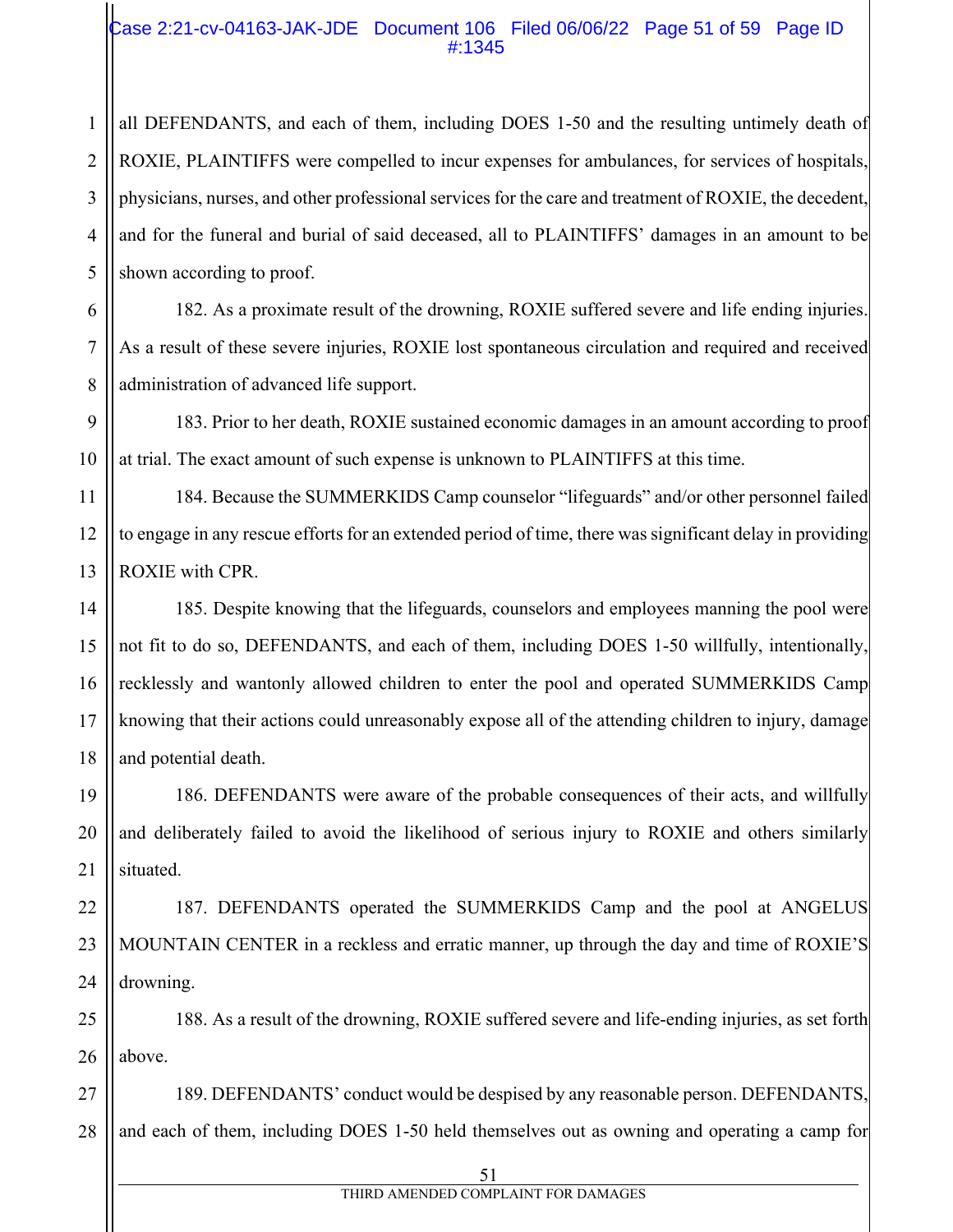#### Case 2:21-cv-04163-JAK-JDE Document 106 Filed 06/06/22 Page 52 of 59 Page ID #:1346

1 2 3 4 5 children, and encouraged children to get in the pool regardless of their swimming ability. The consequences of putting children who do not know how to swim in the water are known to all adults. There is no excuse for conduct that endangers the lives of innocent children. DEFENDANTS' conduct should be the subject of shame, scorn and rebuke. DEFENDANTS' conduct was clearly despicable and done in conscious disregard for the safety of others.

6 7 8 9 190. As alleged herein, DEFENDANTS' actions constitute willful misconduct, consciously undertaken with a willful and conscious disregard of the probable consequences. These acts and failures to act by DEFENDANTS were so unreasonable and dangerous that defendants knew or should have known that injury was highly probable.

10 11 12 13 191. DEFENDANTS' actions also constitute oppression, fraud, and/or malice as defined in Civil Code Section 3294, and PLAINTIFFS should recover, in addition to actual damages, exemplary and punitive damages to make an example of and to punish defendants, in an amount according to proof.

| 14 | <b>FOURTH CAUSE OF ACTION</b>                                                                           |
|----|---------------------------------------------------------------------------------------------------------|
| 15 | Fraud                                                                                                   |
| 16 | <b>Intentional Misrepresentation; Concealment</b>                                                       |
| 17 | By PLAINTIFFS as Successors-In-Interest to Decedent                                                     |
| 18 | Against THE DIMASSAS, THE DIMASSA ENTITIES, CERVANTES, SUMMERKIDS,                                      |
| 19 | INC., ARC, BOREHAM, LSC and DOES 1-50                                                                   |
| 20 | 192. PLAINTIFFS repeat, reiterate and re-allege each and every fact and/or allegation set               |
| 21 | forth in the prior paragraphs of this complaint with the same force and effect as though more fully set |
| 22 | forth at length herein.                                                                                 |
| 23 | 193. In or about January 2019, prior to ROXIE's parents applying for ROXIE to attend the                |
| 24 | Summerkids camp, Plaintiffs read the statement on the Summerkids Camp website regarding the             |
| 25 | Camp's swimming pool and swimming pool safety at the Camp. The Summerkids Camp website                  |
| 26 | written, adopted, accepted, and approved of by Defendants THE DIMASSAS, The DIMASSA                     |
| 27 | ENTITIES, and SUMMERKIDS, INC. and DOES 1-50 stated: "A beautiful, recently resurfaced pool             |
| 28 | is a centerpiece of our camp. We consider swimming a fun and exciting part of our program, but it is    |
|    | 52                                                                                                      |

#### THIRD AMENDED COMPLAINT FOR DAMAGES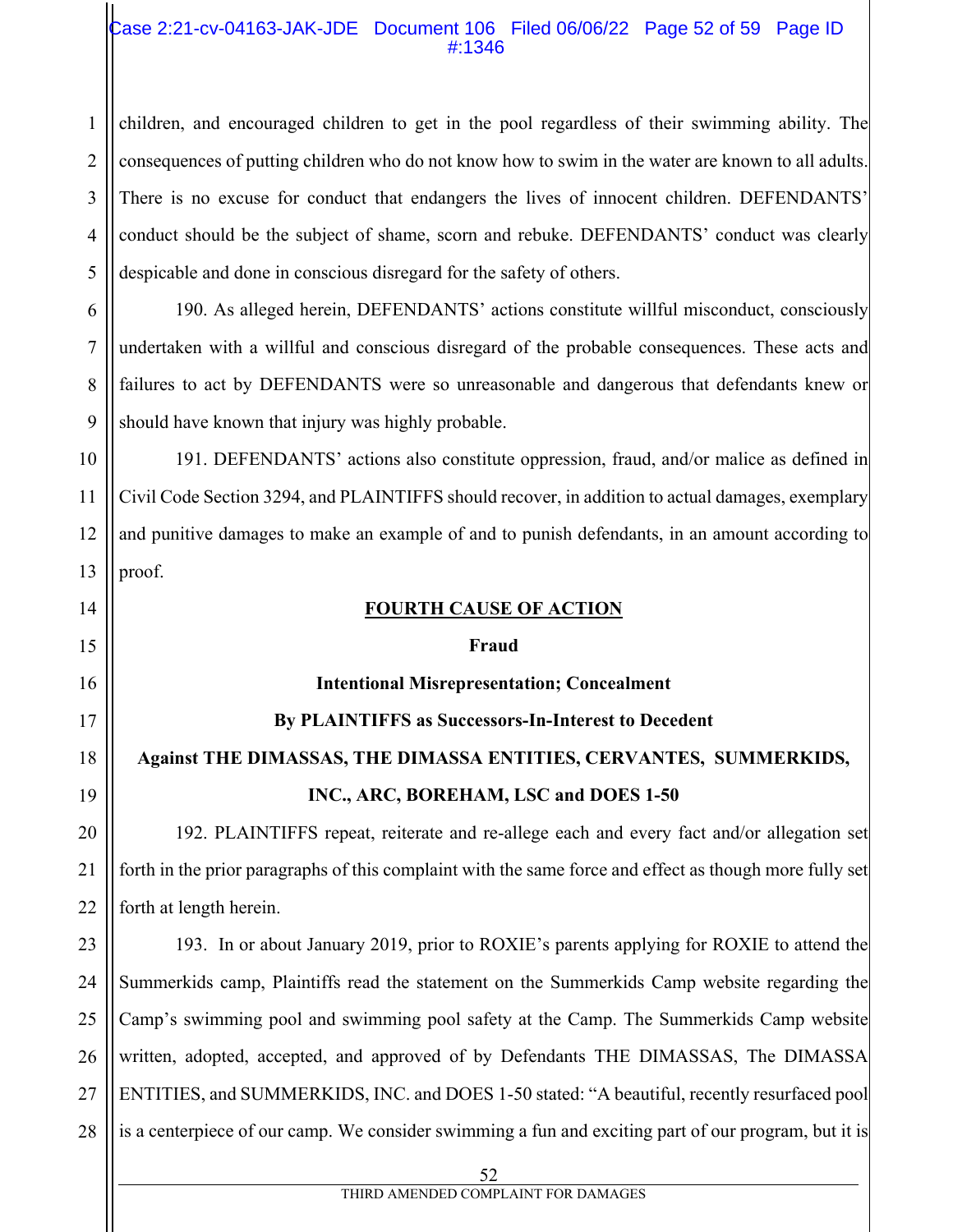#### Case 2:21-cv-04163-JAK-JDE Document 106 Filed 06/06/22 Page 53 of 59 Page ID #:1347

1 2 3 4 5 6 7 8 9 10 11 12 13 14 safety that is our biggest concern…. We have float ropes in place separating deep and shallow ends. A lifeguard sits in the lifeguard chair at all times while children are in the pool. Other lifeguards are on duty both on the sides of the pool and in the pool itself. We have regular training sessions with our lifeguards throughout the summer to review safety rules and to deal with any issues that may arise." The Summerkids Camp website went on to state regarding swimming safety at the camp: "Each year, we conduct rigorous training sessions-both before camp starts and continuing throughout the summer-for all our staff. All of our counselors have received basic first aid and CPR training, and more than half are certified lifeguards." The same Summerkids Camp website then states: "LIFEGUARDS AND RATIOS-We will continue to exceed American Red Cross Lifeguard Association and American Camp Association standards for pool supervision. All of our counselors who work in the pool have been certified as Lifeguards by the American Red Cross. This summer, we have 27 counselors on staff who were certified as American Red Cross Lifeguards. Nine of them are also certified as American Red Cross Water Safety Instructors. The counselors who teach swimming lessons at camp have a particular focus on teaching young swimmers."

15 16 17 18 19 20 21 22 23 24 25 26 27 194. The statements quoted above in the Summerkids Camp website, in or just before January, 2019, and thereafter were written adopted, accepted, and approved by Defendants THE DIMASSAS, The DIMASSA ENTITIES, and SUMMERKIDS, INC. and DOES 1-50, falsely representing to Plaintiffs that the SUMMERKIDS, INC. employees and/or contractors who would be overseeing and protecting ROXIE in the Summerkids Camp swimming pool were ARC certified lifeguards and had ARC water safety training as established by the ARC guidelines and written manuals and had certified CPR, AED, and First Aid training. The purpose of these written misrepresentations by said defendants was in order to convince the Plaintiffs that they should enroll their six year old child, ROXIE, in Summerkids Camp and that it would be safe to do so despite the fact that at all times said defendants THE DIMASSAS, The DIMASSA ENTITIES, and SUMMERKIDS, INC. and DOES 1-50 were aware that ROXIE was not water safe, and it would not be safe to enroll ROXIE in Summerkids Camp because Summer kids lifeguards had not been ARC certified and did not received proper ARC and AHA lifesaving training in CPR and AED.

28

195. In February, 2019, defendant JAIMI HARRISON, the Assistant Dir. For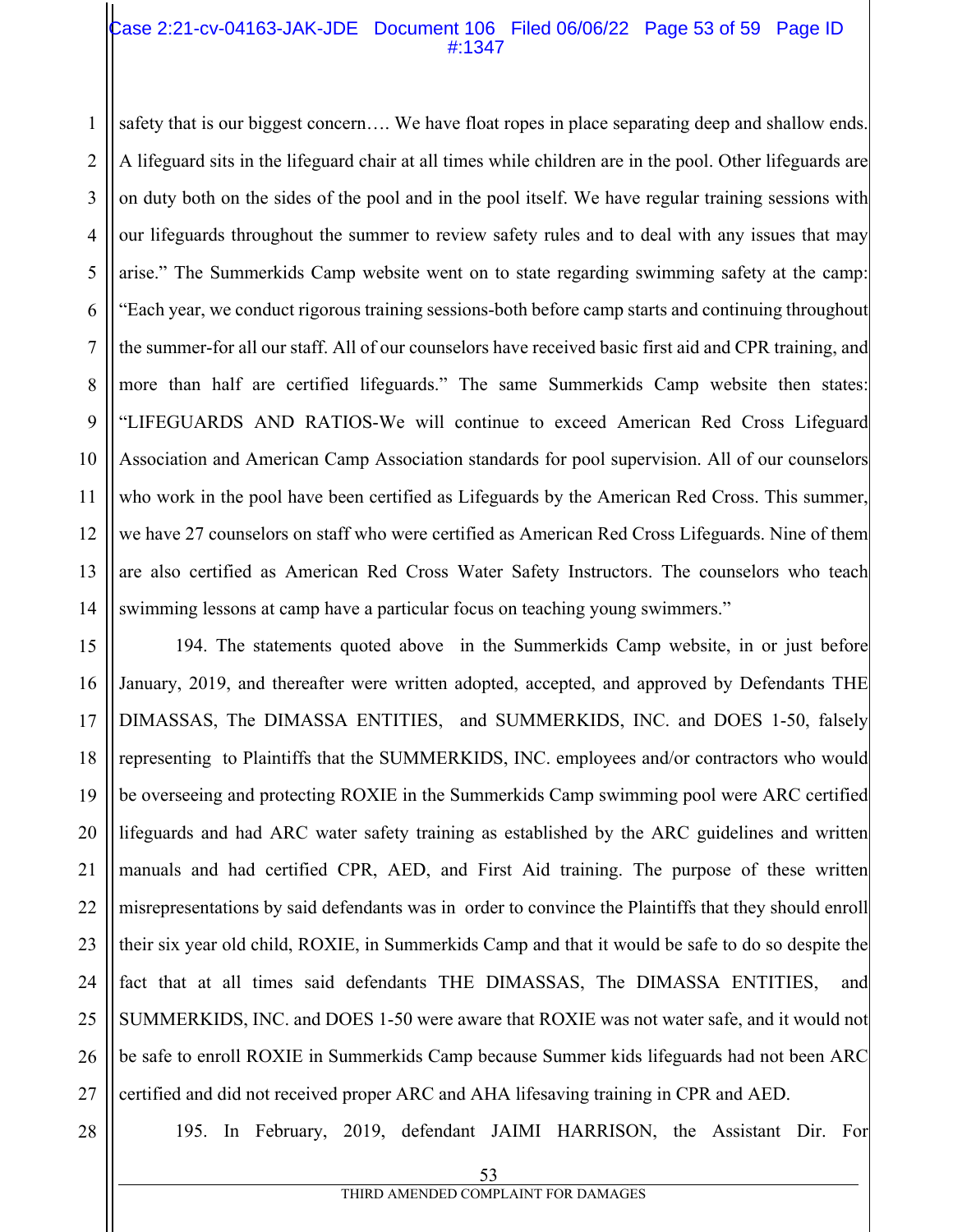#### Case 2:21-cv-04163-JAK-JDE Document 106 Filed 06/06/22 Page 54 of 59 Page ID #:1348

SUMMERKIDS, Inc. on behalf of Defendants THE DIMASSAS, The DIMASSA ENTITIES, and SUMMERKIDS, INC. and DOES 1-50 reiterated to Plaintiff MATAYAS in a telephone call that the Summerkids Camp lifeguards on staff were all certified by ARC despite HARRISON'S knowledge that this was false.

196. At all times herein, Defendants THE DIMASSAS, The DIMASSA ENTITIES, SUMMERKIDS, INC., SUMMERKIDS, INC., CERVANTES, ARC, JAIMI HARRISON and DOES 1-50 knew that the representation on the website in January and February of 2019 that the SUMMERKIDS, INC. employees and/or contractors were ARC certified lifeguards and had ARC water safety training as established by the ARC guidelines and written manuals and had certified CPR, AED, and First Aid training, was false.

11 12 13 14 15 16 17 18 19 20 21 22 23 24 25 26 27 197. Defendants THE DIMASSAS, The DIMASSA ENTITIES, SUMMERKIDS, INC., CERVANTES, ARC, JAIMI HARRISON and DOES 1-50 knew that the representations were false when THE DIMASSAS, The DIMASSA ENTITIES, and SUMMERKIDS, INC., and JAIMI HARRISON made said representations, by way of advertising, promising, and assuring parents of potential children Campers including PLAINTIFFS that the employees were ARC certified, and had certified CPR, AED, First Aid training while at all times knowing that the ARC water safety and lifeguard certifications and CPR, AED, and First Aid certifications of Summerkids employees were obtained illegally, deceitfully, and falsely. The truth was that none of the employees of THE DIMASSAS, The DIMASSA ENTITIES, and SUMMERKIDS, INC., and DOES 1-20 received the water safety and lifeguard training from CERVANTES and ARC that ARC required in its writings and manuals of more than 27 hours of training and a written test which the applicant must pass. Unfortunately for ROXIE, the Summerkids, Inc. employees received only 1/3 of that training time from CERVANTES, ARC's agent, who had the duty of providing the full 27 hours of training. Instead a providing the full amount of time required to properly train the lifeguards with the lifesaving knowledge they needed to save ROXIE's life, CERVANTES colluded with THE DIMASSAS, The DIMASSA ENTITIES, and SUMMERKIDS, INC. for their financial gain to provide only 1/3 of the training required by the ARC for lifeguard certification which was a cause of ROXIE's death.

1

2

3

4

5

6

7

8

9

10

198. At all times prior to the opening of the 2019 Summerkids Camp session in June 2019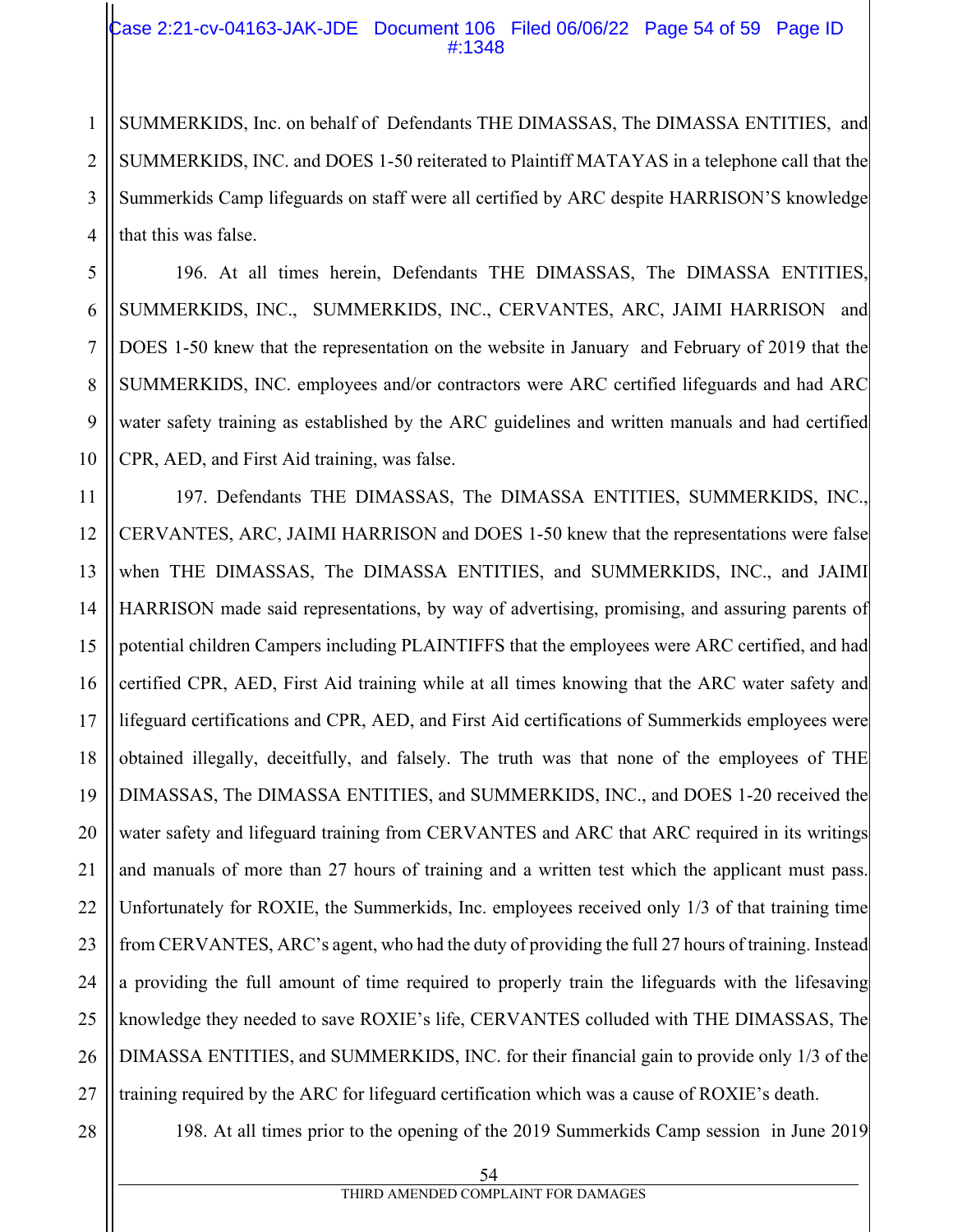#### Case 2:21-cv-04163-JAK-JDE Document 106 Filed 06/06/22 Page 55 of 59 Page ID #:1349

1 2 3 4 5 6 7 8 9 10 11 12 13 14 15 defendant ARC and DOES 36-50 knew through its agent Defendant CERVANTES and DOES 21- 35, that THE DIMASSAS, The DIMASSA ENTITIES, and SUMMERKIDS, INC. employees did not receive the appropriate water safety and lifeguard training, including proper and complete First Aid, CPR and AED training, actually required for ARC certification and concealed this fact from the Plaintiffs for ARC's and DOES 36-50 financial benefit. Despite this knowledge, ARC and DOES 36 -50 did not take any measures to notify or warn the parents of children campers at Summerkids Camp of this fact, including the plaintiffs. Said defendants did not warn the parents, including Plaintiffs, even though the Summerkids campers including ROXIE were foreseeable victims of that illegal and highly dangerous conduct by ARC's own agent, Cervantes, were highly dependent upon the lifeguards to receive proper lifesaving training in CPR and AED, and the warning was to a very limited group of people, namely the parents, including the Plaintiffs, of the children campers at Summerkids Camp. Under all circumstances defendant ARC and DOES 36-50 had superior control over the means of protection of the campers who ARC's own agent had put in jeopardy by the improper training to Summerkids staff charged with the duty to protect these children from drowning and death.

16 17 18 19 20 21 22 23 24 25 26 27 28 199. At all times defendant BOREHAM and LSC and DOES 21-35 knew that THE DIMASSAS, The DIMASSA ENTITIES, and SUMMERKIDS, INC. employees did not receive the appropriate American Heart Association Heartsaver Pediatric First Aid, CPR and AED training, actually required for AHA Heartsaver certification because defendants BOREHAM and LSC and DOES 21-35 provided the Heartsaver training and in just half the time, 3 to 3 ½ hours instead of seven hours required by the AHA for this lifesaving training. Defendants BOREHAM and LSC and DOES 21-35 along with THE DIMASSAS, The DIMASSA ENTITIES, and SUMMERKIDS, INC. intentionally failed to disclose and concealed these facts for their financial gain from the parents of the children attending Summerkids Camp, including the Plaintiffs, which were only known to these Defendants, that the Summerkids, Inc. employees, including assistant director Defendant JAMIE HARRISON, did not receive the appropriate AHA Heartsaver Pediatric First Aid, CPR and AED training to properly and correctly administer CPR and AED sufficient to save a life of the child in cardiac arrest, including ROXIE. As a result of the improper AHA Heartsavers Pediatric First Aid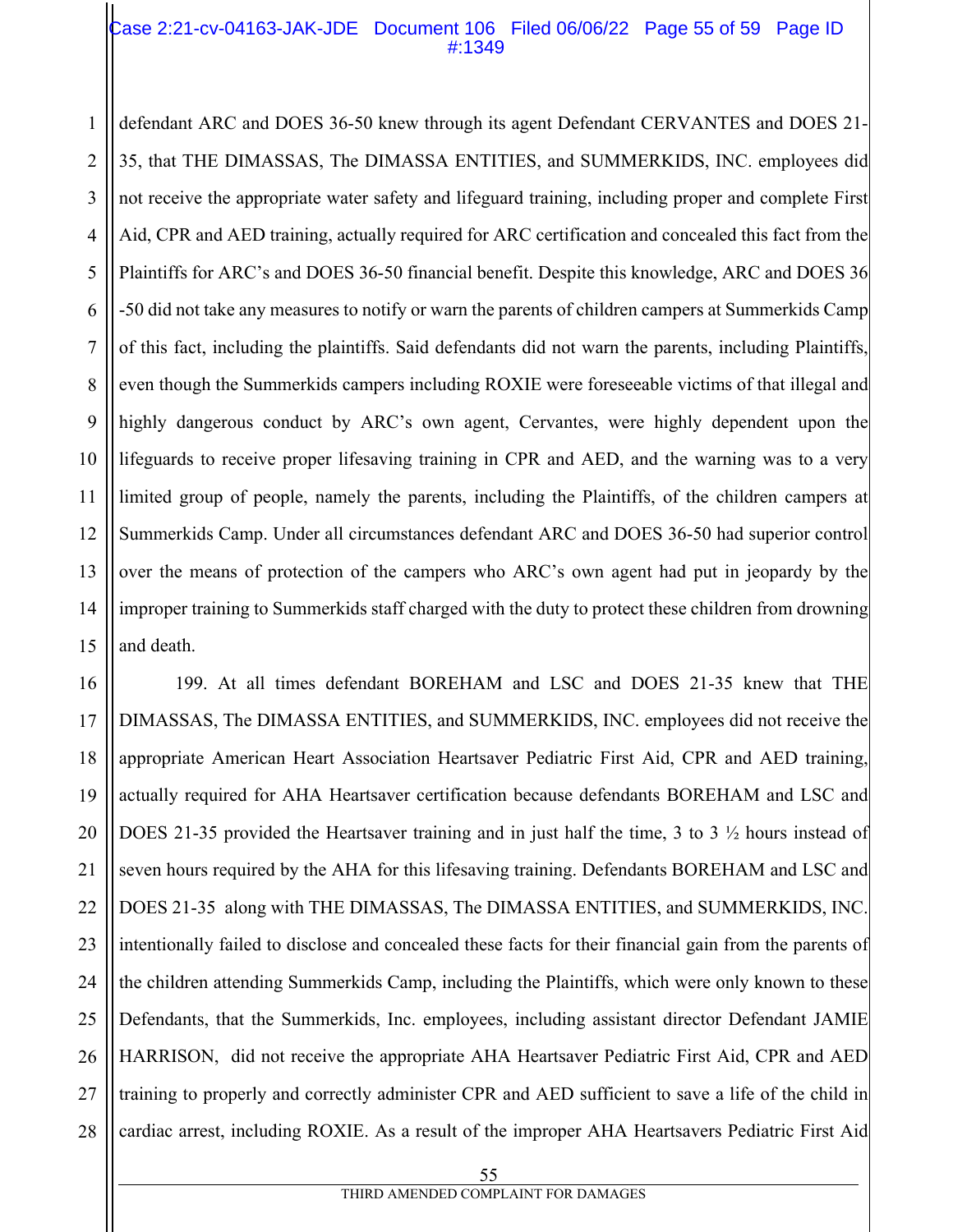#### Case 2:21-cv-04163-JAK-JDE Document 106 Filed 06/06/22 Page 56 of 59 Page ID #:1350

CPR AED training which defendant BOREHAM and LSC and DOES 21-35 provided to Defendant JAMIE HARRISON, HARRISON failed to administer proper CPR to ROXIE and was a cause of ROXIE's death.

200. At all times BOREHAM and LSC and DOES 21-35 had a duty to notify or warn the parents, including the Plaintiffs, of children campers at Summerkids Camp of the facts regarding the improper AHA training of Summerkids staff. These Summerkids campers, including ROXIE, were foreseeable victims of that conduct by BOREHAM, LSC and DOES 21-35 and THE DIMASSAS, The DIMASSA ENTITIES, and SUMMERKIDS, INC. The required warning of these facts was to a very limited group of people, namely the parents, including the Plaintiffs, of the children campers at Summerkids Camp. Under all circumstances, defendant BOREHAM, LSC and does 21-35 had superior control over the means of protection of the campers which said Defendants had put in jeopardy by the improper training to Summerkids staff charged with the duty to protect these children from drowning and death by effectively administering lifesaving procedures which Defendants failed to provide. Instead, BOREHAM, LSC and DOES 21-35 and THE DIMASSAS, The DIMASSA ENTITIES, and SUMMERKIDS, INC. concealed these facts from the parents of the children Summerkids campers, including the Plaintiffs.

201. The truth was also that none of the employees of THE DIMASSAS, The DIMASSA ENTITIES, and SUMMERKIDS, INC. received certified CPR, AED, and First Aid training from defendants CERVANTES and ARC and DOES 36-50, and none of the employees of THE DIMASSAS, The DIMASSA ENTITIES, and SUMMERKIDS, INC. received certified AHA Heartsaver First Aid CPR AED training from defendants BOREHAM, LSC, and DOES 21-35. Instead, all said defendants misrepresented to and/or concealed these facts from the parents, including the Plaintiffs of the Summerkids campers that included ROXIE.

202. Defendants THE DIMASSAS, The DIMASSA ENTITIES, CERVANTES, ARC, SUMMERKIDS, INC., BOREHAM, LSC and DOES 1-50 intended that Plaintiffs rely on the intentional misrepresentation that the SUMMERKIDS, INC. employees and/or contractors were ARC certified lifeguards, had ARC water safety training as established by the ARC guidelines and written manuals, and were certified in CPR, AED, and First Aid training and concealment of the true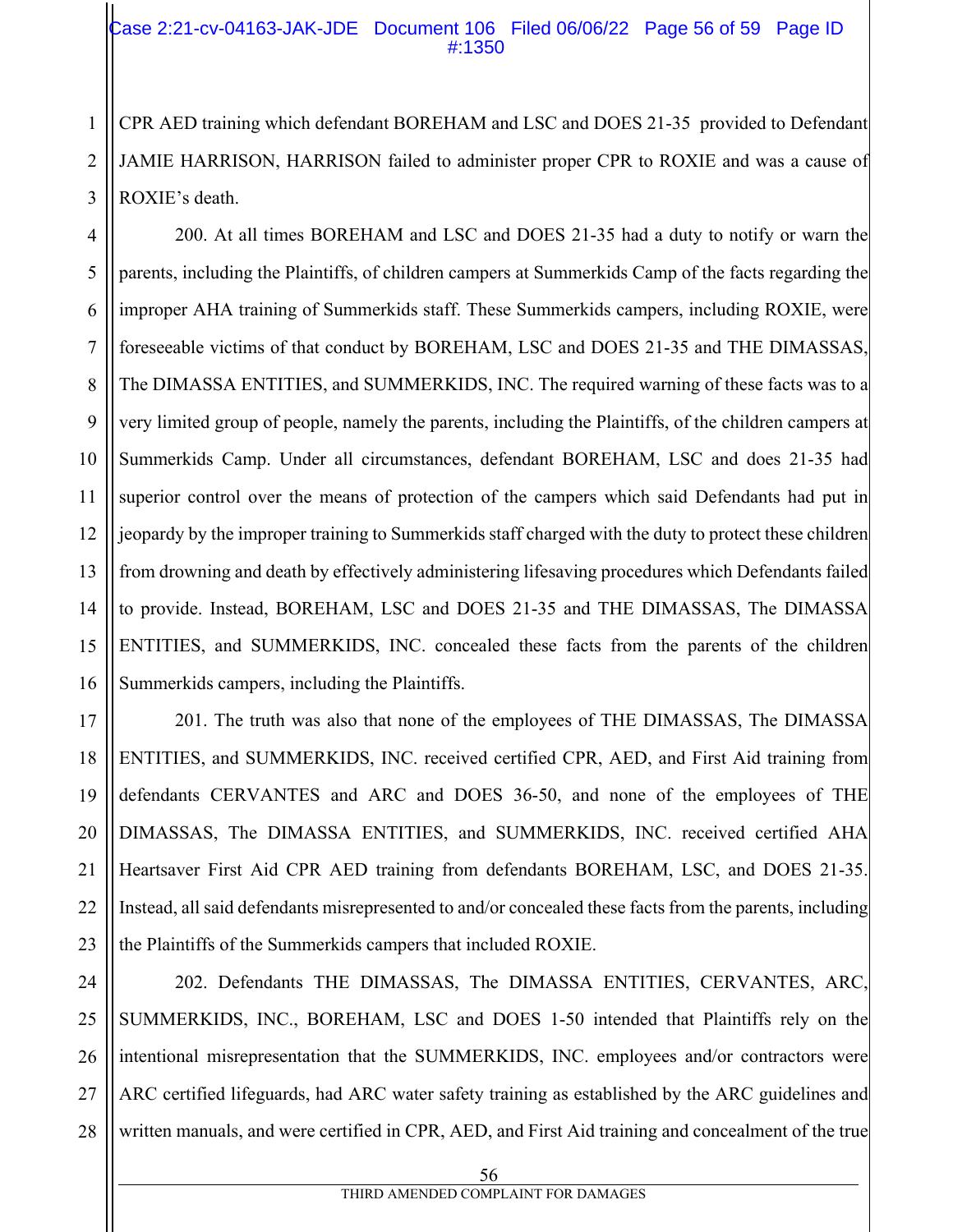#### Case 2:21-cv-04163-JAK-JDE Document 106 Filed 06/06/22 Page 57 of 59 Page ID #:1351

facts that the Summerkids employees were not properly trained and certified in lifesaving so that PLAINTIFFS would feel safe in enrolling their 6-year-old non swimmer, ROXIE, in Summerkids Camp and pay for her tuition for the camp.

203. PLAINTIFFS reasonably relied on Defendants THE DIMASSAS, The DIMASSA ENTITIES, CERVANTES, ARC, SUMMERKIDS, INC., JAIMI HARRISON, BOREHAM, LSC and DOES 1-50 representation that the SUMMERKIDS, INC. employees and/or contractors were ARC certified lifeguards, had ARC water safety training as established by the ARC guidelines and written manuals and were certified in CPR, AED, and First Aid training either by ARC or AHA.

204. As a result of the representations and the concealment of the actual facts by Defendants THE DIMASSAS, The DIMASSA ENTITIES, CERVANTES, ARC, SUMMERKIDS, INC., BOREHAM, LSC and DOES 1-50, Plaintiffs enrolled ROXIE in the Summerkids Camp and paid ROXIE'S tuition for the camp which the Plaintiffs would not have done if they knew the actual facts which the Defendants had intentionally misrepresented and concealed from the Plaintiffs

 205. Because the employees of THE DIMASSAS, The DIMASSA ENTITIES, and SUMMERKIDS, INC. had not been properly trained in water safety, lifeguarding, CPR, AED, and First Aid by CERVANTES, ARC, BOREHAM, LSC and DOES 21-50 which at all times Defendants THE DIMASSAS, The DIMASSA ENTITIES, CERVANTES, ARC, SUMMERKIDS, INC. BOREHAM, LSC were aware and intentionally misrepresented and concealed from the PLAINTIFFS, the PLAINTIFFS were harmed.

206. PLAINTIFFS' reliance on Defendants THE DIMASSAS, The DIMASSA ENTITIES, CERVANTES, ARC, SUMMERKIDS, INC., BOREHAM, LSC and DOES 1-50's misrepresentations and concealment of the actual facts were substantial factors in causing PLAINTIFFS' harm. Had PLAINTIFFS known the truth that the SUMMERKIDS, INC. camp employees were not properly trained in water safety, ARC lifeguarding, CPR, AED, nor AHA First Aid CPR AED training, Plaintiffs would not have enrolled ROXIE at Summerkids Camp. At no time did the Plaintiffs know that Defendants' representations were untrue. At no time were Plaintiffs aware of the facts concealed by the Defendants which were intended to deceive the Plaintiffs. If Plaintiffs would have been aware of the truth which Defendants intentionally misrepresented and aware of the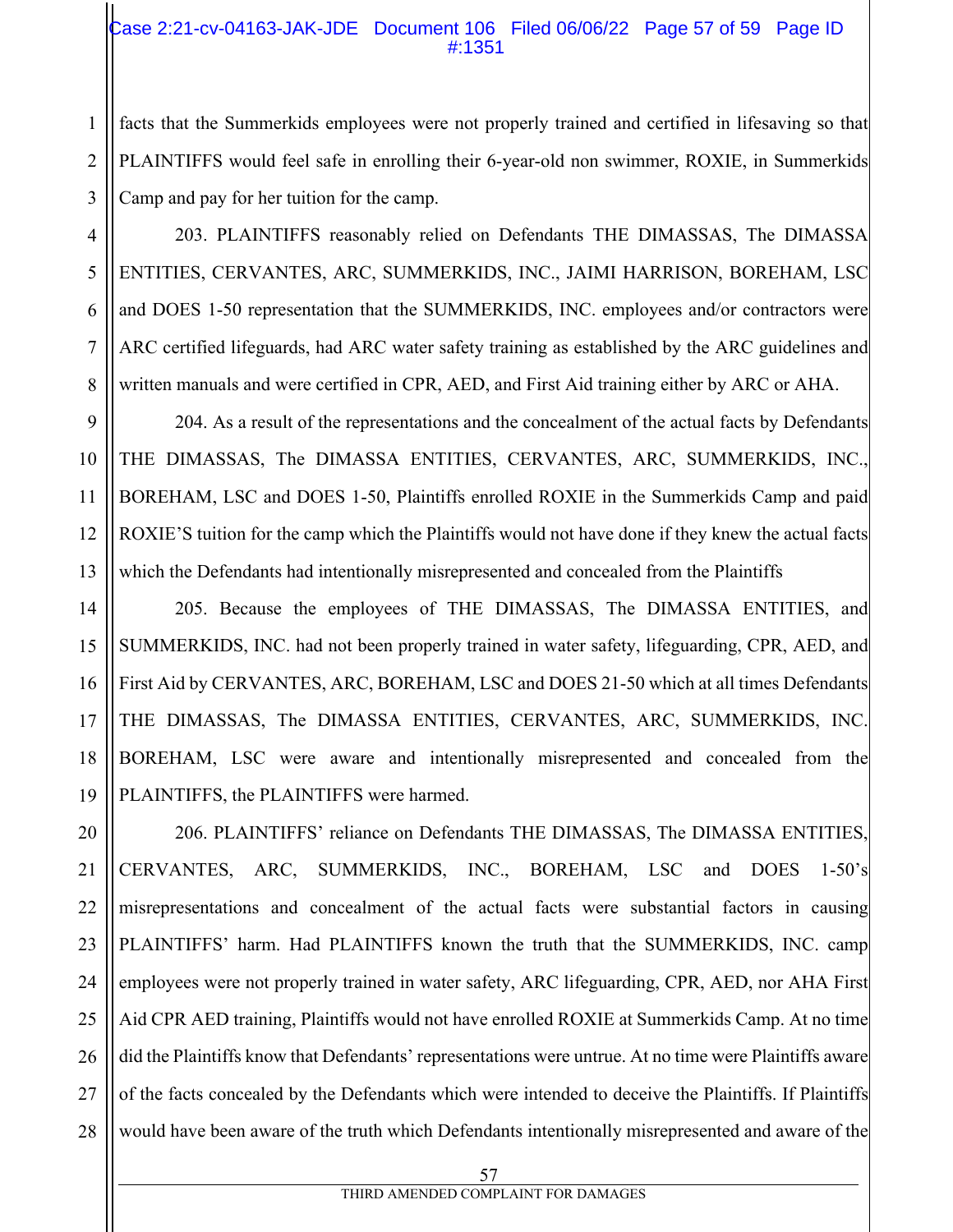#### Case 2:21-cv-04163-JAK-JDE Document 106 Filed 06/06/22 Page 58 of 59 Page ID #:1352

4 facts which Defendants intentionally concealed, PLAINTIFFS would have never entrusted their nonswimmer 6-year-old daughter, ROXIE, to S[UMMERKIDS, INC. camp, and she would still be alive. PLAINTIFFS therefore request all damages available to them under this cause of action, including punitive damages.

1

2

3

| 6  | <b>PRAYER FOR RELIEF</b>                                                                  |  |  |
|----|-------------------------------------------------------------------------------------------|--|--|
| 7  | Wherefore, PLAINTIFFS pray for judgment against DEFENDANTS, and DOES 1-50, and each of    |  |  |
| 8  | them, as follows:                                                                         |  |  |
| 9  | On all Causes of Action                                                                   |  |  |
| 10 | 1. For past and future special damages;                                                   |  |  |
| 11 | 2. For past and future general damages;                                                   |  |  |
| 12 | 3. For interest allowable by law;                                                         |  |  |
| 13 | 4. For costs of suit incurred herein;                                                     |  |  |
| 14 | 5. For such other and further relief as the court may deem proper;                        |  |  |
| 15 | 6. For medical, burial, celebration of life, and related expenses according to proof; and |  |  |
| 16 | 7. For punitive damages.                                                                  |  |  |
| 17 |                                                                                           |  |  |
| 18 |                                                                                           |  |  |
| 19 | Dated: June 6, 2022<br>LAW OFFICES OF VICTOR L. GEORGE                                    |  |  |
| 20 |                                                                                           |  |  |
| 21 | /s/ Meylin P. Alfaro<br>By:                                                               |  |  |
| 22 | <b>VICTOR L. GEORGE</b><br>MEYLIN P. ALFARO                                               |  |  |
| 23 | Attorneys for Plaintiffs,<br>ELENA MATYAS, individually and as                            |  |  |
| 24 | Successor-in-Interest to<br>ROXIE MIRABELLE FORBES; and                                   |  |  |
| 25 | DOUGLAS FORBES, individually and as<br>Successor-in-Interest to                           |  |  |
| 26 | <b>ROXIE MIRABELLE FORBES</b>                                                             |  |  |
| 27 |                                                                                           |  |  |
| 28 |                                                                                           |  |  |
|    | 58<br>THIRD AMENDED COMPLAINT FOR DAMAGES                                                 |  |  |